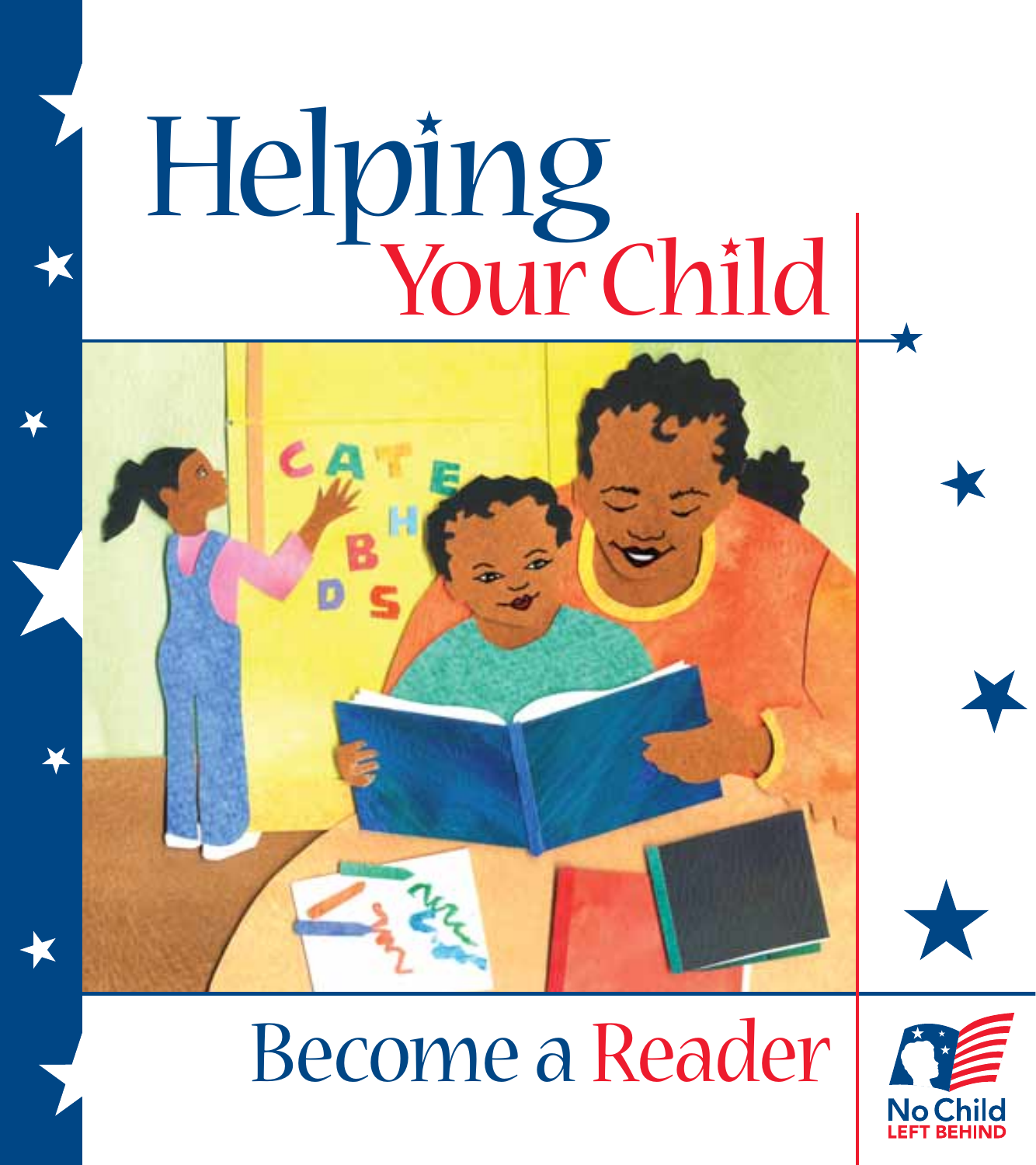U.S. Department of Education Rod Paige *Secretary* 

Office of Intergovernmental and Interagency Affairs Laurie M. Rich *Assistant Secretary*

John McGrath *Senior Director for Community Services and Partnerships*

First published in January 2000. Reprinted in 2002, with updates.

This booklet is in the public domain. Authorization to reproduce it in whole or in part for educational purposes is granted. While permission to reprint this publication is not necessary, the citation should be:

U.S. Department of Education Office of Intergovernmental and Interagency Affairs *Helping Your Child Become a Reader* Washington, D.C., 20202

**American Federation of Teachers** Sandra Feldman *President*

#### **Educational Issues Department**

Joan Baratz-Snowden *Director*

The American Federation of Teachers represents over one million teachers, school support staff, higher education faculty and staff, health care professionals, and state and municipal employees around the country—people who know how important it is for educators and parents to work together to support children's learning.

Through their work with parents, school staff regularly hear about the need for good materials that families can use to help their children learn outside the classroom.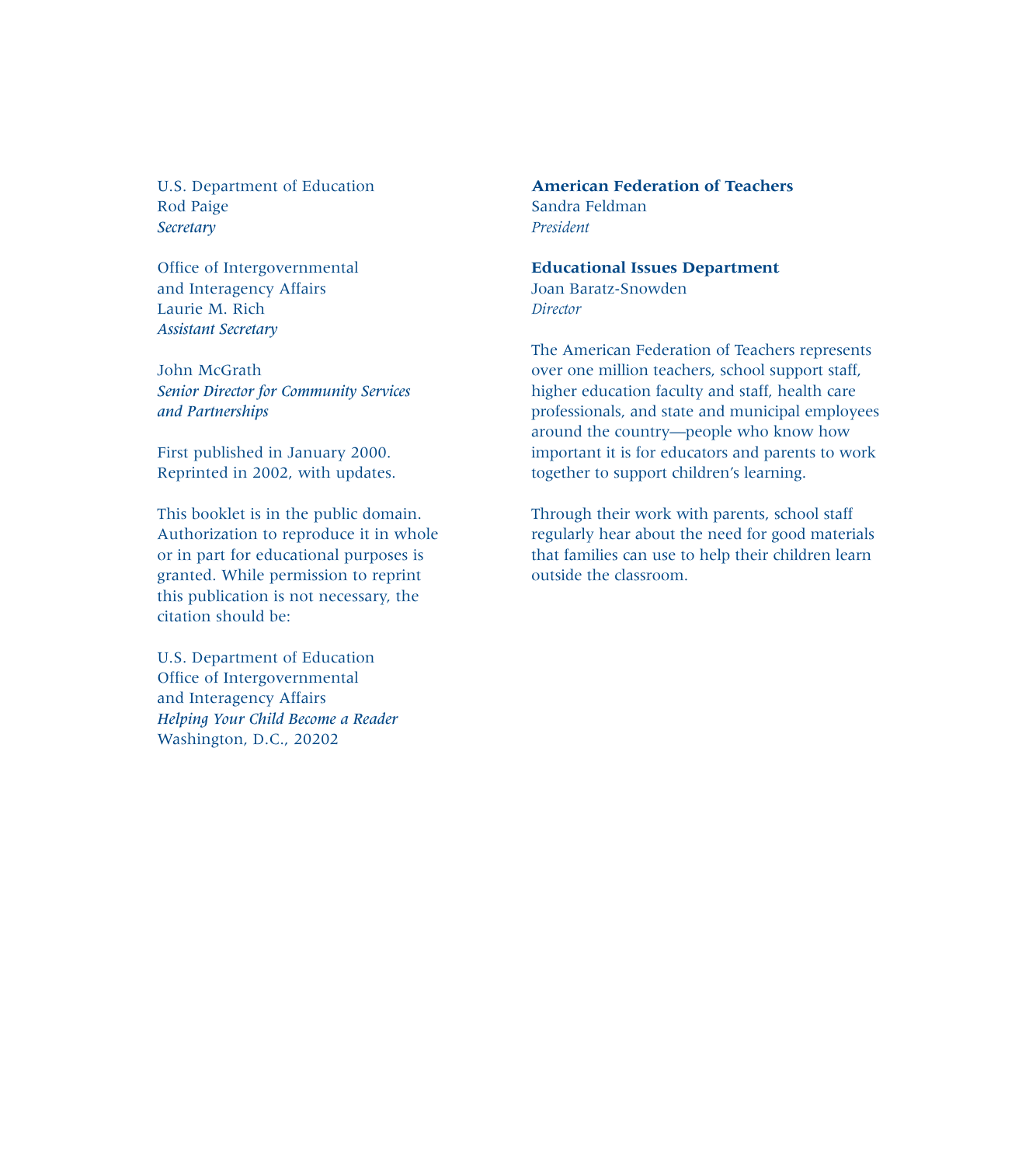# Helping Your Child Become a Reader

With activities for children from infancy through age 6

U.S. Department of Education Office of Intergovernmental and Interagency Affairs

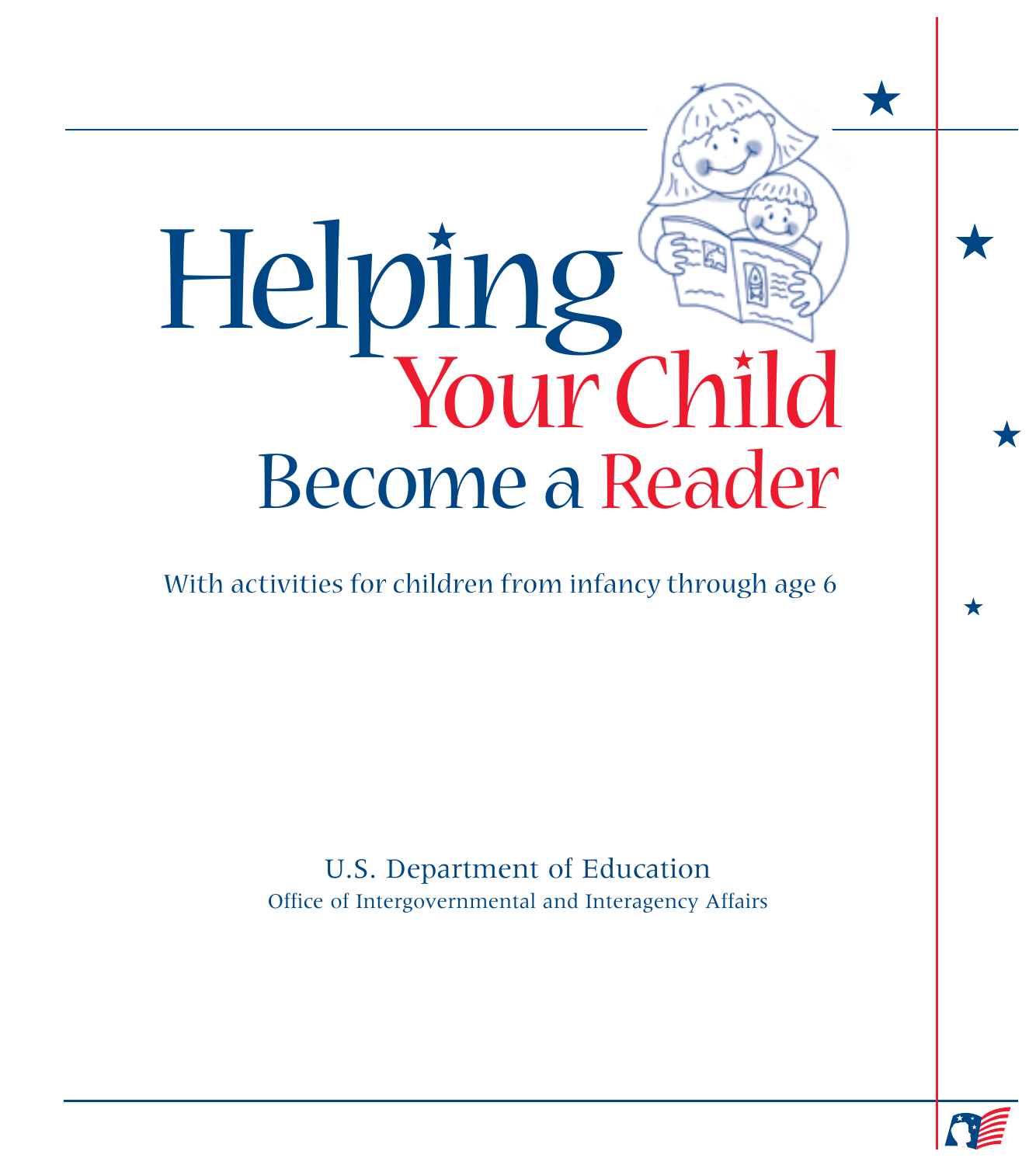## Foreword

Years of research show clearly that children are more likely to succeed in learning when their families actively support them. When you and other family members read with your children, help them with homework, talk with their teachers, and participate in school or other learning activities, you give your children a tremendous advantage.

Other than helping your children to grow up healthy and happy, the most important thing that you can do for them is to help them develop their reading skills. It is no exaggeration to say that how well children learn to read affects directly not only how successful they are in school but how well they do throughout their lives. When children learn to read, they have the key that opens the door to all the knowledge of the world. Without this key, many children are left behind.

At the heart of the *No Child Left Behind Act of 2001* is a promise to raise standards for all children and to help all children meet those standards. To help meet this goal, the President is committed to supporting and promoting the very best teaching programs, especially those that teach young people how to read. Well-trained reading teachers and reading instruction that is based on research can bring the best teaching approaches and programs to all children and so help to ensure that "no child is left behind". However, the foundation for learning to read is in place long before children enter school and begin formal reading instruction. You and your family help to create this foundation by talking, listening, and reading to your children every day and by showing them that you value, use, and enjoy reading in your lives.

This booklet includes activities for families with children from infancy through age 6. Most of the activities make learning experiences out of the everyday routines in which you and your children participate. Most use materials that are found in your home or that can be had free-of-charge from your local library. The activities are designed to be fun for both you and your children as you help them to gain the skills they need to become readers. Enjoy them!

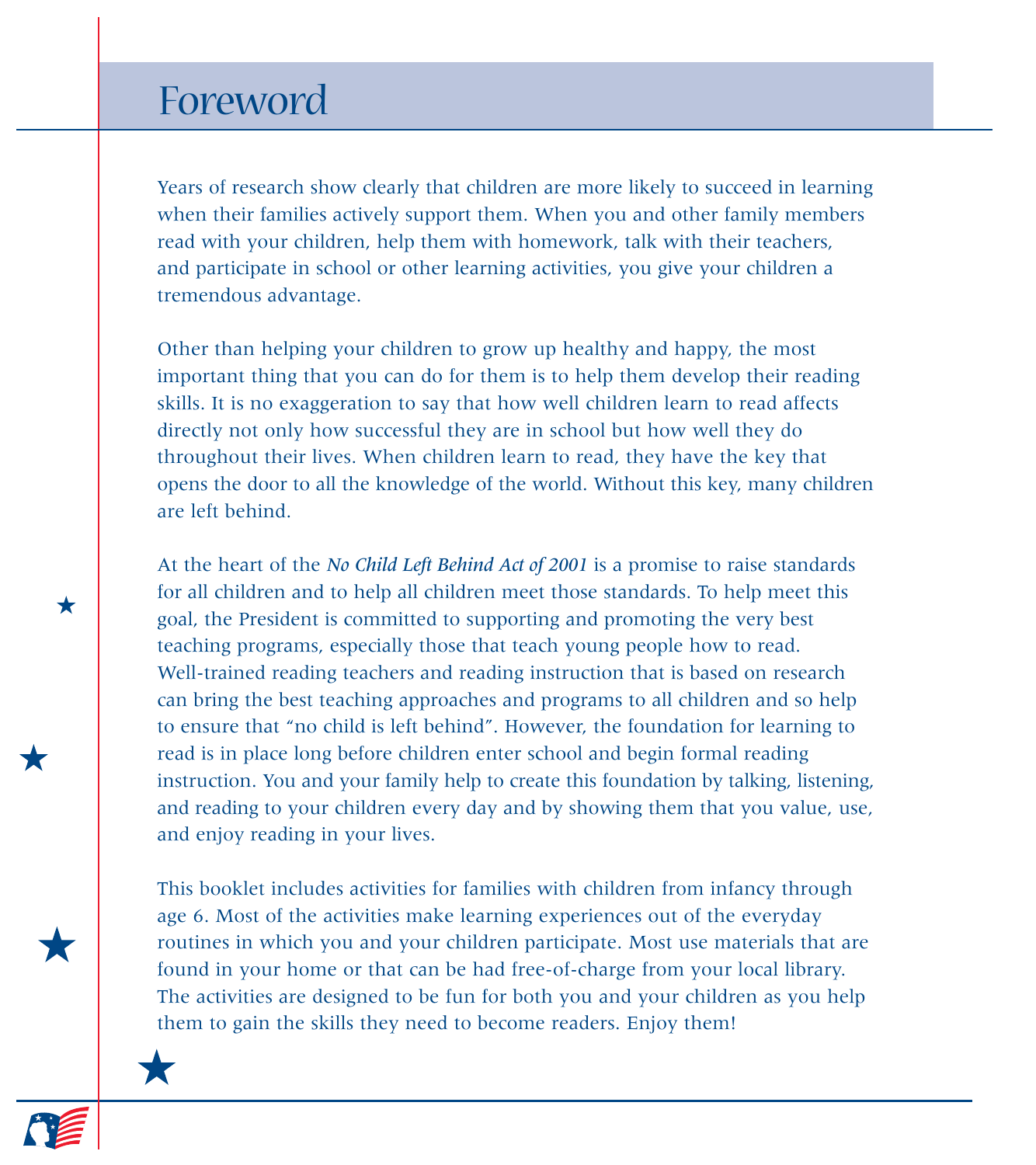## Contents

| Typical Language Accomplishments for Children, Birth to Age 6 38 |
|------------------------------------------------------------------|
|                                                                  |
|                                                                  |
|                                                                  |
|                                                                  |



Х

 $\star$ 



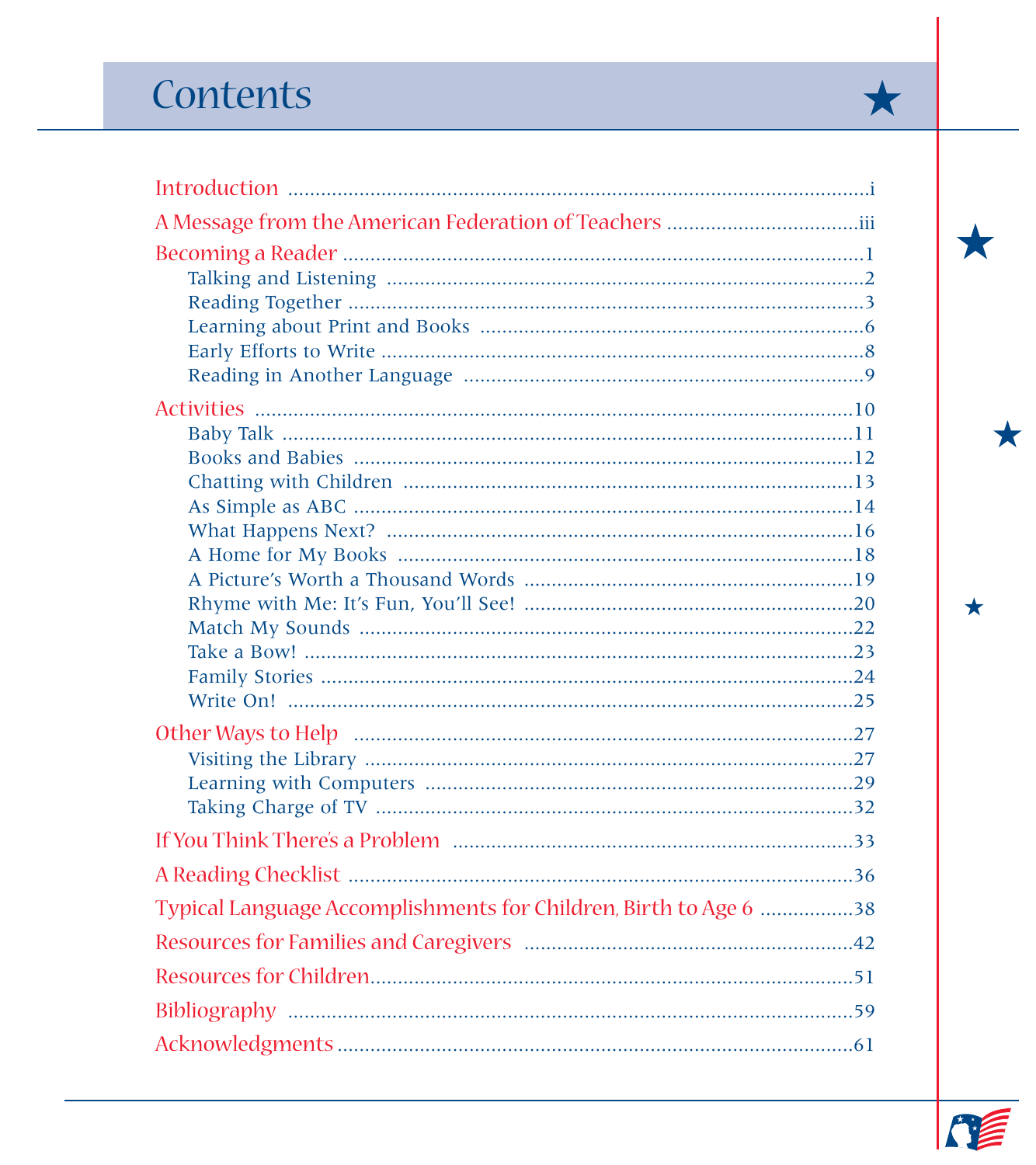## Introduction

You could say that your baby starts on the road to becoming a reader on the day she\* is born and first hears the sounds of your voice. Every time you speak to her, sing to her, and respond to the sounds that she makes, you strengthen your child's understanding of language. With you to guide her, she is well on her way to becoming a reader.

To understand the connection between a child's early experiences with spoken language and learning to read, you might think of language as a four-legged stool. The four legs are talking, listening, reading, and writing. All four legs are important; each leg helps to support and balance the others.

This booklet gives you information about how you can use your language skills to build your child's skills. It offers suggestions about how you can:

- ★ Talk with and listen to your child.
- ★ Read together with her.

★

- ★ Help your child learn about books and print.
- ★ Encourage your child's early writing efforts.
- ★ Help your child learn to read if his first language is not English.
- ★ Prepare your child for success in school.

The major portion of the booklet contains activities that you can use with your child to strengthen her language skills and encourage her love of reading. However, these activities are only a starting point. We hope that you and your child will enjoy them enough to create and try many more on your own. As a parent, you are your child's first and most important

**<sup>\*</sup> Please note:** In this book, we refer to a child as "him" in some places and "her" in others. We do this to make the book easier to read. Please understand, however, that every point that we make about reading is the same for girls and boys.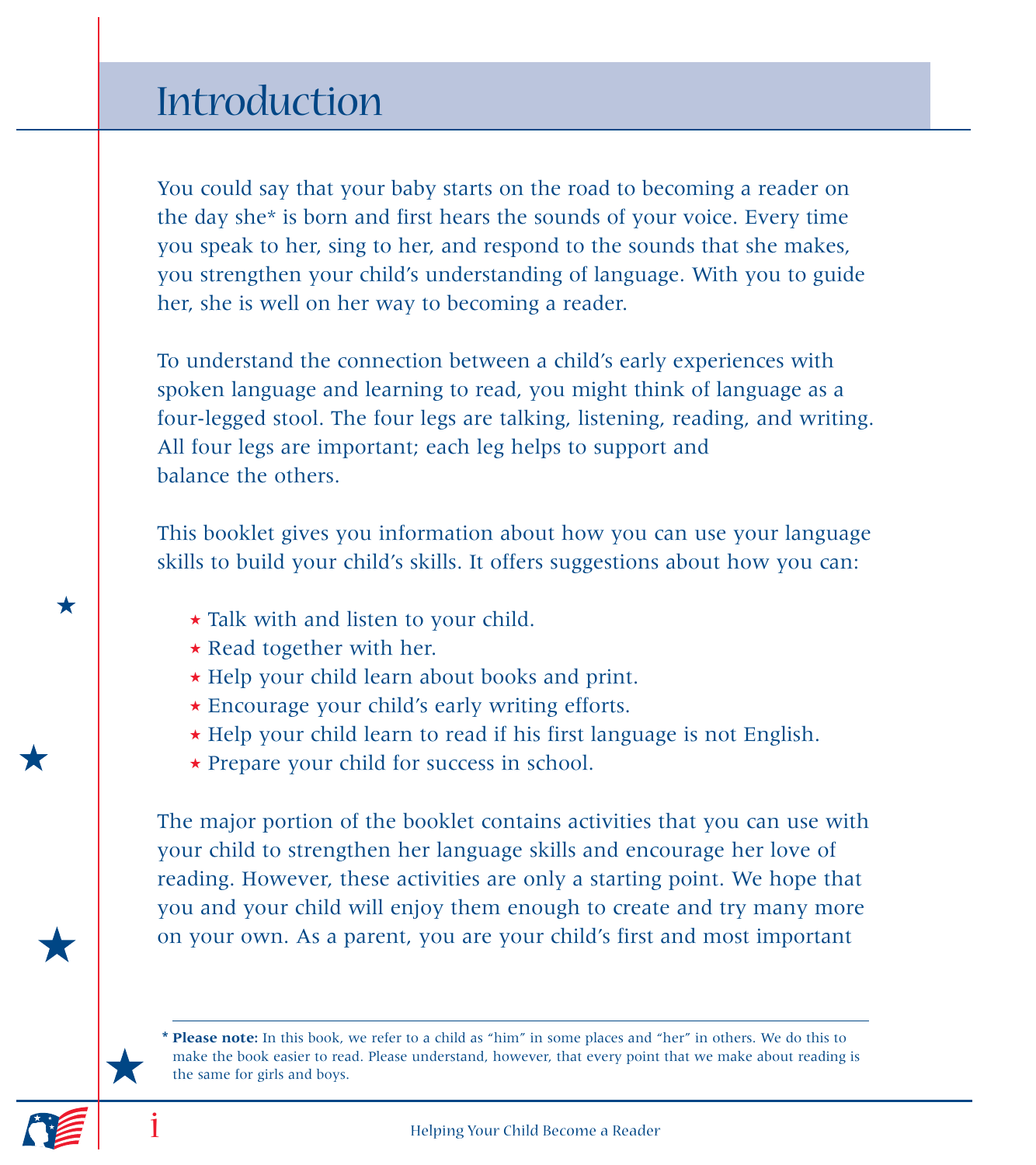teacher. You don't need to be the best reader to help—your time and interest and the pleasure that you share with your child as part of reading together are what counts. If you would like more information about helping your child with reading, this booklet also provides lists of books and Web sites and the names of groups that you can contact.

We all know that older children can do things that younger ones can't. This is true for reading, too. To help show when children can take certain learning steps, this booklet ties the discussion and activities to four age groups:

 $B$ aby = birth to 1 year Toddler  $= 1$  to 3 years Preschooler = ages 3 and 4 Kindergartner/early first-grader = ages 5 and 6

Keep in mind, however, that children don't all learn at the same pace. And even though they learn new things, they may have "old favorites" books and activities from earlier years—that they still enjoy. You are the best person to decide which activities will work best for your child.

Children become readers step by step. By age 7, most children are reading. Some take longer than others, and some need extra help. When children receive the right kind of help in their early years, reading difficulties that can arise later in their lives can be prevented. This booklet offers steps that you can take to start your child on the way to becoming a successful reader. It is an adventure that you will not want to miss, and the benefits for your child will last a lifetime.



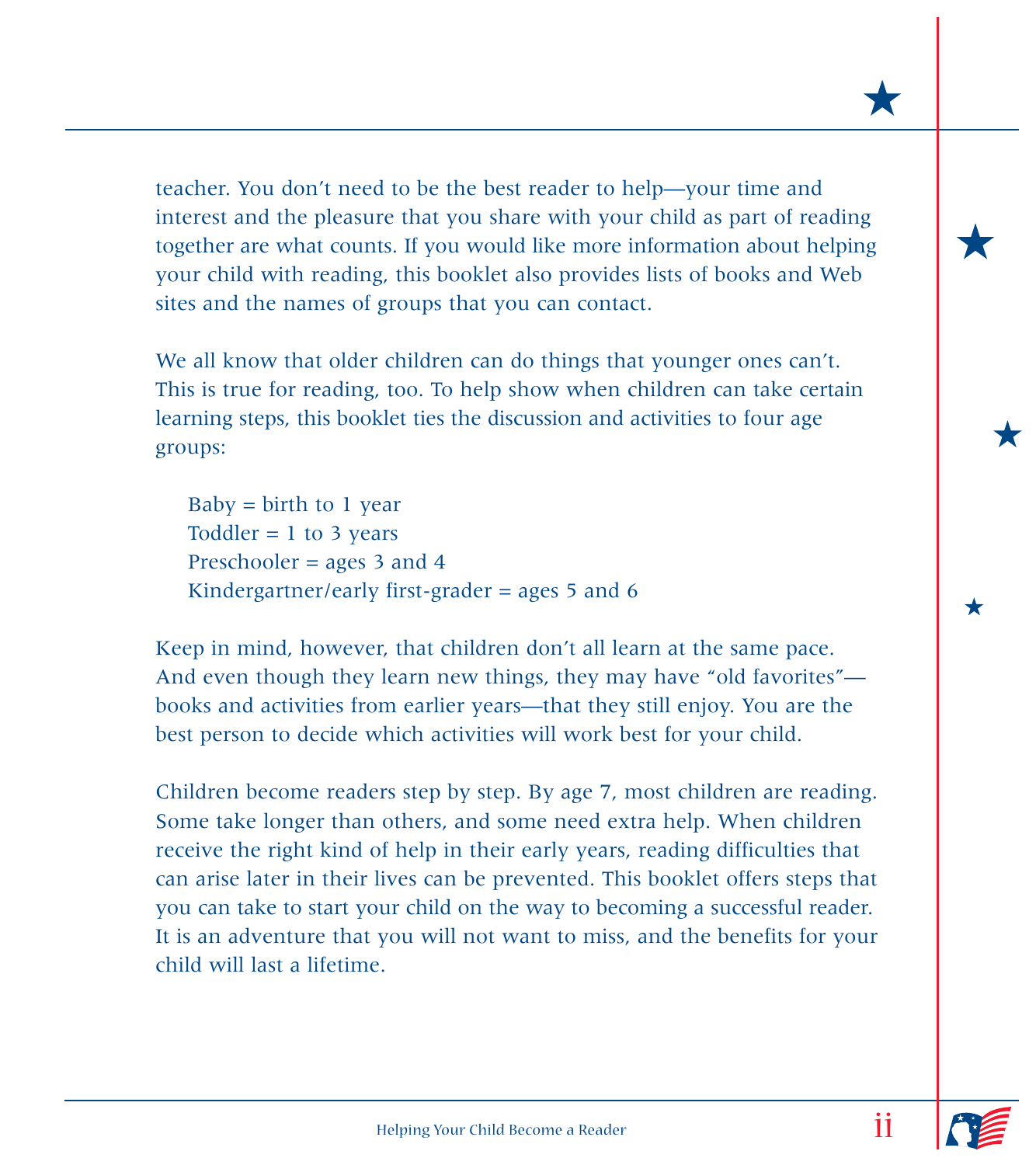#### A Message from the American Federation of Teachers

Reading is the essential ingredient upon which all other learning depends. Now, because of a new research consensus, we know much more about what it takes to make sure that every child learns to read well.

The AFT has long been committed to ensuring that there are high standards for all children and that beginning reading instruction is based on what research tells us works. Parents and caregivers can help, too. You can play an important role in enhancing your young children's language development, love of books, and reading skills. We know from years of research that having lots of conversations with your young children helps to build the foundation for their success when they start school. Reading to your children—we hope every day—also will have a positive effect on their later success in school.

This booklet is filled with activities for families with children from infancy through age 6. These activities help build important skills, and many of the activities can be done while you and your family are going about your everyday routines.

Let's all work together and do what works so that every child becomes an avid reader!

> **Sandra Feldman** President *American Federation of Teachers*

iii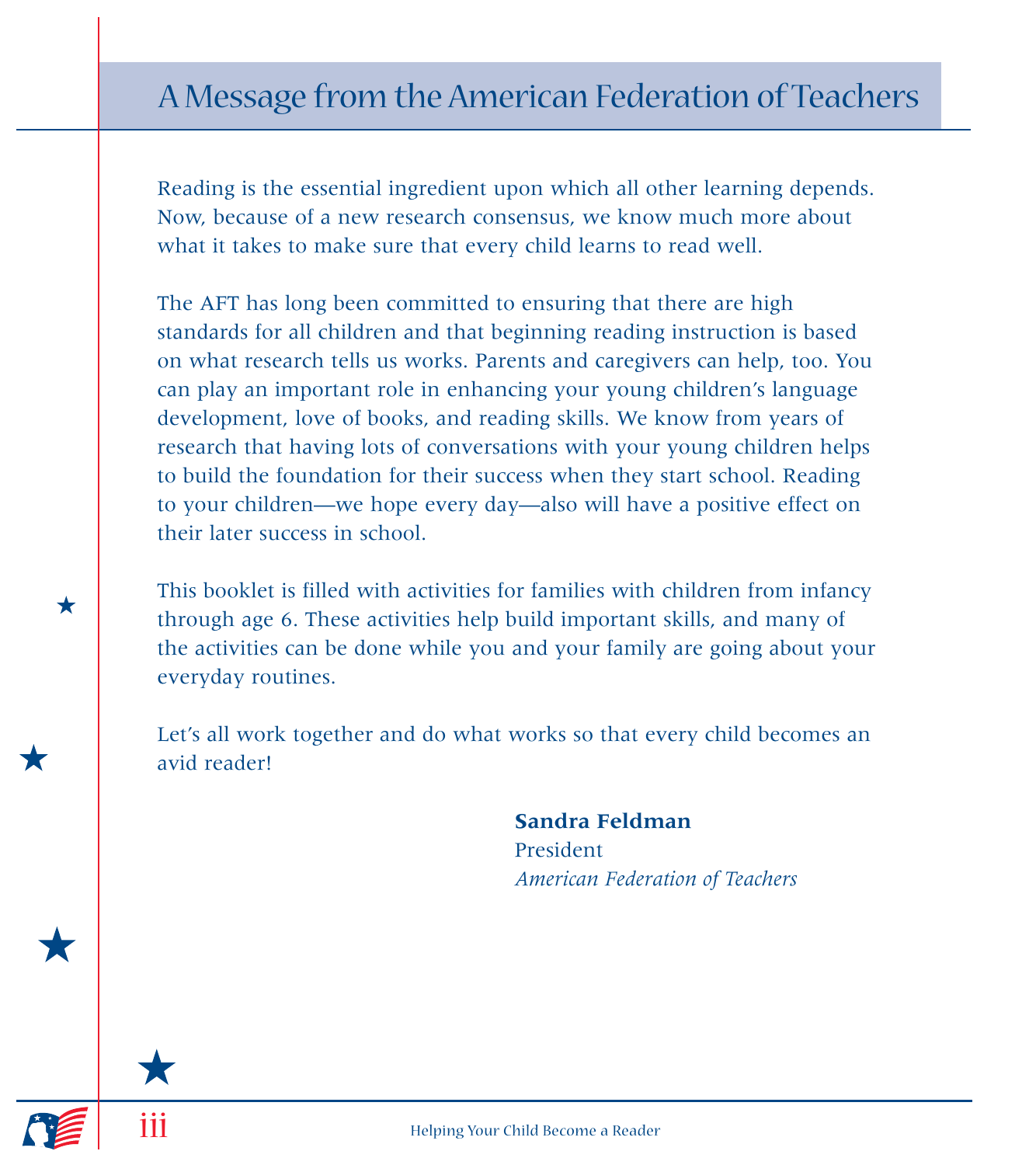## Becoming a Reader

Every step a child takes toward learning to read leads to another. Bit by bit, the child builds the knowledge that is necessary for being a reader. Over their first 6 years, most children

- ★ Talk and listen.
- ★ Listen to stories read aloud.
- ★ Pretend to read.
- ★ Learn how to handle books.
- ★ Learn about print and how it works.
- ★ Identify letters by name and shape.
- ★ Identify separate sounds in spoken language.
- ★ Write with scribbles and drawing.
- ★ Connect single letters with the sounds they make.
- ★ Connect what they already know to what they hear read.
- ★ Predict what comes next in stories and poems.
- ★ Connect combinations of letters with sounds.
- ★ Recognize simple words in print.
- ★ Sum up what a story is about.
- ★ Write individual letters of the alphabet.
- ★ Write words.
- ★ Write simple sentences.
- ★ Read simple books.
- ★ Write to communicate.

Children can take more than one of these steps at the same time. This list of steps, though, gives you a general idea of how your child will progress toward reading. (For more details, see Typical Language Accomplishments for Children, Birth to Age 6, page 38.)

"As parents, the most important thing we can do is read to our children early and often. Reading is the path to success in school and life. When children learn to love books, they learn to love learning."

—Laura Bush



1



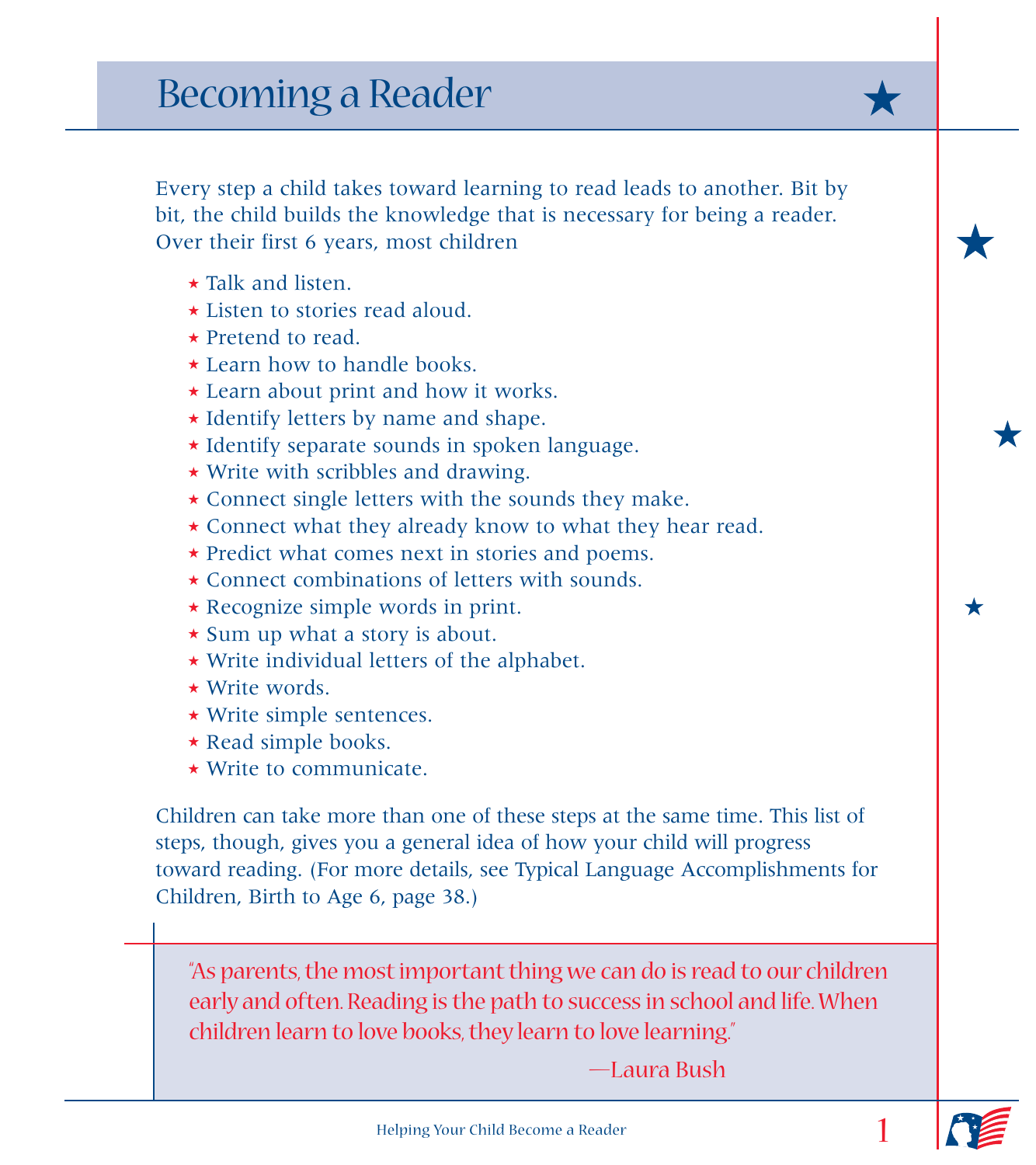#### Talking and Listening

Scientists who study the brain have found out a great deal about how we learn. They have discovered that babies learn much more from the sights and sounds around them than we thought previously. You can help your baby by taking advantage of her hunger to learn.

Hearing you talk is your baby's very first step toward becoming a reader because it helps her to love language and to learn words.

 $\bigstar$ 

From the very beginning, babies try to imitate the sounds that they hear us make. They "read" the looks on our faces and our movements. That's why it is so important to talk, sing, smile, and gesture to your child. Hearing you talk is your baby's very first step toward becoming a reader, because it helps her to love language and to learn words. (See "Baby Talk," page 11.)

As your child grows older, continue talking with her. Ask her about the things she does. Ask her about the events and people in the stories you read together. Let her know you are listening carefully to what she says. By engaging her in talking and listening, you are also encouraging your child to think as she speaks. In addition, you are showing that you respect her knowledge and her ability to keep learning. (See "Chatting with Children," page 13.)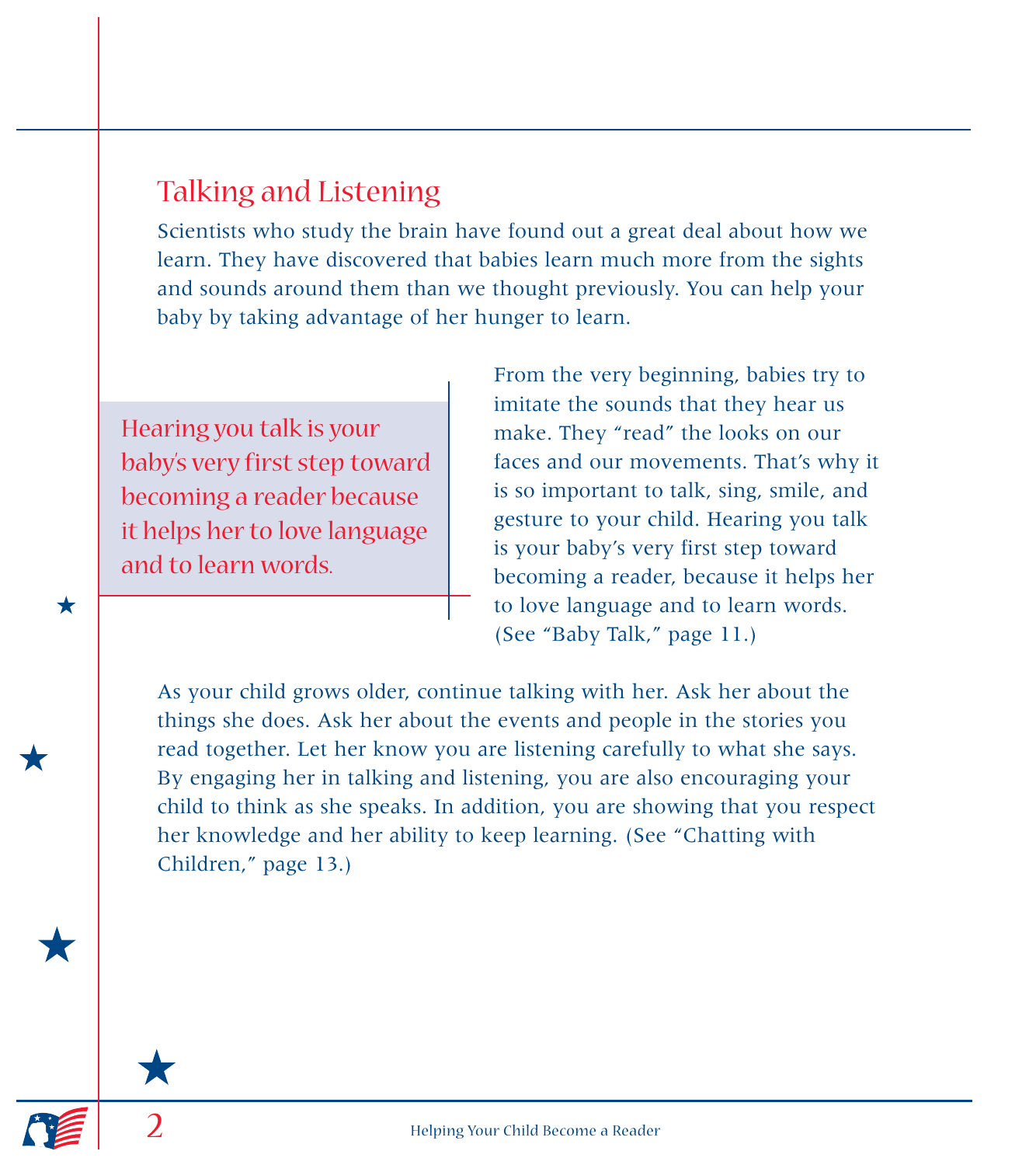

### Reading Together

Imagine sitting your baby in your lap and reading a book to him for the first time. How different from just talking! Now you're showing him pictures. You point to them. In a lively way, you explain what the pictures are. You've just helped you child take the next step beyond talking. You've shown him that words and pictures connect. And you've started him on his way to understanding and enjoying books. While your child is still a baby, reading aloud to him should become part of your daily routine. Pick a

quiet time, such as just before you put him to bed. This will give him a chance to rest between play and sleep. If you can, read with him in your lap or snuggled next to you so that he feels close and safe. As he gets older, he may need to move around some as you read to him. If he gets tired or restless, stop reading. Make reading aloud a quiet and comfortable time that your child looks forward to. Chances are very good that he will like reading all the more because of it.

Try to spend at least 30 minutes each day reading to and with your child. At first, read for no more than a few minutes at a time, several times a day. As your child grows older, you should be able to tell if he wants you to read for longer periods. Don't be discouraged if you have to skip a day or don't always keep to your schedule. Just get back to your daily routine as soon as you can. Most of all, make sure that reading stays fun for both of you!

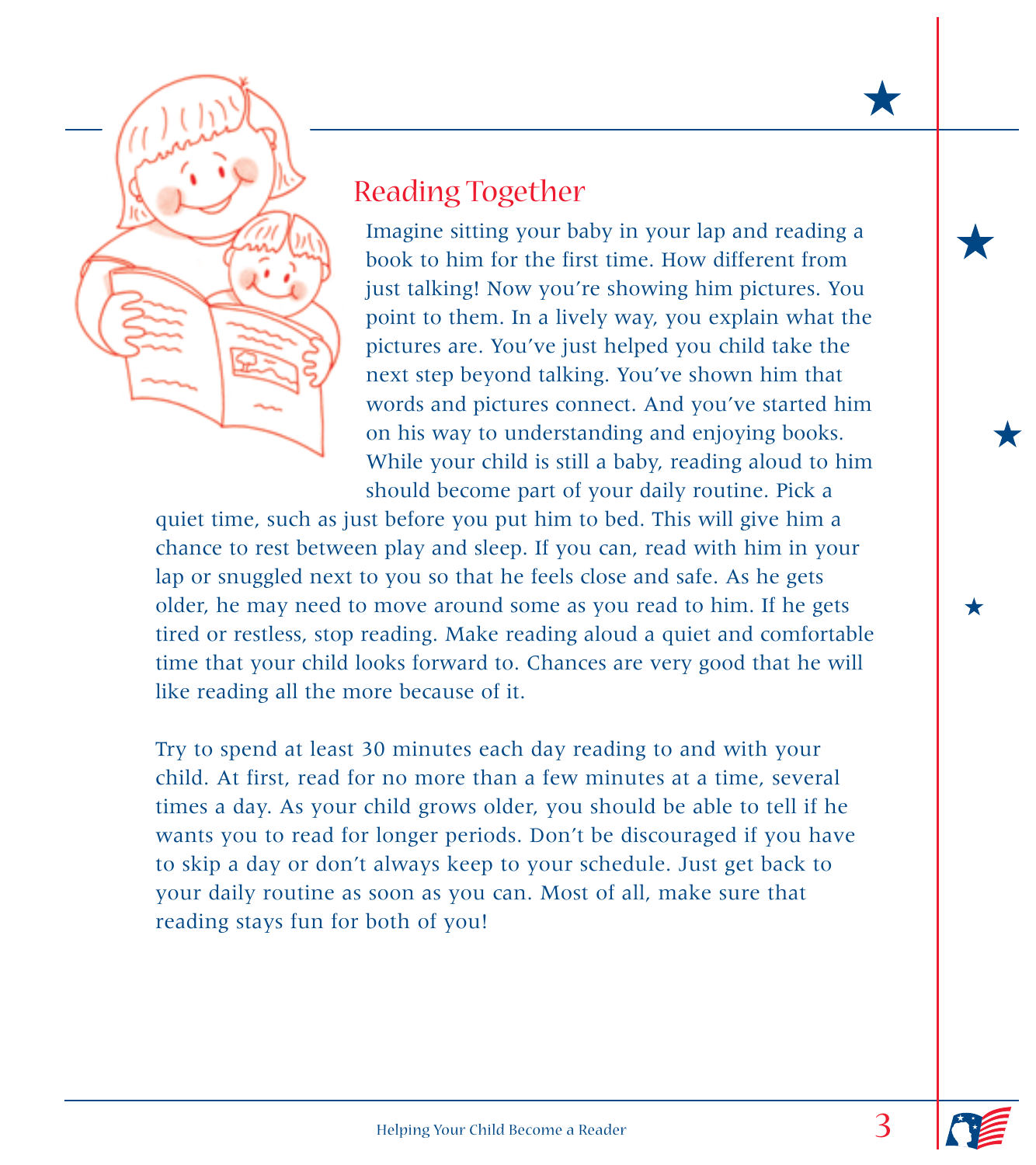#### What Does It Mean?

From the earliest days, talk with your child about what you are reading. You might point to pictures and name what is in them. When he is ready, have him do the same. Ask him, for example, if he can find the little mouse in the picture, or do whatever is fun and right for the book. Later on, as you read stories, read slowly and stop now and then to think aloud about what you've read. From the time your child is able to talk, ask him such questions about the story as, "What do you think will happen next?" or "Do you know what a palace is?" Answer his questions and, if you

think he doesn't understand something, stop and talk more about what he asked. Don't worry if you occasionally break the flow of a story to make clear something that is important. However, don't stop so often that the child loses track of what is happening in the story.

#### Look for Books!

The books that you pick to read with your child are very important. If you aren't sure of what books are right for your child, ask a librarian to help you choose titles. (For more information on what libraries have to offer, see "Visiting the Library," page 27.)

Introduce your child to books when she is a baby. Let her hold and play with books made just for babies: board books with study cardboard covers and thick pages, cloth books that are soft and washable, touch-and-feel books, or lift-the-flap books that contain surprises for your baby to discover. Choose books with covers that have big, simple pictures of things that she sees every day. Don't be upset if at first your child chews or throws a book. Be patient. Cuddling with the child as you point to and talk with

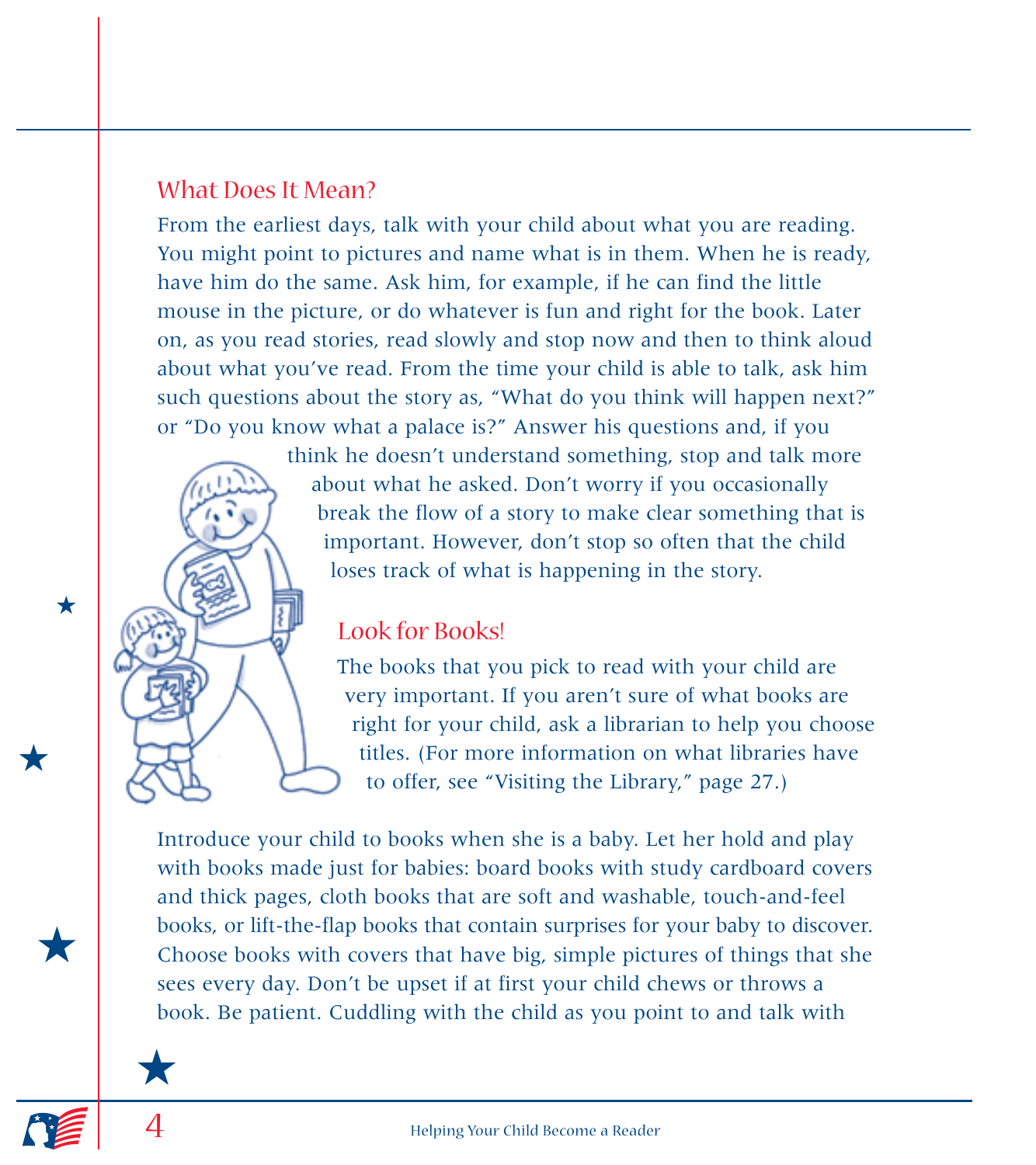great excitement about the book's pictures will soon capture her interest. When your baby becomes a toddler, she will enjoy helping to choose books for you to read to her.

As your child grows into a preschooler and kindergartner, the two of you can look for books that have longer stories and more words on the pages. Also look for books that have repeating words and phrases that she can begin to read or recognize when she sees them. By early first grade, add to this mix some books designed for beginning readers, including some books that have chapters and some books that show photographs and provide true information rather than

make-believe stories.

Keep in mind that young children most often enjoy books about people, places, and things that are like those they know. The books can be about where you live or about parts of your culture, such as

Choose books with covers that have big, simple pictures of things that she sees every day.

your religion, your holidays, or the way that you dress. If your child has special interests, such as dinosaurs or ballerinas, look for books about those interests.

From your child's toddler years through early first grade, you also should look for books of poems and rhymes. Remember when your baby heard your talking sounds and tried to imitate them? Rhymes are an extension of that language skill. By hearing and saying rhymes, along with repeated words and phrases, your child learns about spoken sounds and about words. Rhymes also spark a child's excitement about what comes next, which adds fun and adventure to reading. (For rhyming activities, see "Rhyme with Me: It's Fun, You'll See!" page 20.)

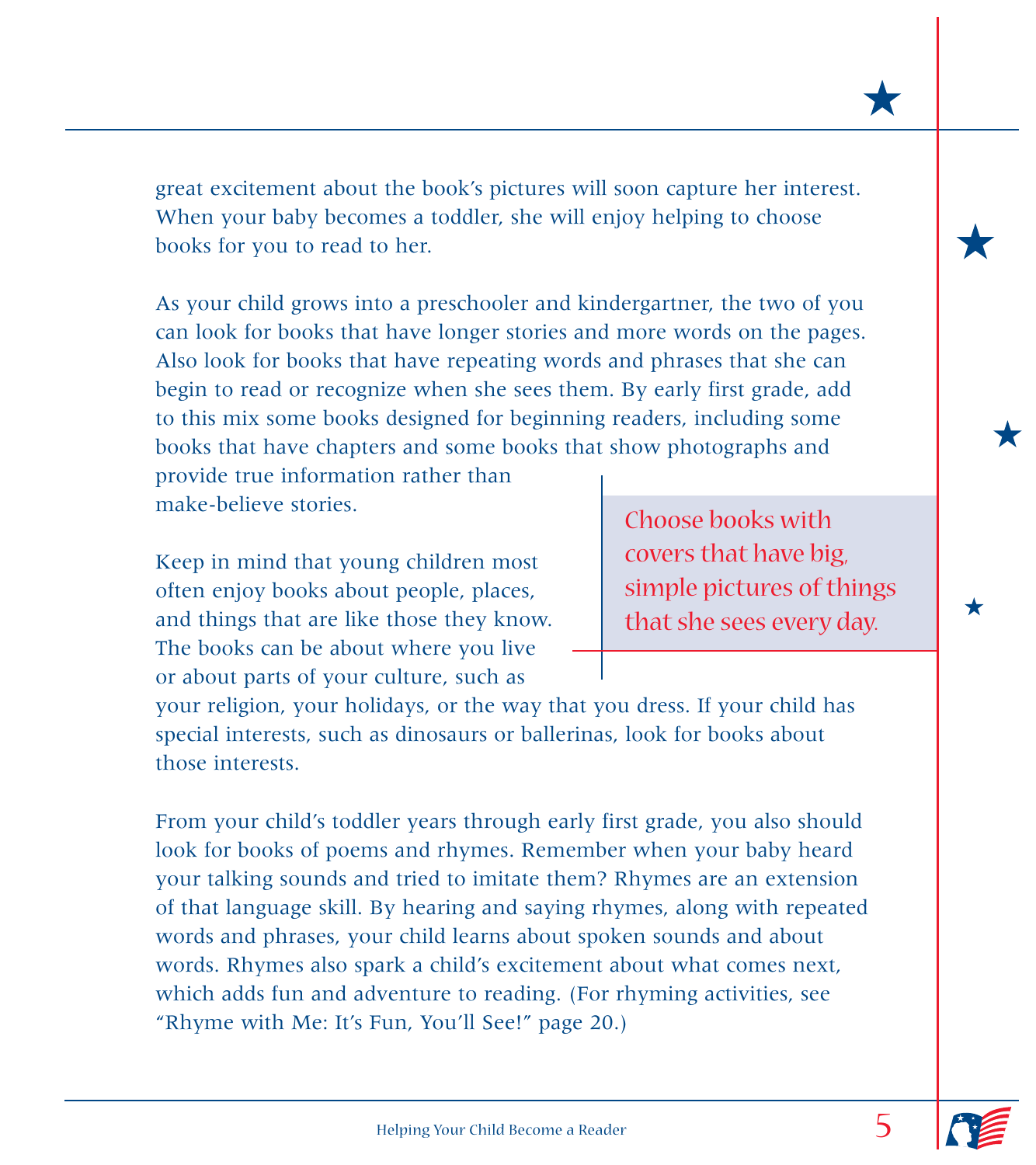#### Show Your Child That You Read

When you take your child to the library, check out a book for yourself. Then set a good example by letting your child see you reading for yourself. Ask your child to get one of her books and sit with you as you read your book, magazine, or newspaper. Don't worry if you feel uncomfortable with your own reading ability. It's the reading that counts. When your child sees that reading is important to you, she may decide that it is important to her, too. (For ideas on how to help your child love books, see "A Home for My Books," page 18.)

#### Learning about Print and Books

Reading together is a perfect time to help a late toddler or early preschooler learn what print is. As you read aloud, stop now and then and point to letters and words; then point to the pictures they stand for. Your child will begin to understand that the letters form words and that words name pictures. He will also start to learn that each letter has its own sound—one of the most important things your child can know when learning to read.

By the time children are 4, most have begun to understand that printed words have meaning. By age 5, most will begin to know that not just the story but the printed words themselves go from left to right. Many children will even start to identify some capital and small letters and simple words. (For some ideas on learning letters, see "As Simple as ABC," page 14.)



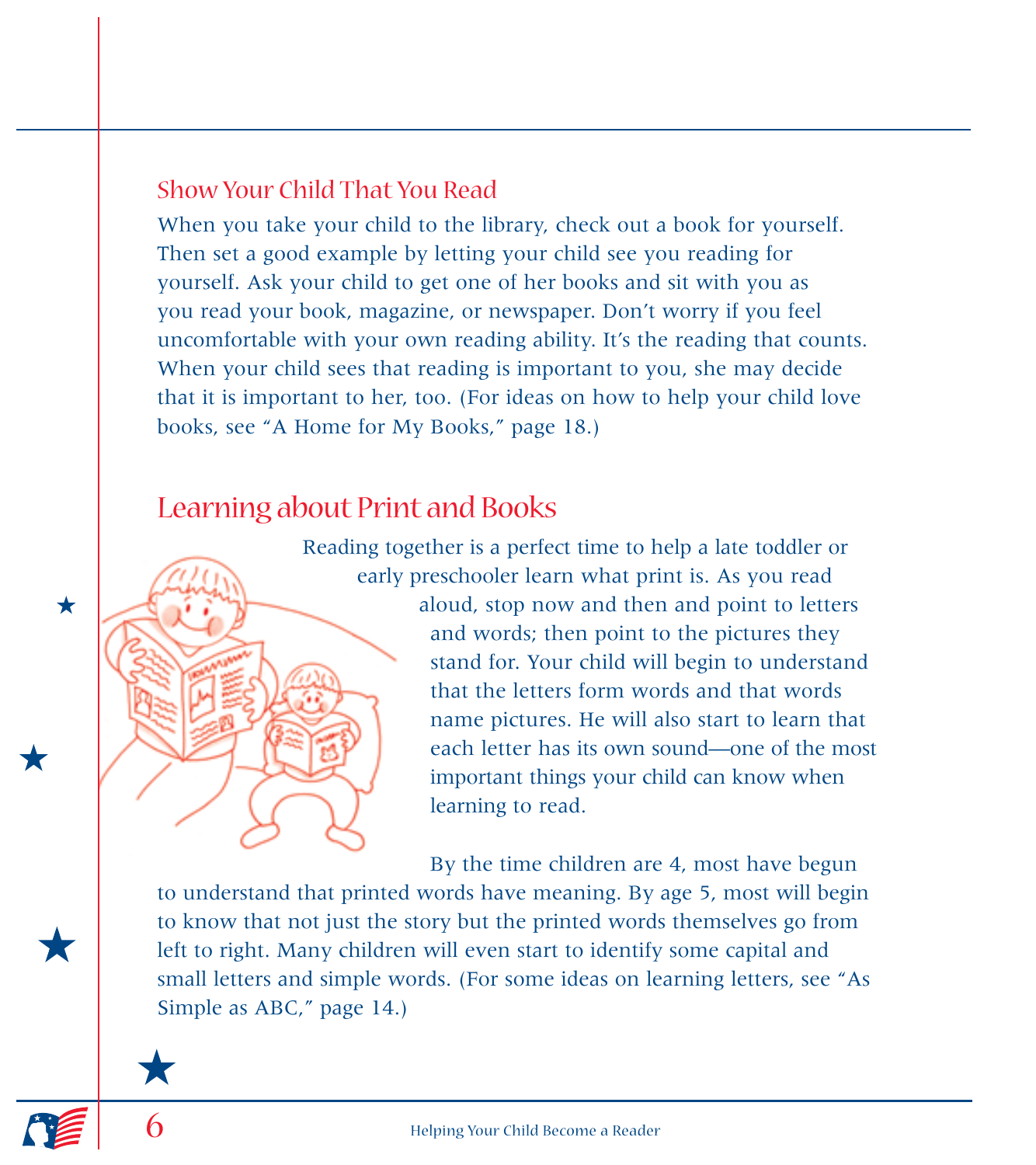In late kindergarten or early first grade, your child may want to read on his own. Let him! But be sure that he wants to do it. Reading should be something he is proud of and eager to do and not a lesson.

#### How Does a Book Work?

Children are fascinated by how books look and feel. They see how easily you handle and read books, and they want to do the same. When your toddler watches you handle books, she begins to learn that a book is for

reading, not tearing or tossing around. Before she is 3, she may even pick one up and pretend to read, an important sign that she is beginning to know what a book is for. As your child becomes a preschooler, she is learning that

When your toddler watches you handle books, she begins to learn that a book is for reading.

- ★ A book has a front cover.
- ★ A book has a beginning and an end.
- ★ A book has pages.
- ★ A page in a book has a top and a bottom.
- ★ You turn pages one at a time to follow the story.
- ★ You read a story from left to right of a page.

As you read with your 4– or 5–year-old, begin to remind her about these things. Read the title on the cover. Talk about the picture on the cover. Point to the place where the story starts and, later, where it ends. Let your child help turn the pages. When you start a new page, point to where the words of the story continue and keep following the words by moving your finger beneath them. It takes time for a child to learn these things, but when your child does learn them, she has solved some of reading's mysteries.

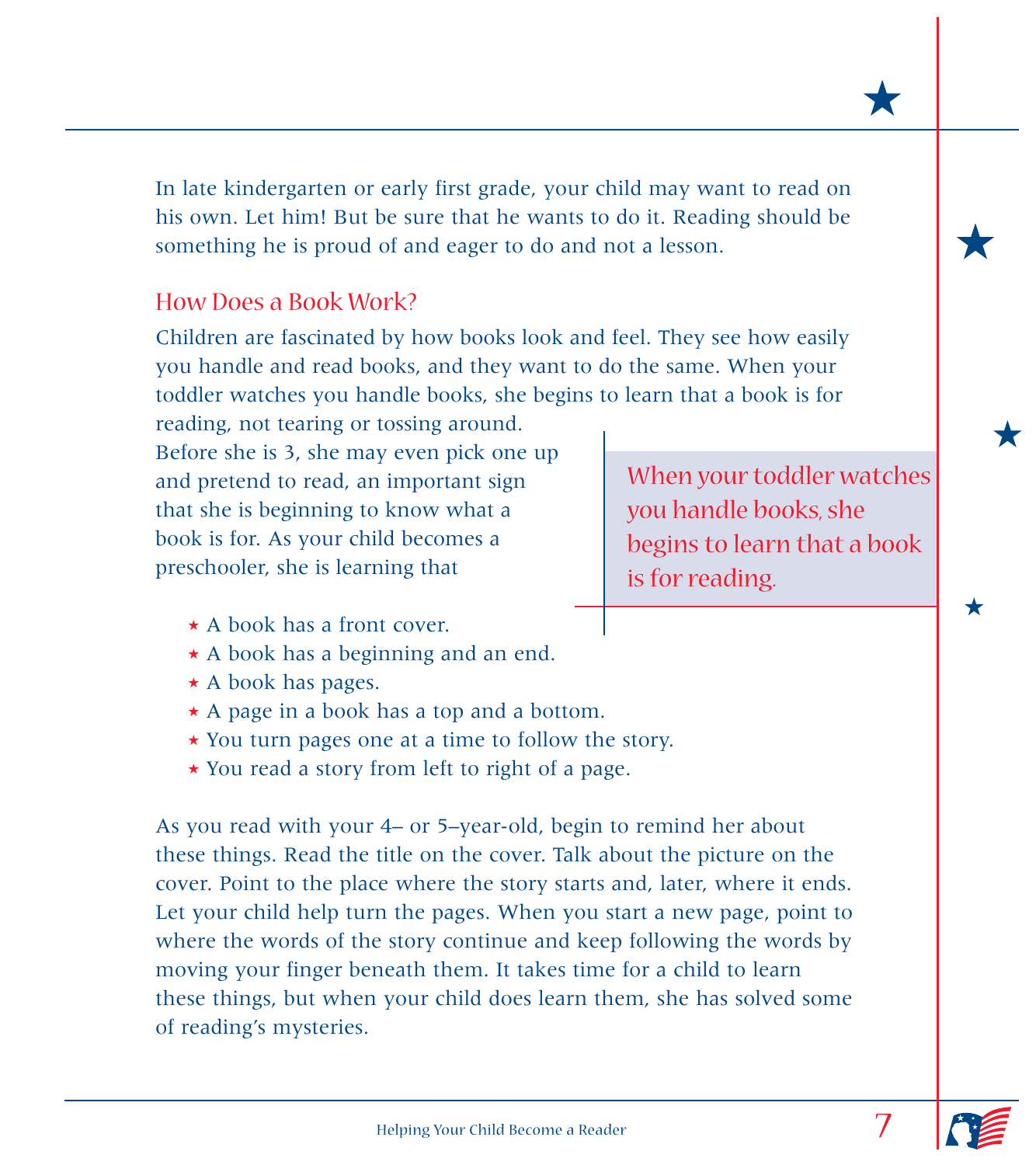#### Early Efforts To Write

Writing and reading go hand in hand. As your child is learning one, he is learning the other. You can do certain things to make sure that he gets every opportunity to practice both. When he is about 2 years old, for example, give your child crayons and paper and encourage him to



draw and scribble. He will have fun choosing which colors to use and which shapes to make. As he holds and moves the crayons, he will also develop muscle control. When he is a late toddler or early preschooler, he will become as eager to write as he is to read. (For more ideas on how to encourage your child's desire to write, see "As Simple as ABC," page 14, and "Write On!" page 25.)

Your preschool child's scribbles or drawings are his first writing. He will soon begin to write the alphabet letters. Writing the letters helps your child learn about their different sounds. His very early learning about letters and sounds gives him ideas about how to begin spelling words. When he begins writing words, don't worry that he doesn't spell them correctly. Instead, praise him for his efforts! In fact, if you look closely, you'll see that he's made a pretty good try at spelling a word for the first time. Later on, with help from teachers (and from you), he will learn the right way to spell words. For the moment, however, he has taken a great step toward being a writer.

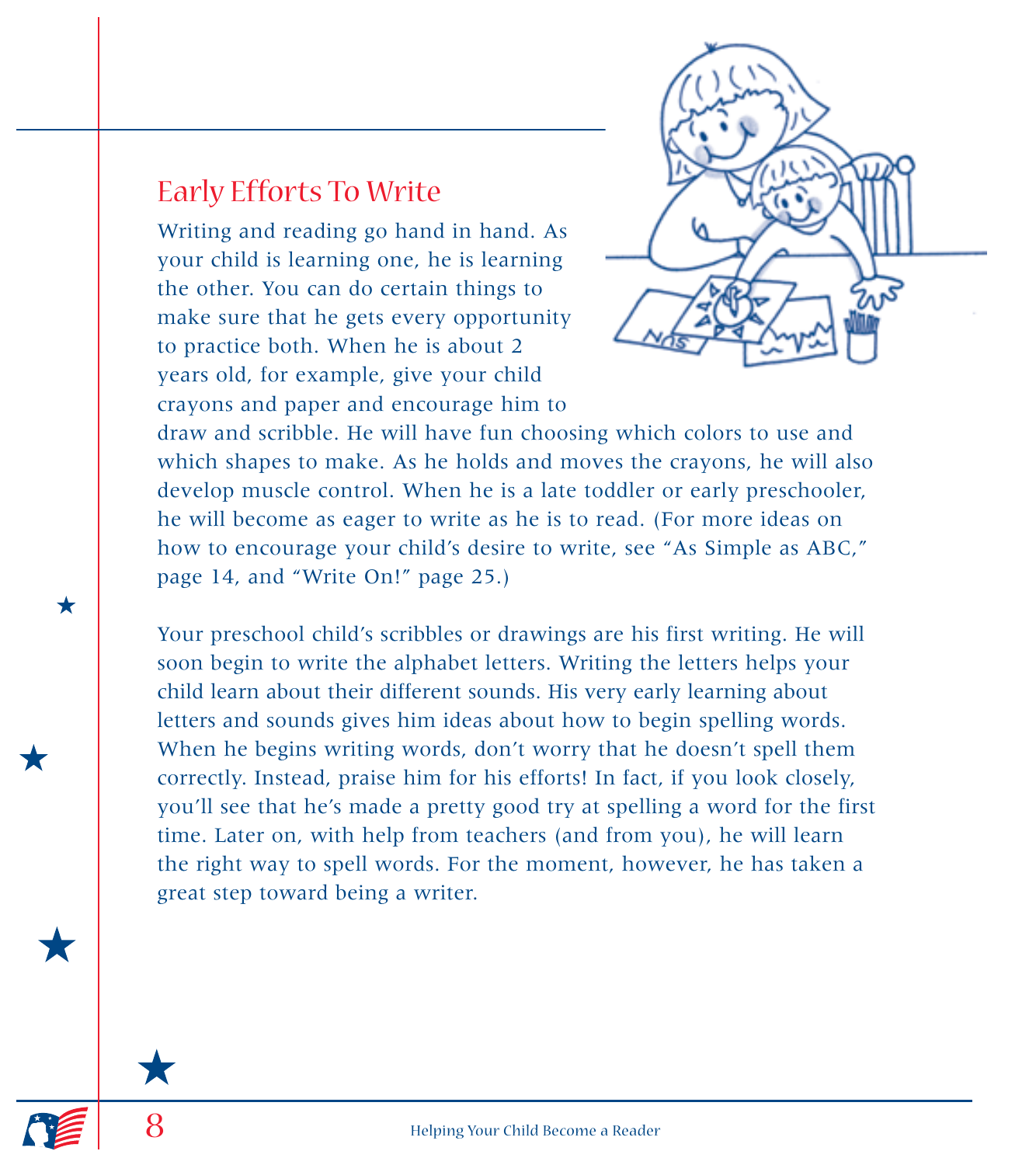#### Reading in Another Language

If your child's first language is not English, she can still become an excellent English reader and writer. She is on her way to successful English reading if she is beginning to learn many words and is interested in learning to read in her first language. You can help by supporting her in her first language as she learns English. Talk with her, read with her, encourage her to draw and write. In other words, do the same kinds of activities just discussed, but do them in your child's first language.

When your child first enters school, talk with her teacher. Teachers welcome such talks. They even have sign-up times early in the year, though usually you may ask for a meeting at any time. If you feel that you need some support in meeting with the teacher, ask a relative, neighbor, or someone else in your community to go with you.

When you do meet, tell the teacher the things that you are doing at home to strengthen your child's speaking and reading in her own language. Let the teacher know how important you child's reading is to you and ask for

support for your efforts. Children who can switch back and forth between languages have accomplished something special. They should be praised and encouraged as they work for this achievement.

For a list of multiplelanguage books, see Resources for Children, page 51.



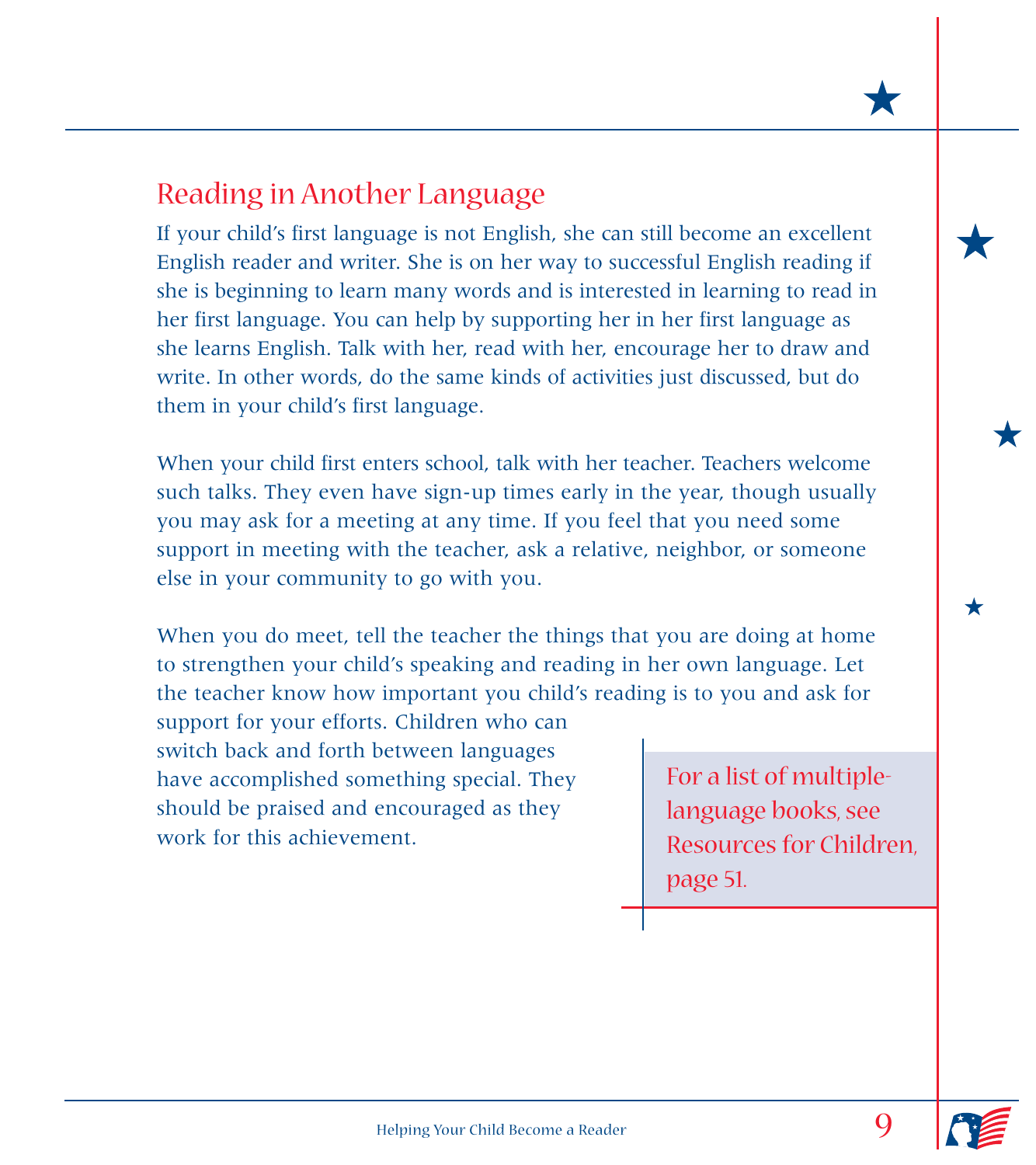## Activities



What follows are ideas for language-building activities that you can do with your child to help her build the skills she needs to become a reader. Most public libraries offer free use of books, magazines, videos, computers, and other services. Other things that you might need for these activities are not expensive.

For each set of activities, we give an age span that suggests when children should try them. From one activity to the next, we continue to talk about children at different stages: babies

(birth to 1 year), toddlers (1 to 3 years), preschoolers (ages 3 and 4), and kindergartner/early first-graders (ages 5 and 6). Remember that children don't always learn the same things at the same rate. And they don't suddenly stop doing one thing and start doing another just because they are a little older. So use the ages as guides as your child learns and grows. Don't consider them to be hard and fast rules.

You'll see that your role in the activities will change, too. Just as you hold up your child when he's learning to walk, you will help him a lot when he's taking his first language steps. As he grows, you will gradually let go, and he will take more and more language steps on his own. That is why in most of the activities we say, "The first activities . . . work well with younger children. As your child grows older, the later activities let him do more."

As a parent, you can help your child want to learn in a way no one else can. That desire to learn is a key to your child's later success. Enjoyment is important! So, if you and your child don't enjoy one activity, move on to another. You can always return to any activity later on.



 $\bigstar$ 

**ACC**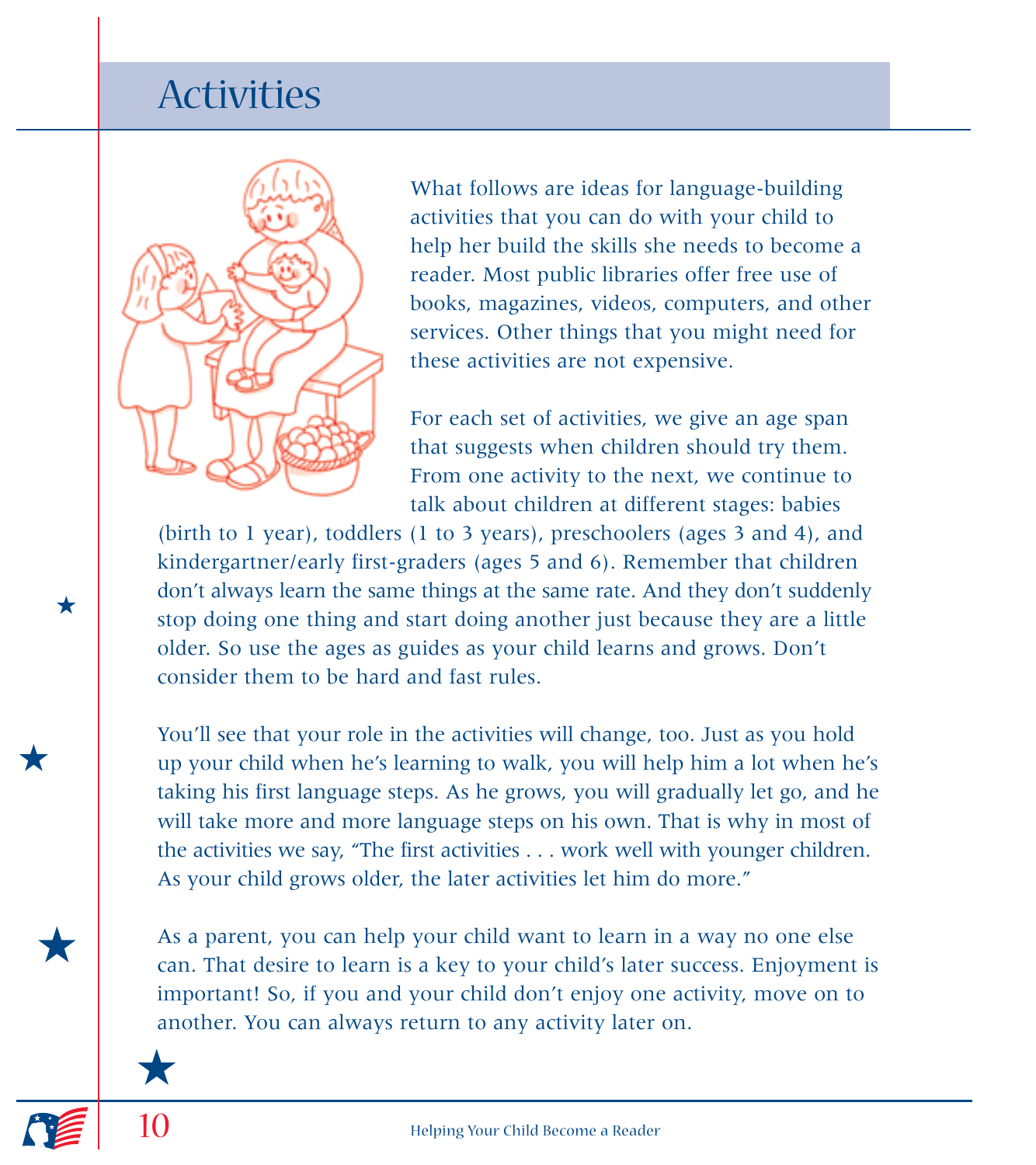



## Baby Talk

#### For babies from birth to 1 year

Babies love hearing your voice. When you answer your child's sounds with sounds of your own, she learns that what she "says" has meaning and is important to you.

#### What to Do

- ★ Talk to your baby often. Answer her coos, gurgles, and smiles. Talk, touch, and smile back. Get her to look at you.
- ★ Play simple talking and touching games with your baby. Ask, "Where's your nose?" Then touch her nose and say playfully, "There's your nose!" Do this several times, then switch to an ear or knee or tummy. Stop when she (or you) grows tired of the game.
- ★ Change the game by touching the nose or ear and repeating the word for it several times. Do this with objects, too. When she hears you name something over and over again, your child begins to connect the sound with what it means.
- ★ Do things that interest your baby. Vary your tone of voice, make funny faces, sing lullabies, and recite simple nursery rhymes. Play "peek-a-boo" and "pat-a-cake" with her.

It's so important to talk to your baby! With your help, her coos and gurgles will one day give way to words.



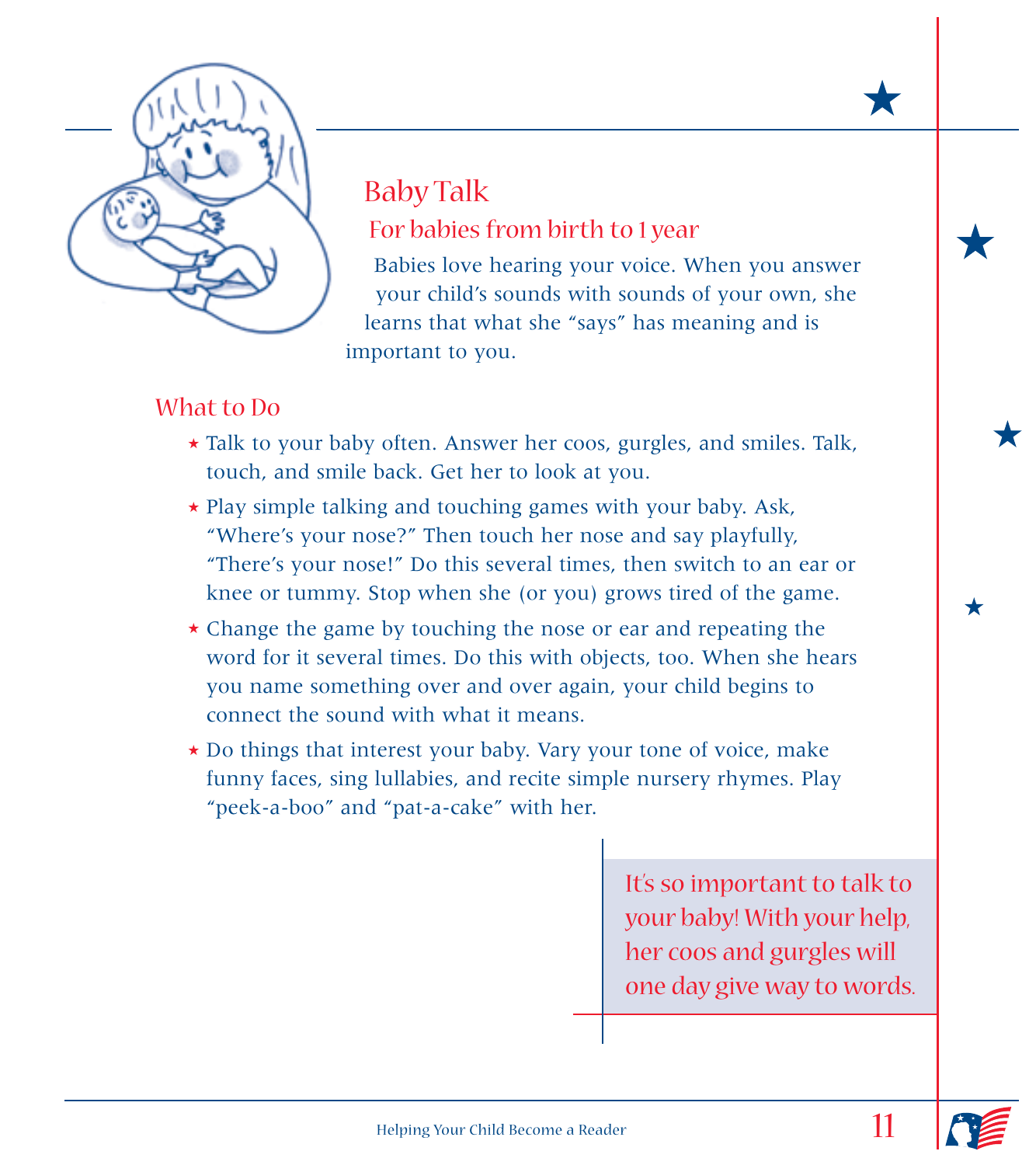#### Books and Babies

For babies from age 6 weeks to 1 year

Sharing books is a way to have fun with your baby and to start him on the road to becoming a reader.

#### What You Need



Cardboard or cloth books with large, simple pictures of things with which babies are familiar

Lift-the-flap, touch-and-feel, or peek-through play books (For suggestions, see Resources for Children, page 51.)

#### What to Do

Read to your baby for short periods several times a day. Bedtime is always a good time, but you can read at other times as well—while you're in the park, on the bus, or even at the breakfast table (without the food!).

Babies soon recognize the faces and voices of those who care for them. As you read to your baby, he will begin to connect books with what he loves most your voice and closeness.

As you read, point out things in the pictures. Name them as you point to them.

Give your baby sturdy books to look at, touch, and hold. Allow him to peek through the holes or lift the flaps to discover surprises.



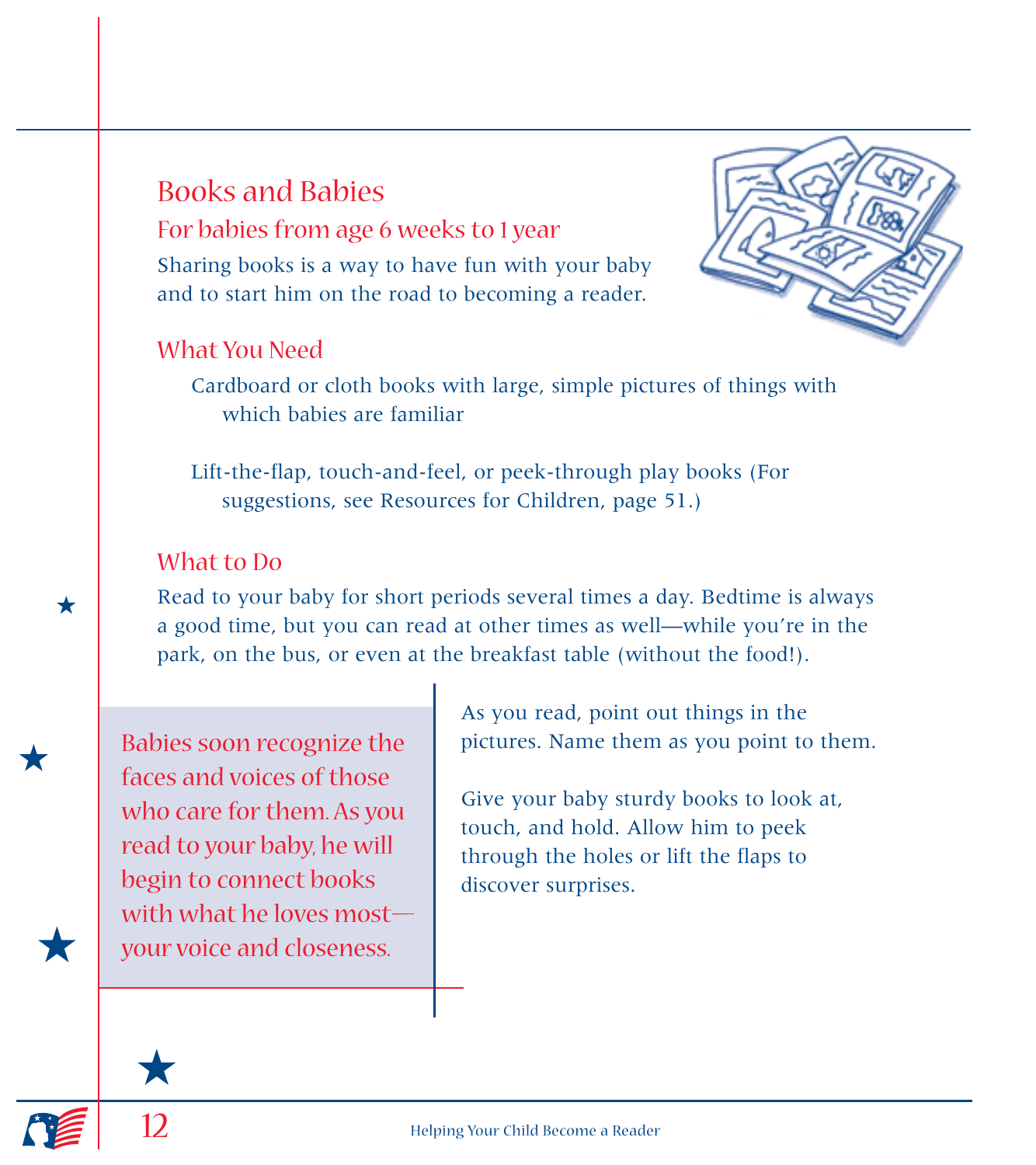#### Chatting with Children For children ages 1 to 6

Continue talking with your older child as you did with your baby. Talking helps him to develop language skills and lets him know that what he says is important.



#### What to Do

The first activities in the list below work well with younger children. As your child grows older, the later activities let him do more. However, keep doing the first ones as long as he enjoys them.

- ★ Talk often with your toddler. When feeding, bathing, and dressing him, ask him to name or find different objects or clothing. Point out colors, sizes, and shapes.
- ★ Talk with your child as you read together. Point to pictures and name what is in them. When he is ready, ask him to do the same. Ask him about his favorite parts of the story, and answer his questions about events or characters.
- ★ Teach your toddler to be a helper by asking him to find things. As you cook, give him pots and pans or measuring spoons to play with. Ask him what he is doing and answer his questions.
- ★ Whatever you do together, talk about it with your child. When you eat meals, take walks, go to the store, or visit the library, talk with him. These and other activities give the two of you a chance to ask and answer questions such as, "Which flowers are red? Which are yellow?" "What else do you see in the garden?" Challenge your child by asking questions that need more than a "yes" or "no" answer.

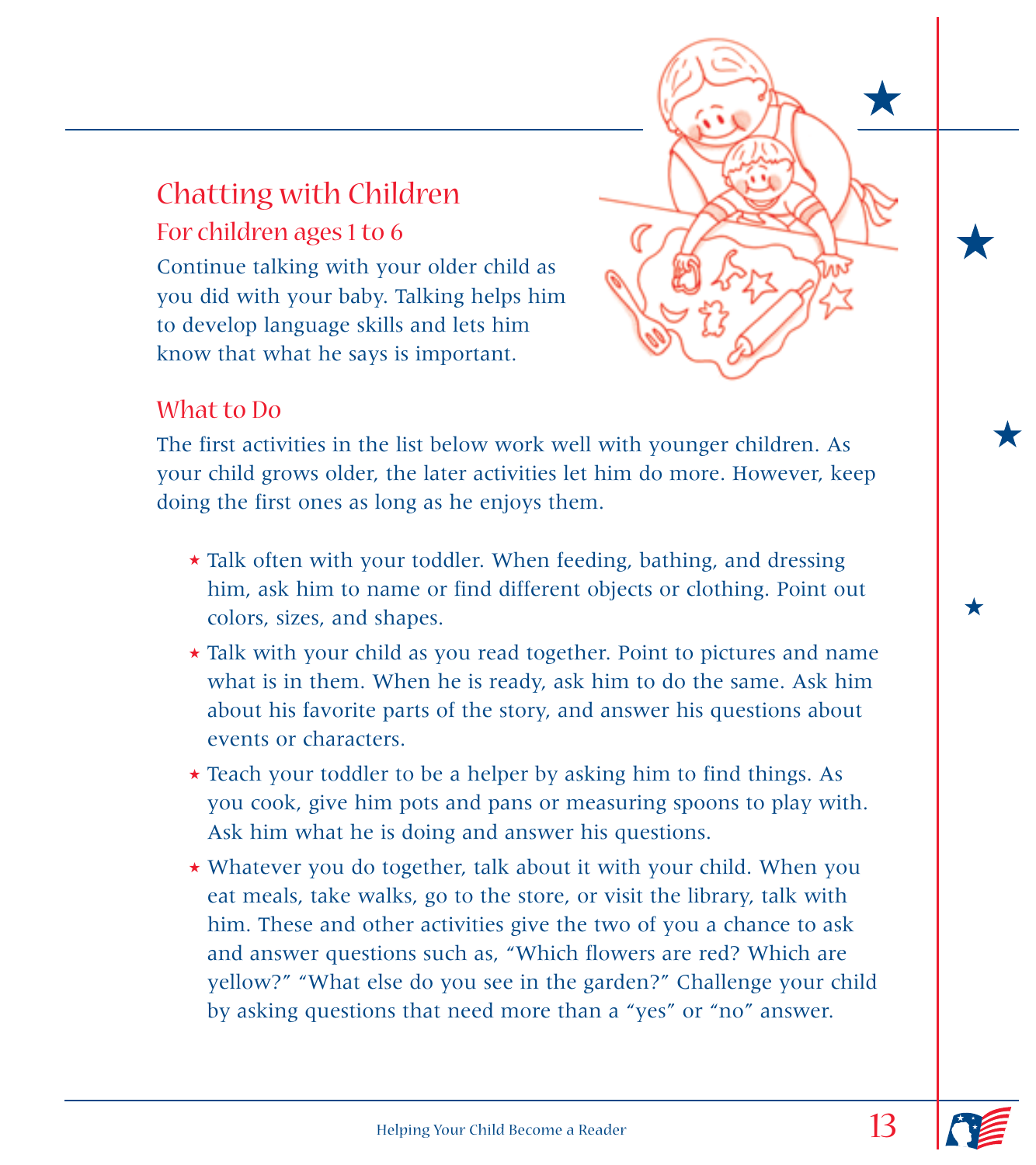Talking and having conversations with your child play a necessary part in helping his language skills grow.

★ Listen to your child's questions patiently and answer them just as patiently. If you don't

know the answer to a question, have him join you as you look for the answer in a book. He will then see how important books are as sources of information.

- ★ Have your child tell you a story. Then ask him questions, explaining that you need to understand better.
- ★ When he is able, ask him to help you in the kitchen. He might set the table or decorate a batch of cookies. A first-grader may enjoy helping you follow a simple recipe. Talk about what you're fixing, what you're cooking with, what he likes to eat, and more.
- ★ Ask yourself if the TV is on too much. If so, turn it off and talk!

#### As Simple as ABC

#### For children ages 2 to 6

Sharing the alphabet with your child helps her begin to recognize the shapes of letters and to link them with the sounds of spoken language. She will soon learn the difference between individual letters—what they look like and what they sound like.

#### What You Need

Alphabet books (see Resources for Children, page 51) ABC magnets Paper, pencils, crayons, markers Glue and safety scissors

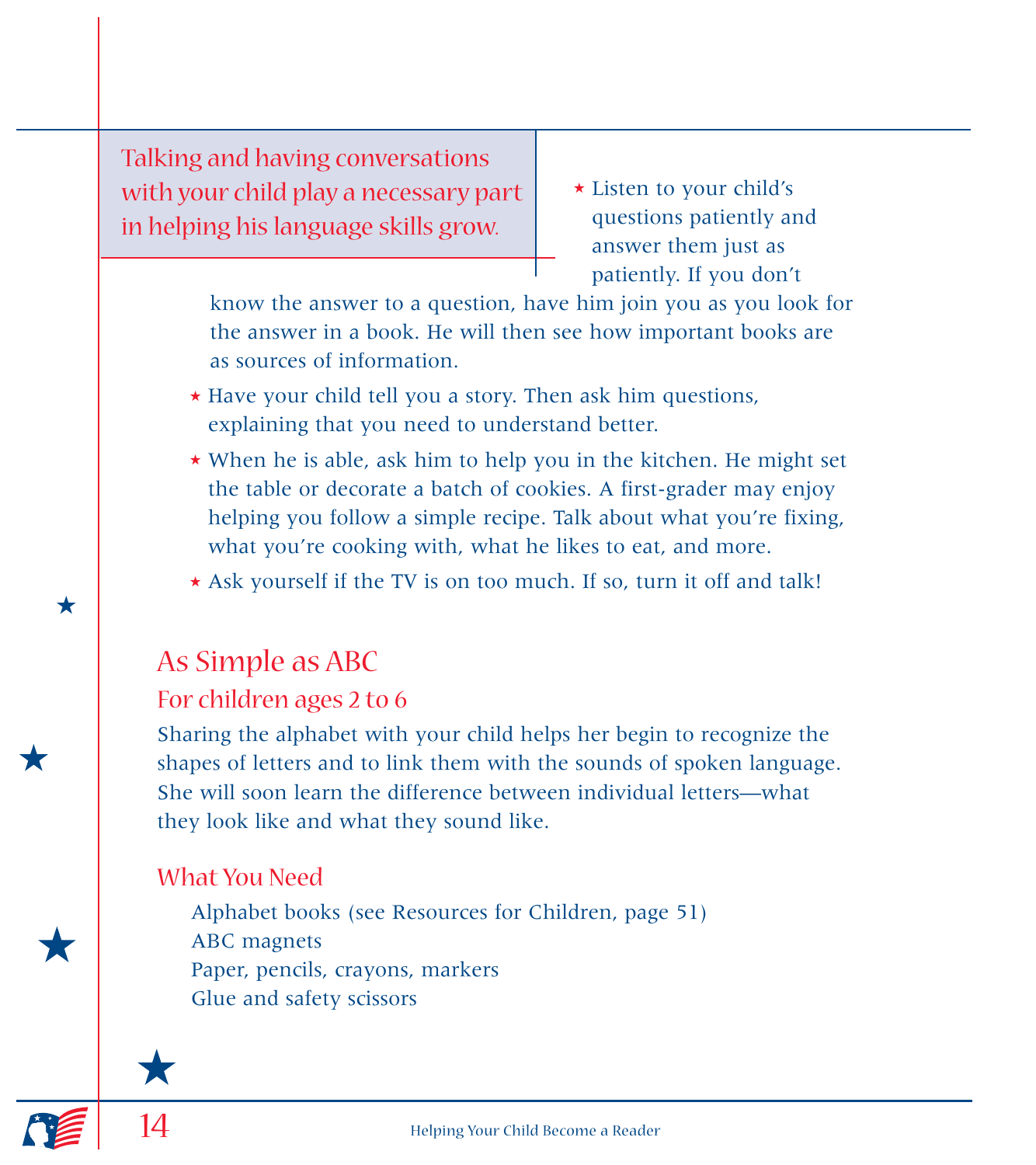#### What to Do

The first activities in the list below work well with younger children. As your child grows older, the later activities let her do more. But keep doing the first ones as long as she enjoys them.

- ★ With your toddler sitting with you, print the letters of her name on paper and say each letter as you write it. Make a name sign for her room or other special place. Have her decorate the sign by pasting stickers or drawing on it.
- ★ Teach your child "The Alphabet Song" and play games with her using the alphabet. Some

When you show your child letters and words over and over again, she will identify and use them more easily when learning to read and write. She will be eager to learn when the letters and words are connected to things that are part of her life.



alphabet books have songs and games that you can learn together.

- ★ Look for educational videos, DVDs, CDs, and TV shows such as "Between the Lions" that feature letter-learning activities for young children. Watch such programs with your child and join in with her on the rhymes and songs.
- ★ Place alphabet magnets on your refrigerator or on another smooth, safe metal surface. Ask your child to name the letters she plays with and to say the words she may be trying to spell.

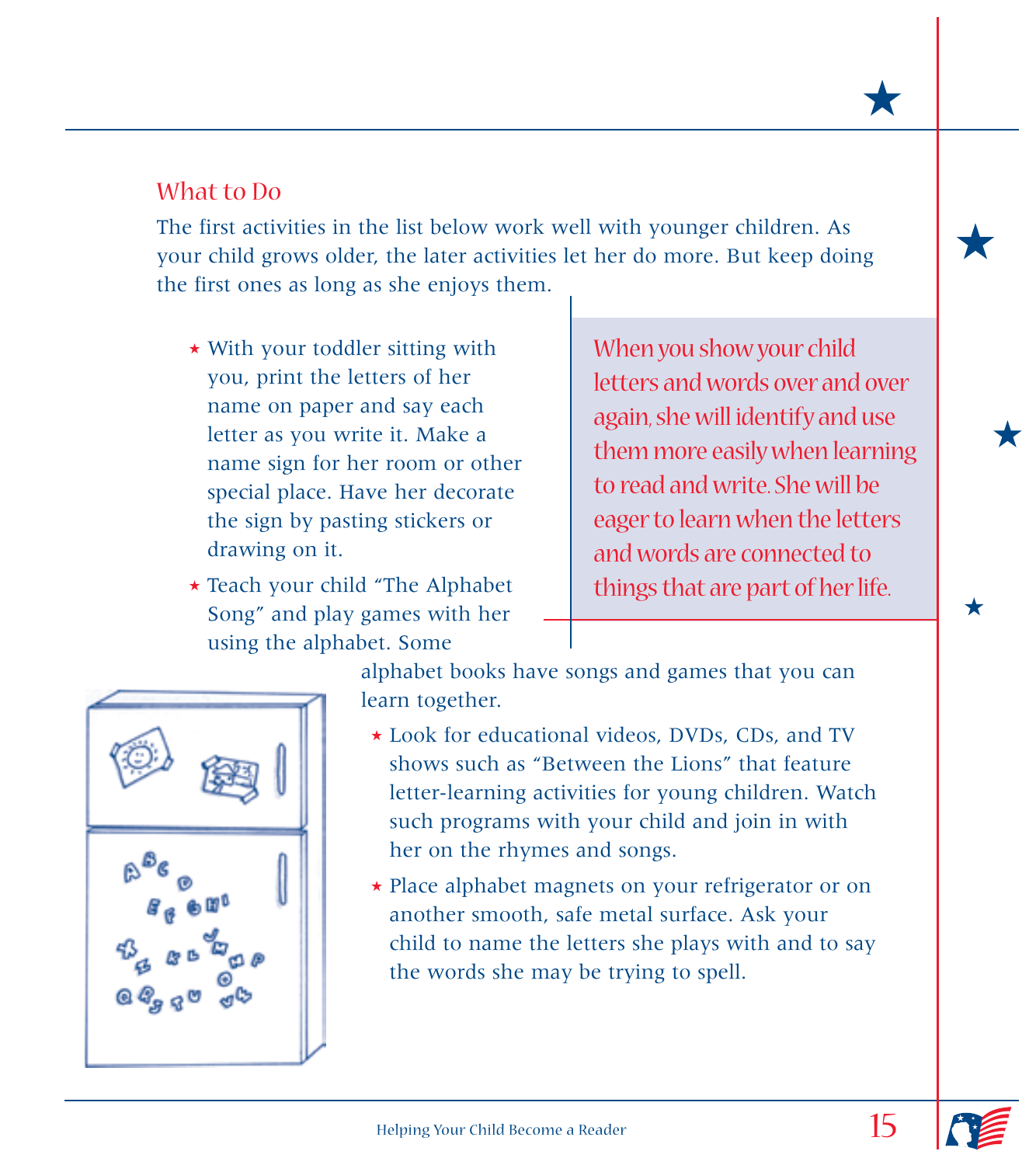- ★ Wherever you are with your child, point out individual letters in signs, billboards, posters, food containers, books, and magazines. When she is 3– to 4–years old, ask her to begin finding and naming some letters.
- ★ When your child is between ages 3 and 4, encourage her to spell and write her name. For many

children, their names are the first words they write. At first, your child may use just one or two letters for her name (for example, Emily, nicknamed Em, uses the letter M).

★ Make an alphabet book with your kindergartner. Have her draw pictures (you can help). You can also cut pictures from magazines or use photos. Paste each picture in the book. Help your child to write next to the picture the letter that stands for the object or person in the picture (for example, B for bird, M for milk, and so on).

#### What Happens Next? For children ages 2 to 6

Books with words or actions that appear over and over help your child to predict or tell what happens next. These are called "predictable" books. Your child will love to figure out the story in a predictable book!

#### What You Need

Predictable books with repeated words, phrases, questions, or rhymes (For suggested titles, see Resources for Children, page 51.)

#### What to Do

The first activities in the list below work well with younger children. As your child grows older, the later activities let him do more. But keep doing the first ones as long as he enjoys them.

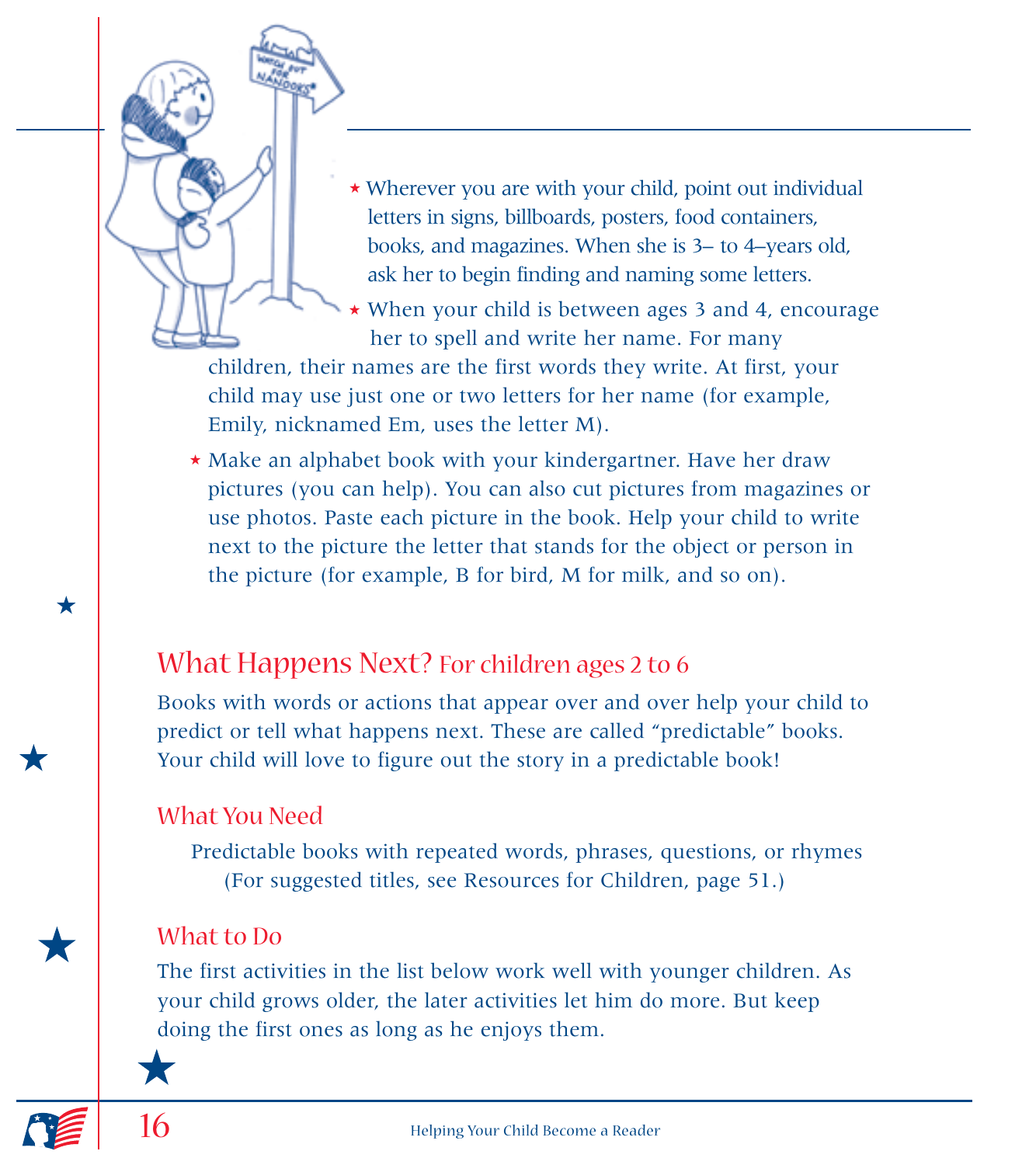- ★ Read predictable books to your child. Teach him to hear and say repeating words, such as names for colors, numbers, letters, and animals.
- ★ Pick a story that has repeated phrases, such as this example from *The Three Little Pigs:*

**Wolf Voice:** *Little pig, little pig, let me come in.* **Little Pig:** *Not by the hair on my chinny-chin-chin!* **Wolf Voice:** *Then I'll huff and I'll puff and I'll blow your house in!*

Your child will learn the repeated phrase and have fun joining in with you each time it shows up in the story. Pretty soon, he will join in before you tell him.

★ Read books that give hints about what might happen next. Such books have your child lifting flaps, looking through cut-out holes in the pages, "reading" small pictures that stand for words (called "rebuses"), and searching for many other clues. Get excited along with your child as he hurries to find out what happens next.

Predictable books help children to understand how stories progress. A child easily learns familiar phrases and repeats them, pretending to read. Pretend reading gives a child a sense of power and the courage to keep trying.

★ When reading predictable books, ask your child what he thinks will happen. See if he points out picture clues, if he mentions specific words or phrases, or if he connects the story to something that happens in real life. These are important skills for a beginning reader to learn.



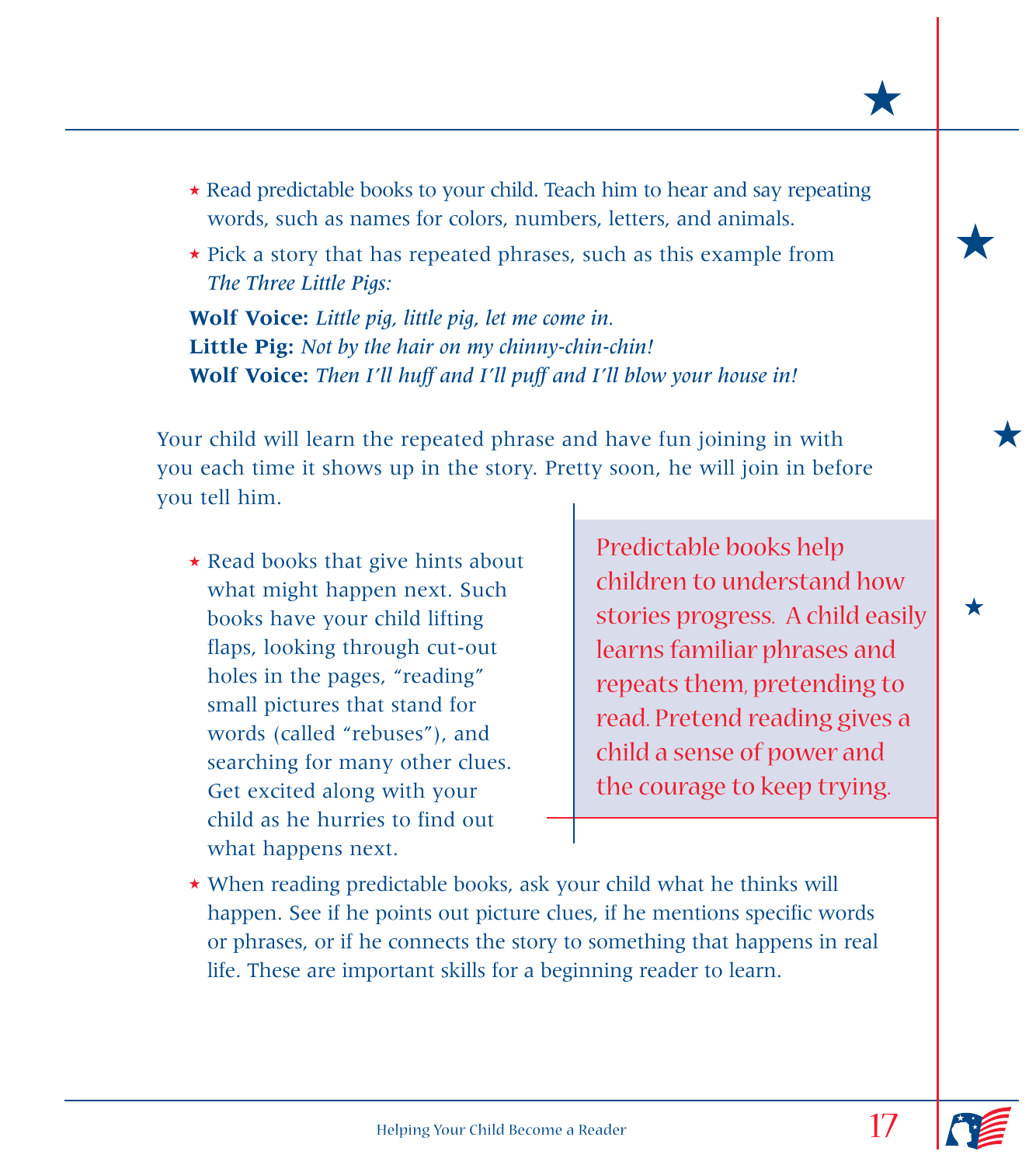## A Home for My Books

#### For children ages 2 to 6

Starting a home library for your child shows her how important books are. Having books of her own in a special place boosts the chance that your child will want to read even more.



#### What You Need

Books from bookstores, garage sales, flea markets, used book stores, and sales at your local library

A bookcase, a cardboard box, or other materials to make a place for books



#### What to Do

- ★ Pick a special place for your child's books so that she knows where to look for them. A cardboard box that you can decorate together might make a good bookcase. Or you might clear one of the family bookshelves and make a special place for her to put her books.
- ★ Help your child to arrange her books in some order—her favorite books, books about animals, holiday books. Use whatever method will help her most easily find the book she's looking for.
- ★ Borrow books from your local library. (See "Visiting the Library," page 27.) Go to the children's section and spend time with your child reading and selecting books to take home and put in her special place. You might even have a box or space just for library books, so that they don't get mixed up with your child's own books.

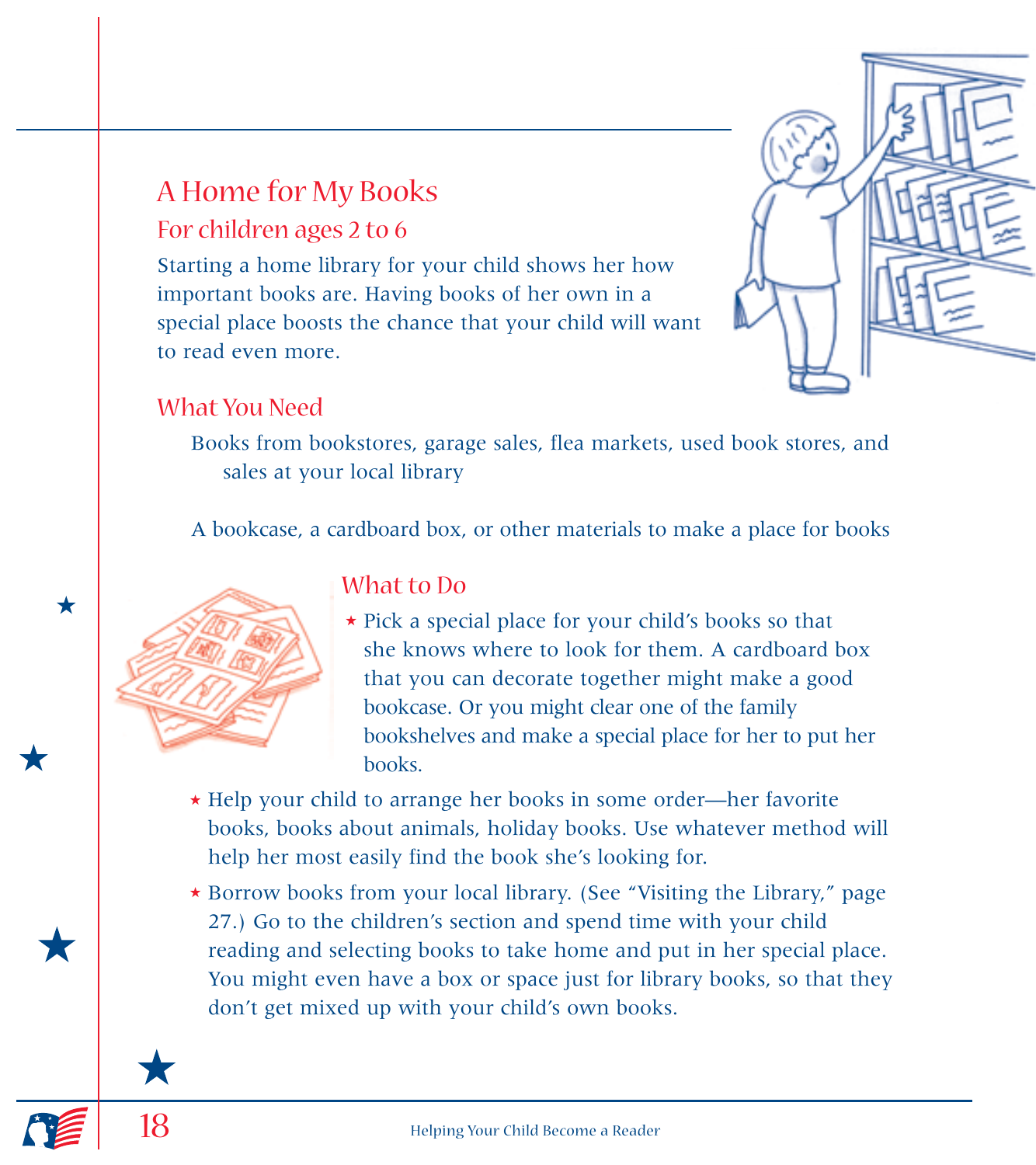- ★ Encourage family members and friends to give books to your child as presents for birthdays and other occasions.
- ★ When you and your child make your own books, you can add them to your home library. (For ideas on how to make books, see

When collecting and reading books are a part of family life, you send your child a message that books are important, enjoyable, and full of new things to learn.

"As Simple as ABC," page 14, and "Write On!" page 25.)

#### A Picture's Worth a Thousand Words For children ages 3 to 6

Books that have no words, just beautiful pictures, invite you and your child to use your imaginations to make up your own stories to go with the pictures.

#### What You Need

Wordless picture books (For suggestions, see Resources for Children, page 51.) Old magazines Safety scissors Construction paper

#### What to Do

The first activities in the list below work well with younger children. As your child grows older, the later activities let him do more. But keep doing the first ones as

long as he enjoys them.

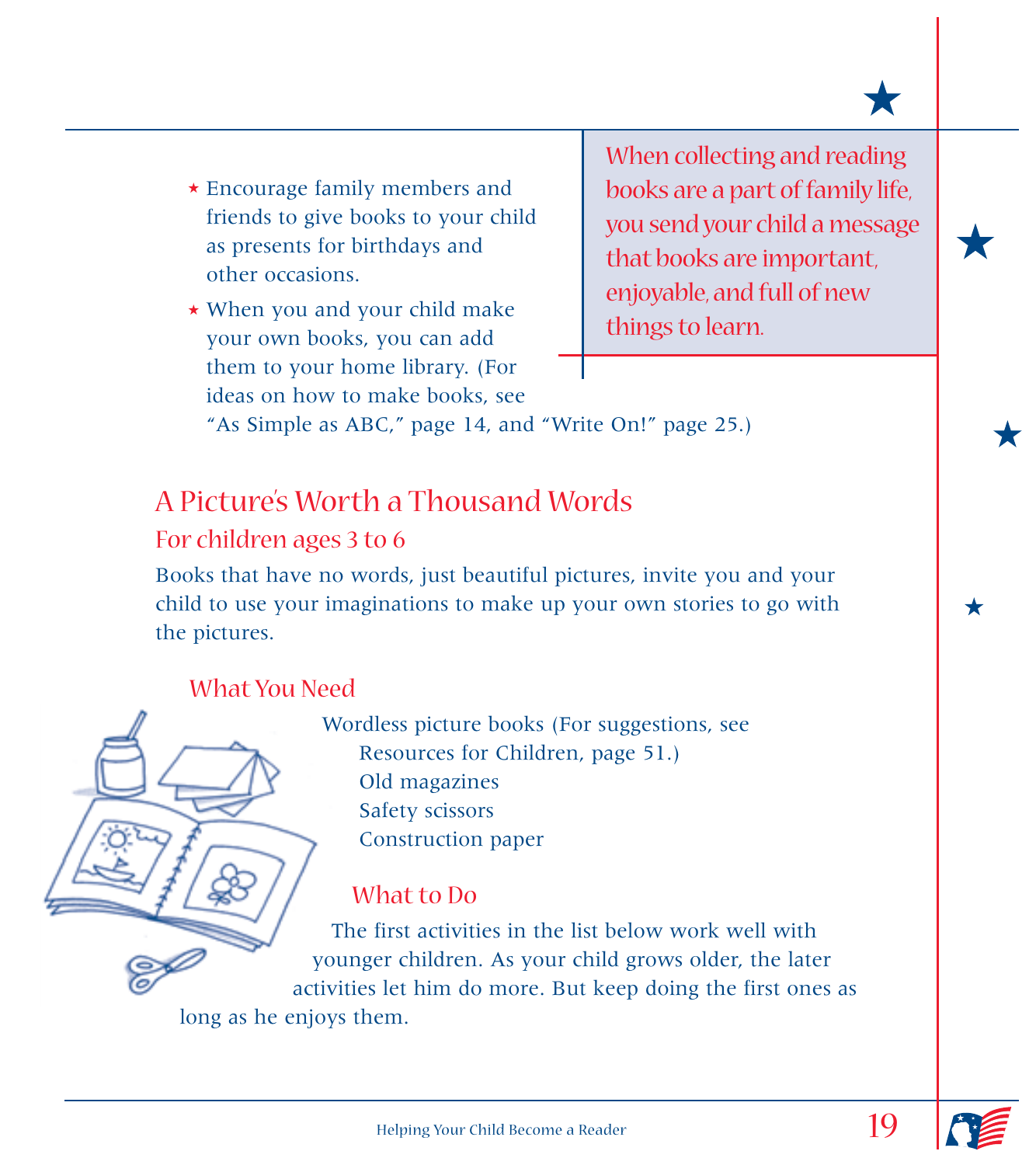Using wordless picture books can help improve children's language skills and spark their imaginations.

- ★ Look through the whole picture book with your child. Ask him what he thinks the story is about. Tell the story together by talking about each page as each of you sees it.
- ★ Ask your child to identify objects, animals, or people on each page. Talk with him

about the pictures, and ask him if he thinks that they are like real life.

- ★ Have your child tell another child or family member a story using a wordless picture book. Doing this will make him feel like a "reader" and will encourage him to continue learning to read.
- ★ Have your child create his own picture book with his drawings or pictures that you help him cut from magazines.

## Rhyme with Me: It's Fun, You'll See!

For children ages 3 to 6

Rhyming activities help your child to pay attention to the sounds in words.

#### What You Need

Books with rhyming words, word games, or songs

#### What to Do

The first activities in the list below work well with younger children. As your child grows older, the later activities let her do more. But keep doing the first ones as long as she enjoys them.





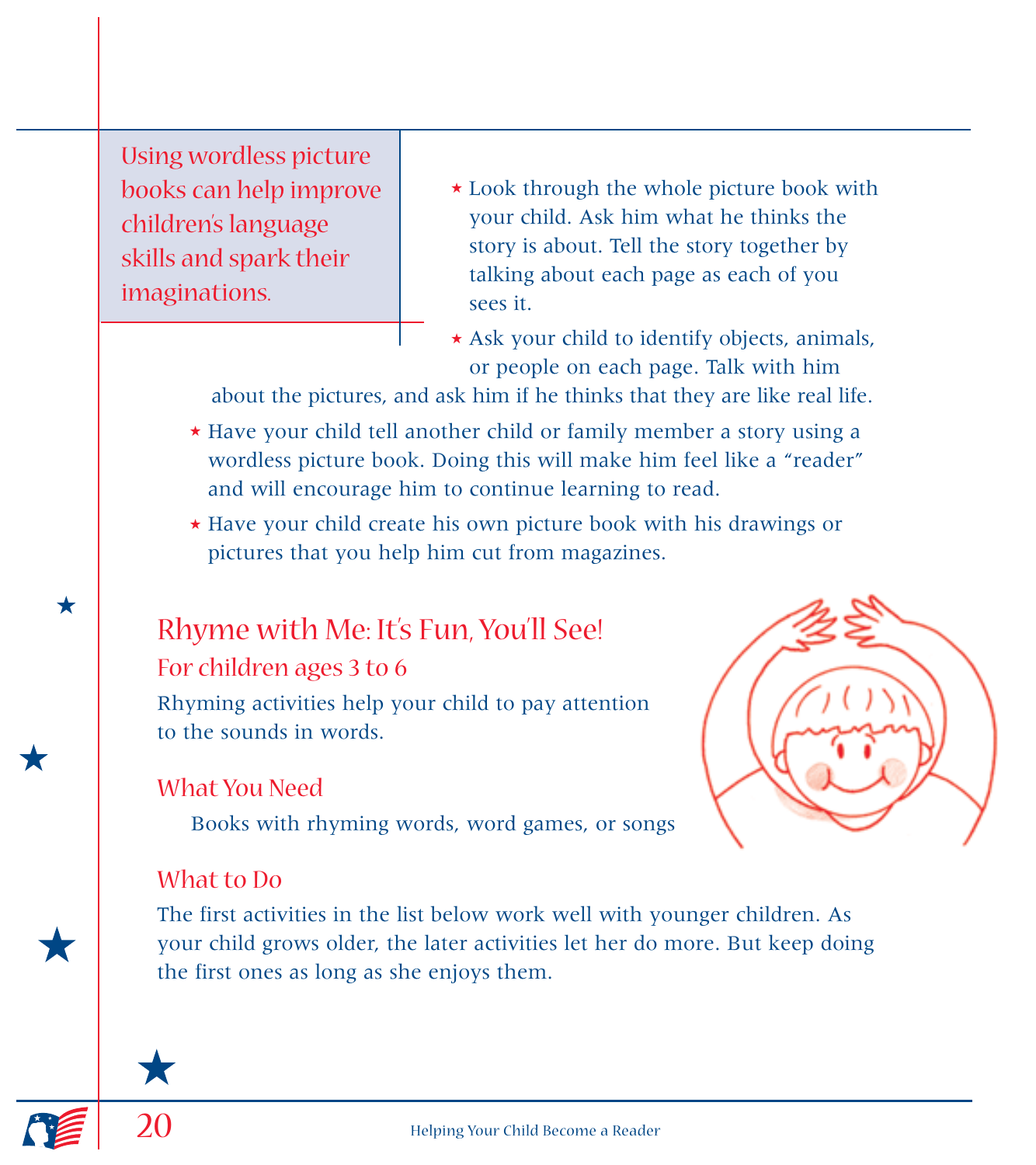- ★ Play rhyming games and sing rhyming songs with your child. Many songs and games include clapping, bouncing and tossing balls, and playing in groups.
- ★ Read rhymes to your child. As you read, stop before a rhyming word and encourage your child to fill in the blank. When she does, praise her.
- ★ Listen for rhymes in songs that you know or hear on the radio, TV, or at family or other gatherings. Sing the songs with your child.
- ★ Around the home, point to objects and say their names, for example, clock. Then ask your child to say as many words as she can that rhyme with the name. Other easily rhymed words are ball, bed, rug, sink, and toy. Let your child use some silly, or nonsense, words as well: toy—*joy, boy, woy, loy, doy, hoy, noy*.
- ★ Say three words such as *go, dog, and frog,* and ask your child which words sound the same—rhyme.
- ★ If your child has an easy-to-rhyme name, ask her to say words that rhyme with it: *Jill—bill, mill, fill, hill.*
- $\star$  If a computer is available, encourage your child to use it to play rhyming games. (For computer game suggestions, see "Learning with Computers," page 29.)

Children around the world have fun with rhyming games and songs. Here are a few rhyming books to look for: Shake It to the One That You Love the Best: Play Songs and Lullabies from Black Musical Traditions by Cheryl Warren Mattox; Read Aloud Rhymes for the Very Young by Jack Prelutsky; Diez Deditos: 10 Little Fingers and Other Play Rhymes and Action Songs from Latin America by Jose-Luis Orozco; and My Very First Mother Goose by Iona Opie. (For more suggestions, see Resources for Children, page 51.)

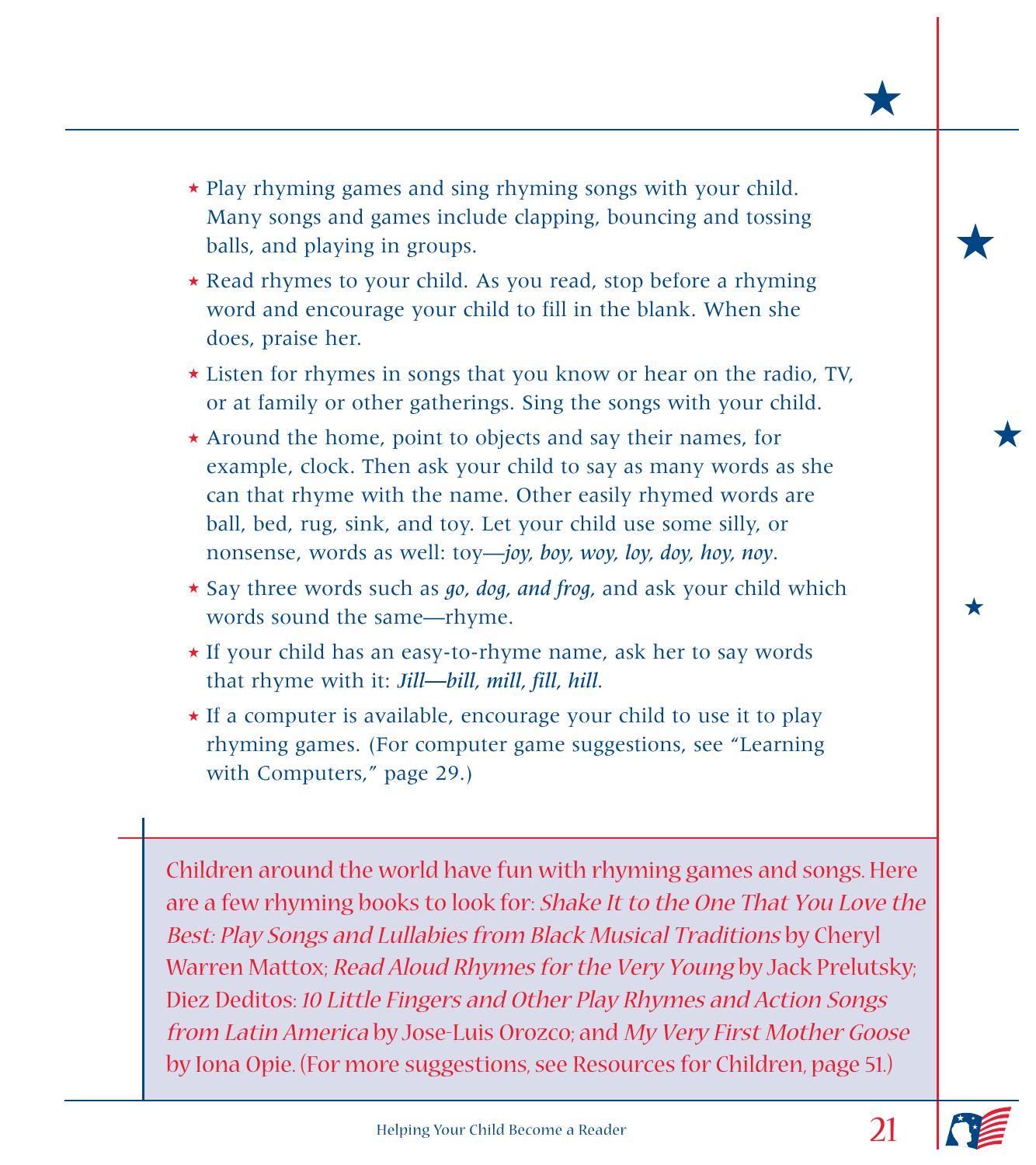#### Match My Sounds

#### For children ages 3 to 6

Listening for and saying sounds in words will help your child to learn that spoken words are made up of sounds, which gets him ready to match spoken sounds to written letters—an important first step toward becoming a reader.

#### What You Need

Books with nursery rhymes, tongue twisters, word games, or silly songs

Helping children learn to pay attention to sounds in words can prevent reading problems later on.

#### What to Do

The first activities in the list below work well with younger children. As your child grows older, the later activities let him do more. But keep doing the first ones as long as he enjoys them.

- $\star$  Say your child's name, then have him say words that begin with the same sound; for example: *David—day, doll, dish; Jess—juice, jam, jar.*
- ★ As you read a story or poem, ask your child to listen for and say the words that begin with the same sound. Then have him think of and say another word that begins with the sound.
- ★ Read or say a familiar nursery rhyme such as "Humpty, Dumpty." Then have your child make it "Bumpty, Lumpty" or "Thumpty, Gumpty."
- ★ Help your child to make up and say silly lines with lots of words that start with the same sound, such as, "Sister saw six silly snakes."
- ★ Say two names for an animal, and tell your child to choose the name that begins with the same sound as the animal's name. Ask, for example, should a horse's name be Hank or Tank? Should a pig be Mattie or Patty? Should a zebra be Zap or Cap?



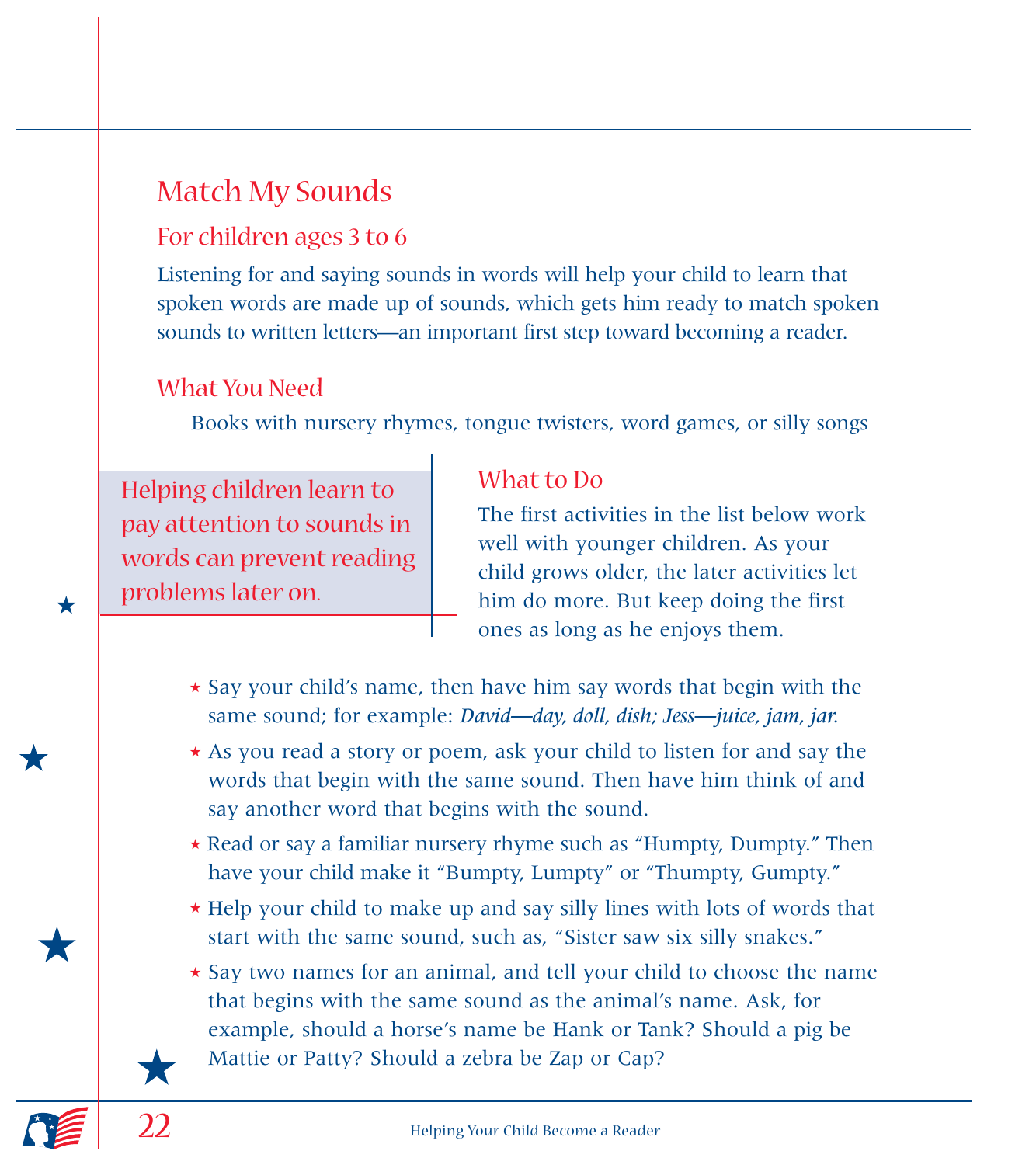

#### Take a Bow! For children ages 3 to 6

When your child acts out a poem or story, she shows her own understanding of what it is about. She also grows as a reader by connecting emotions with written words.

#### What You Need

Poems or stories written from a child's point of view Things to use in a child's play (dress-up clothes, puppets)

Play acting helps a child learn that there are more and less important parts to a story. She also learns how one thing in a story follows another.

#### What to Do

- ★ Read a poem slowly to your child. Read it with feeling, making the words seem important.
- ★ If your child has a poem she especially likes, ask her to act it out. Ask her to make a face to show the way the character in the poem is feeling. Making different faces adds emotion to the performer's voice. After her performance, praise her for doing a good job.
- ★ Tell your child that the family would love to see her perform her poem. Set a time when everyone can be together. When your child finishes her performance, encourage her to take a bow as everyone claps and cheers loudly.
- $\star$  Encourage your child to make up her own play from a story that she has read or heard. Tell her that it can be make-believe or from real life. Help her to find or make things to go with the story—a pretend crown, stuffed animals, a broomstick, or whatever the story needs. Some of her friends or family also can help. You can write down the words or, if she is old enough, help her to write them. Then help her to stage the play for everyone to see!

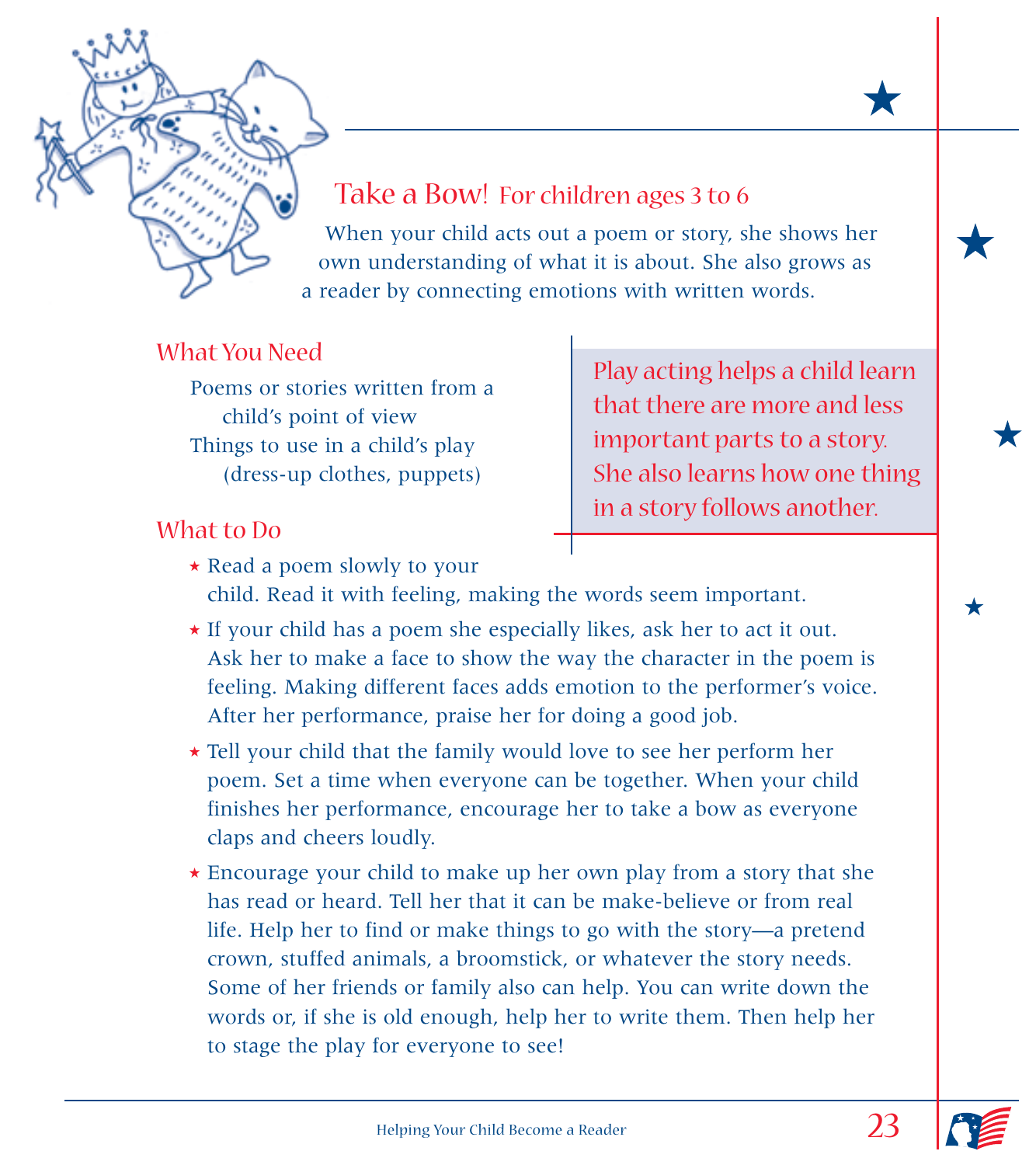#### Family Stories

#### For children ages 3 to 6

Telling family stories lets your child know about the people who are important to him. They also give him an idea of how one thing leads to another in a story.



The first activities in the list below work well with younger children. As your child grows older, the later activities let him do more. But keep doing the first ones as long as he enjoys them.

- ★ Tell your child stories about your parents and grandparents or about others who are special to you and your family. You might put these stories in a book and add old photographs.
- ★ Think out loud about when you were little. Make a story out of something that happened, such as a family trip, a birthday party, or when you lost your first tooth.
- ★ Have your child tell you stories about what he did on special days, such as holidays, birthdays, and family vacations.

The storyteller's voice helps your child to hear the sounds of words and how they are put together to make meaning.

★ If you go on a trip, write a trip journal with your child to make a new family story. Take photographs of special events. Writing down special events and pasting photographs of the events in the journal will tie the family story to a written history. You can also include everyday trips, such as going to the grocery store or the park.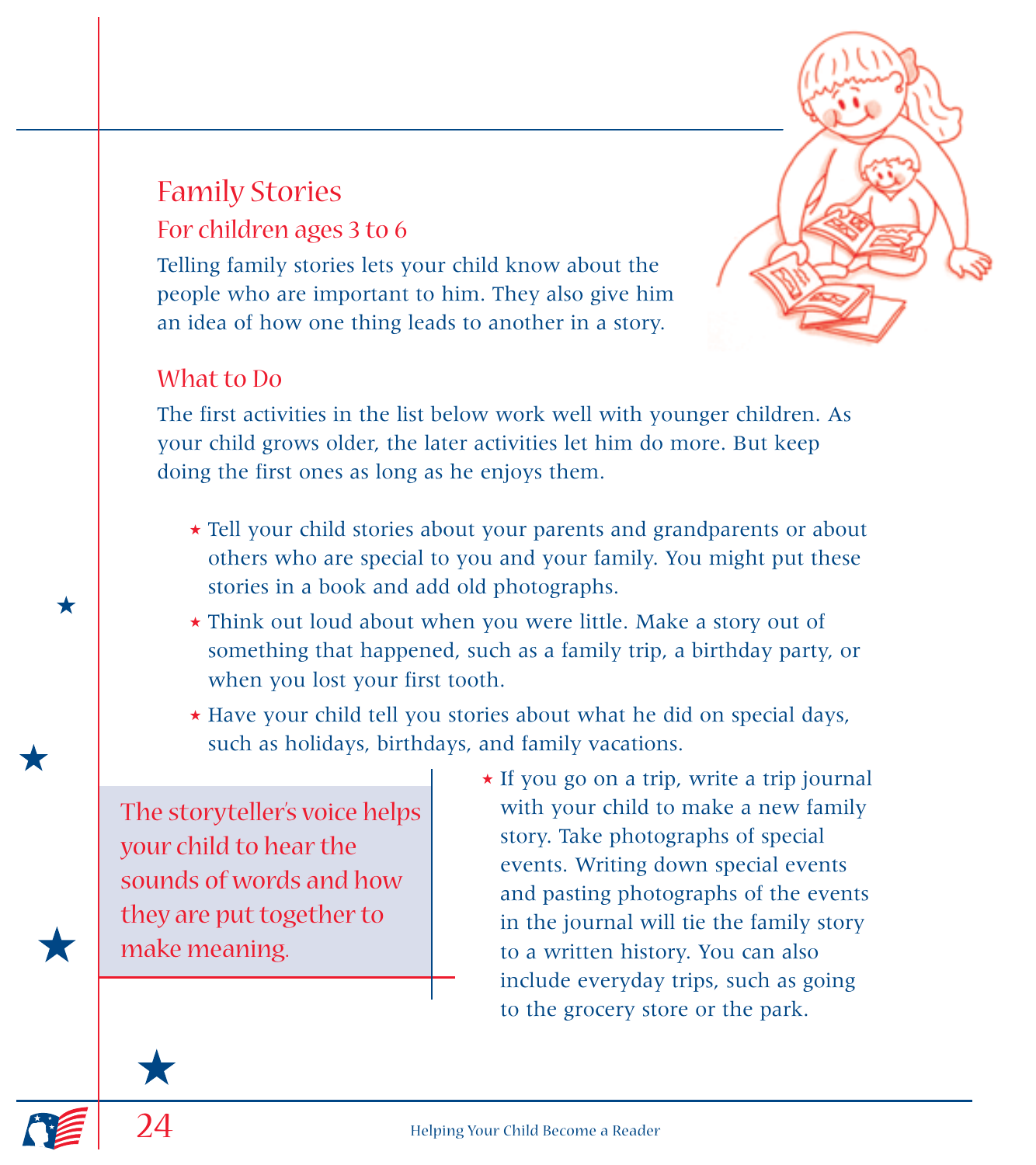#### Write On!

#### For children ages 3 to 6

Reading and writing support each other. The more your child does of each, the better she will be at both.

#### What You Need

Pencils, crayons, or markers Yarn or ribbon Writing paper or notebook Cardboard or heavy paper Construction paper Safety scissors



#### What to Do

The first activities in the list below work well with younger children. As your child grows older, the later activities let her do more. But keep doing the first ones as long as she enjoys them.

- ★ Write with your child. She will learn a lot about writing by watching you write. Talk with her about your writing so that she begins to understand that writing means something and has many uses.
- ★ Have your preschooler use her way of writing—perhaps just a scribble—to sign birthday cards or make lists.
- ★ Hang a family message board in the kitchen. Offer to write notes there for your child. Be sure that she finds notes left there for her.
- ★ Ask your preschooler to tell you simple stories as you write them down. Question her if you don't understand something.



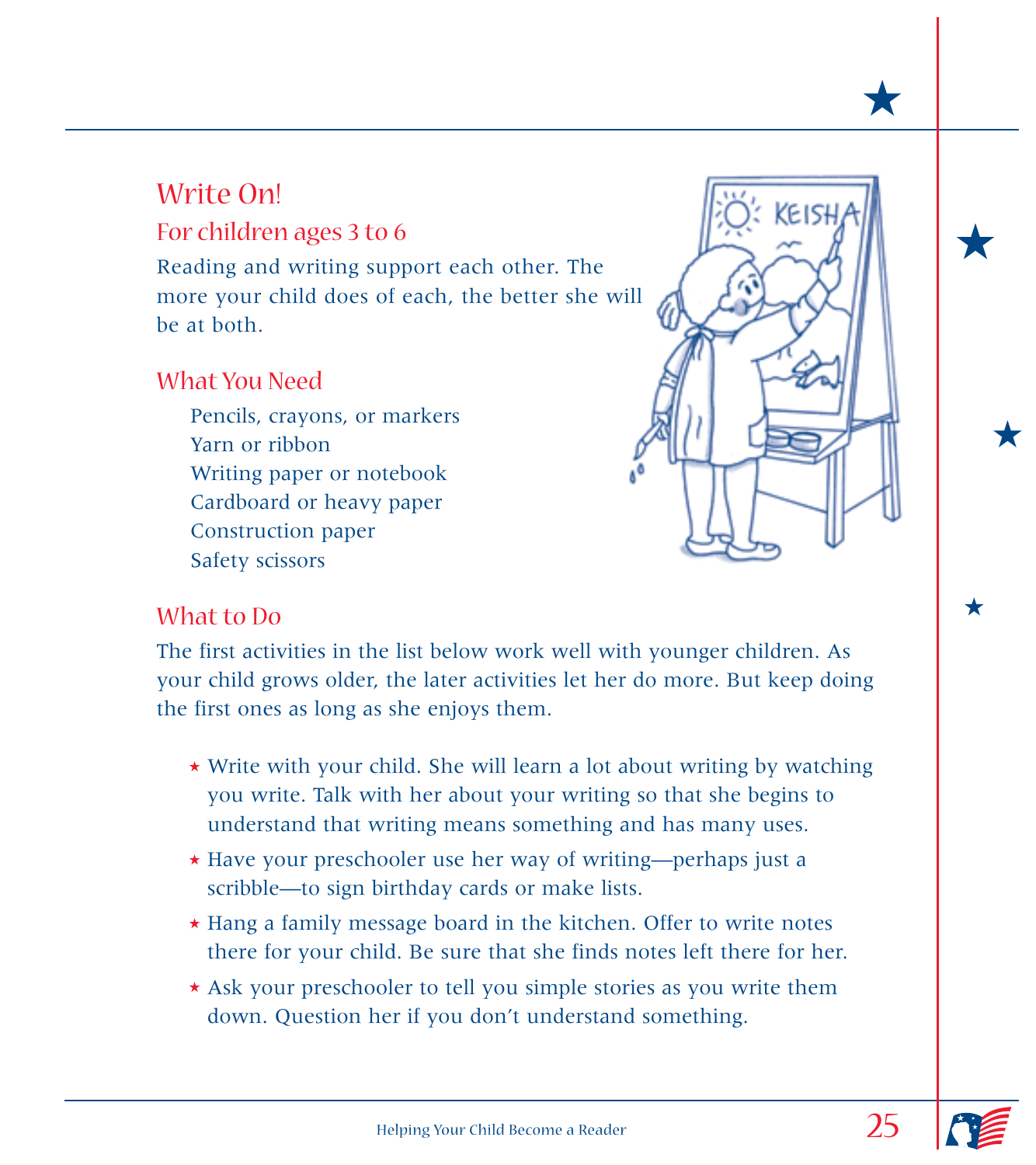- ★ Encourage your preschooler to write her name and practice writing it with her. Remember, at first she may use only the first letter or two of her name.
- ★ Help your child write notes or e-mails to relatives and friends to thank them for gifts or to share her thoughts. Encourage the relatives and friends to answer your child.
- ★ When she is in kindergarten, your child will begin to write words the way that she hears them. For example, she might write *haf* for *have*, *frn* for *friend*, and *Frd* for *Fred*. Ask her to read her writing to you. Don't be concerned with correct spelling. She will learn that later.
- ★ As your child gets older, she can begin to write or tell you longer stories. Ask questions that will help her organize the stories. Answer questions about alphabet letters and spelling.
- ★ Turn your child's writing into books. Paste her drawings and writings on pieces of construction paper. For each book, make a cover out of heavier paper or cardboard, then add special art, a title, and her name as author. Punch holes in the pages and cover and bind the book together with yarn or ribbon.

All of the activities discussed so far offer a rich experience for children as they build their language skills. But you can do even more to support your child's learning.

When a child is just beginning, she tries different ways to write and spell. Our job as parents is to encourage our children's writing so they will enjoy putting their thoughts and ideas on paper. Provide them with spelling help when they ask for it.



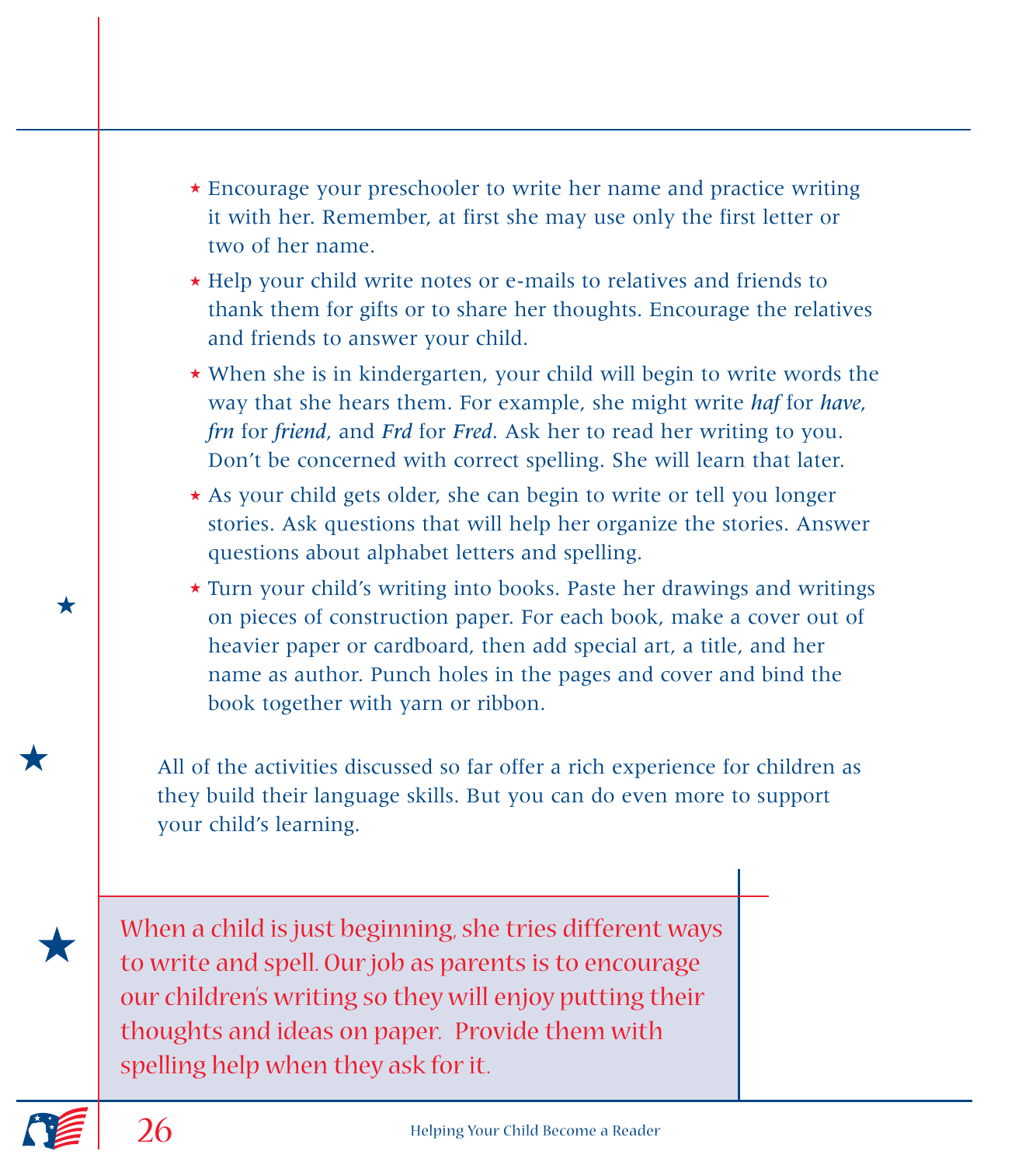## Other Ways to Help

#### Visiting the Library

Libraries offer more than books. They are places of learning and discovery for everyone. Ask at the library about getting a library card in your child's name and, if you don't already have one, get a card for yourself.

#### The Librarian

Introduce yourself and your child to your librarian. Librarians can help you to select the best books that are both fun and suitable for your child's age level. They can also show you the other programs and services the library has to offer.

#### Books . . . and More

In addition to a wealth of books, your library most likely will have tapes and CDs of books, musical CDs and tapes, movies, computers that you can use, and many more resources. You also might find books in languages other than English or programs to help adults improve their reading. If you would like reading help for yourself or your family, check with the librarian about literacy programs in your community. (Also see Resources for Parents and Caregivers, page 42.)

#### Supervised Story Times

Babies and toddlers. Many libraries have group story hours that are short and geared to the attention spans of the children. During story hour, your child sits in your lap, and both of you can join in the story. The storyteller also may show you fingerplays and rhythm activities. The storyteller also may give you tips and handouts that you can use for your own home story hours.

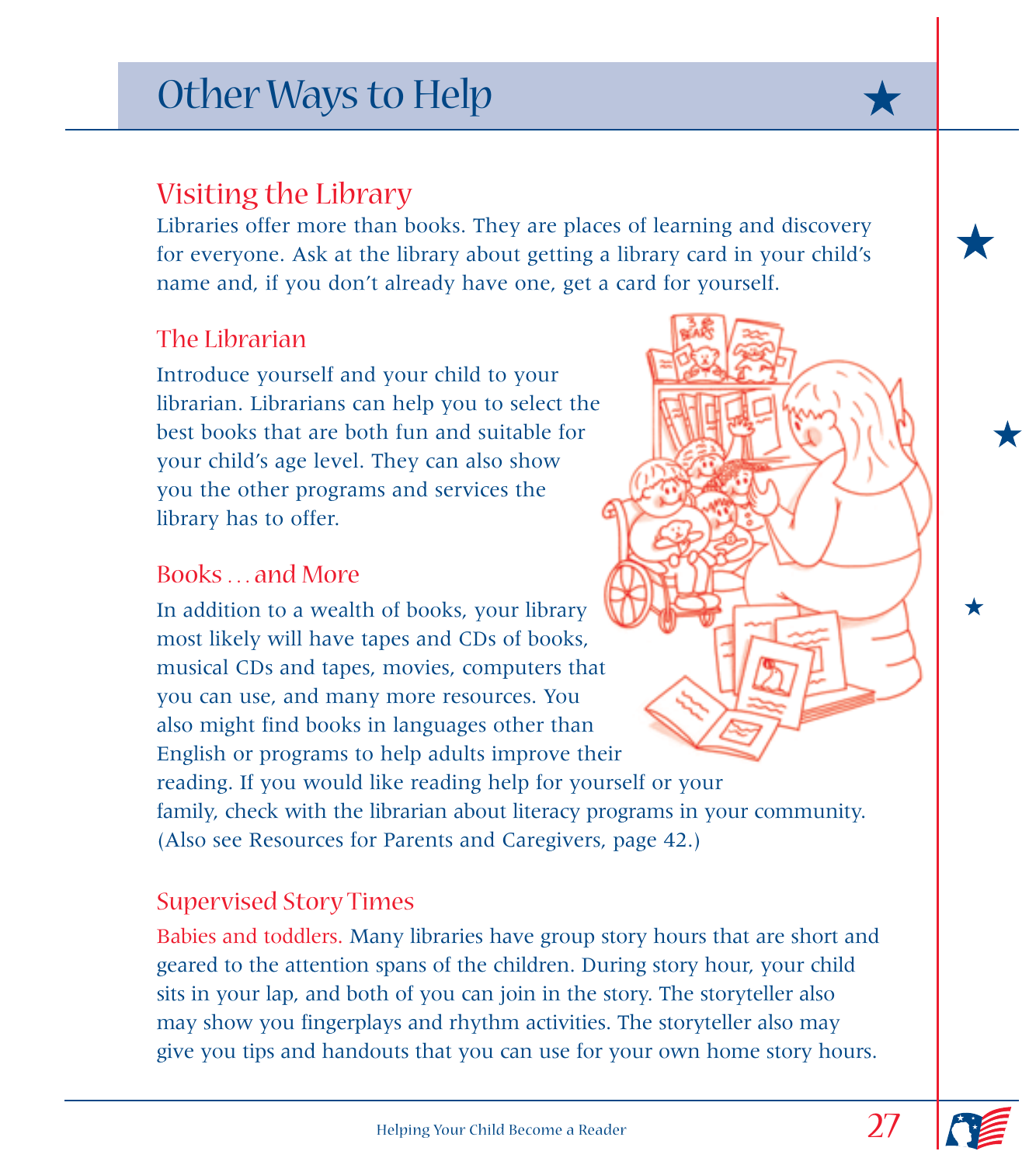Preschoolers. The library may offer these story hours more than once a week. For these story hours, you and your child usually read several books on the same topic. You might play games, sing songs, use puppets, or do other activities that are connected to that topic. You also may get ideas for books to read and other things to do with your child at home.

Families. Families can read together, or they may join in a story told by the library storyteller. Some libraries also set up family activities around the readings, including crafts and art projects and watching movies.

#### Summer Reading

 $\bigstar$ 

After the school year is over, some children may forget what they have learned about reading. Libraries help keep children interested in reading by offering summer programs. Children from early elementary school to high school read books on LIBRAR their own. A teacher or librarian

**ABVENTURE** 

may give a child a diary or log in which he writes what he read during the summer. And, because reading aloud is so important to promoting a love of reading, many libraries offer "Read-to-Me" clubs for preschool and younger children.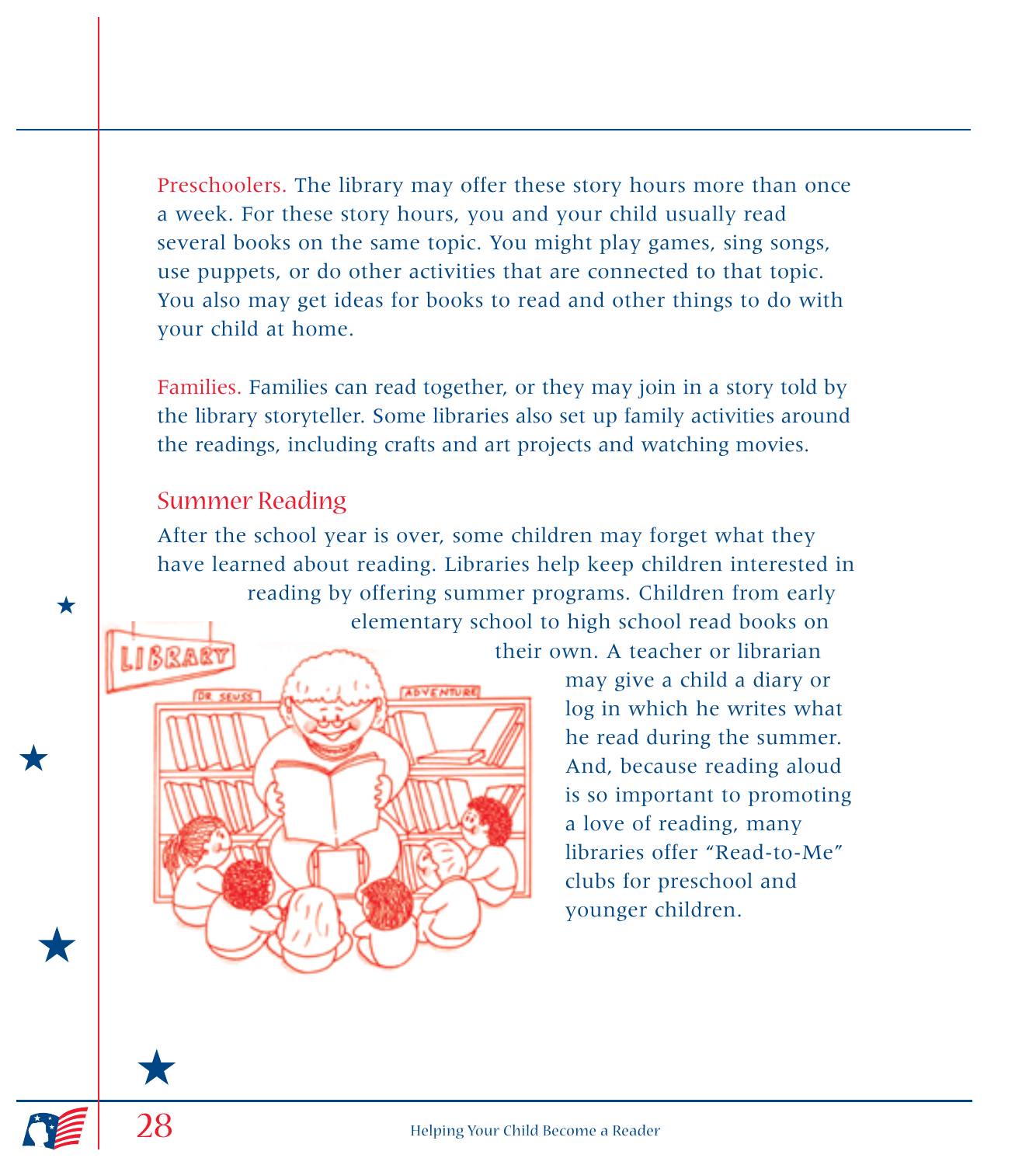## Learning with Computers

Computers can't replace the reading and writing activities discussed earlier in this booklet. But computers can support what these activities teach your child.

Many computer programs (also called software) offer activities that can both grab

your child's interest and teach good lessons. Children as young as 3 years old, though they can't read yet, may still have fun using some of the colorful, action-filled programs with enjoyable characters. (For computer program ideas, see Resources for Children, page 51.) Computer reading programs let your child:

- ★ Hear stories, read along and read by herself.
- ★ Play with objects and characters on the screen that teach the alphabet, simple words, rhyming words and other skills important to learning to read.
- ★ Command the computer with her voice, record herself reading and play back the recording so that she can hear herself.
- ★ Write simple sentences and make up stories.
- ★ Add pictures and characters to her stories and have them read back.
- ★ Make and print her own books.
- ★ Make slide shows.
- ★ Gain praise and see improvement in her language abilities.



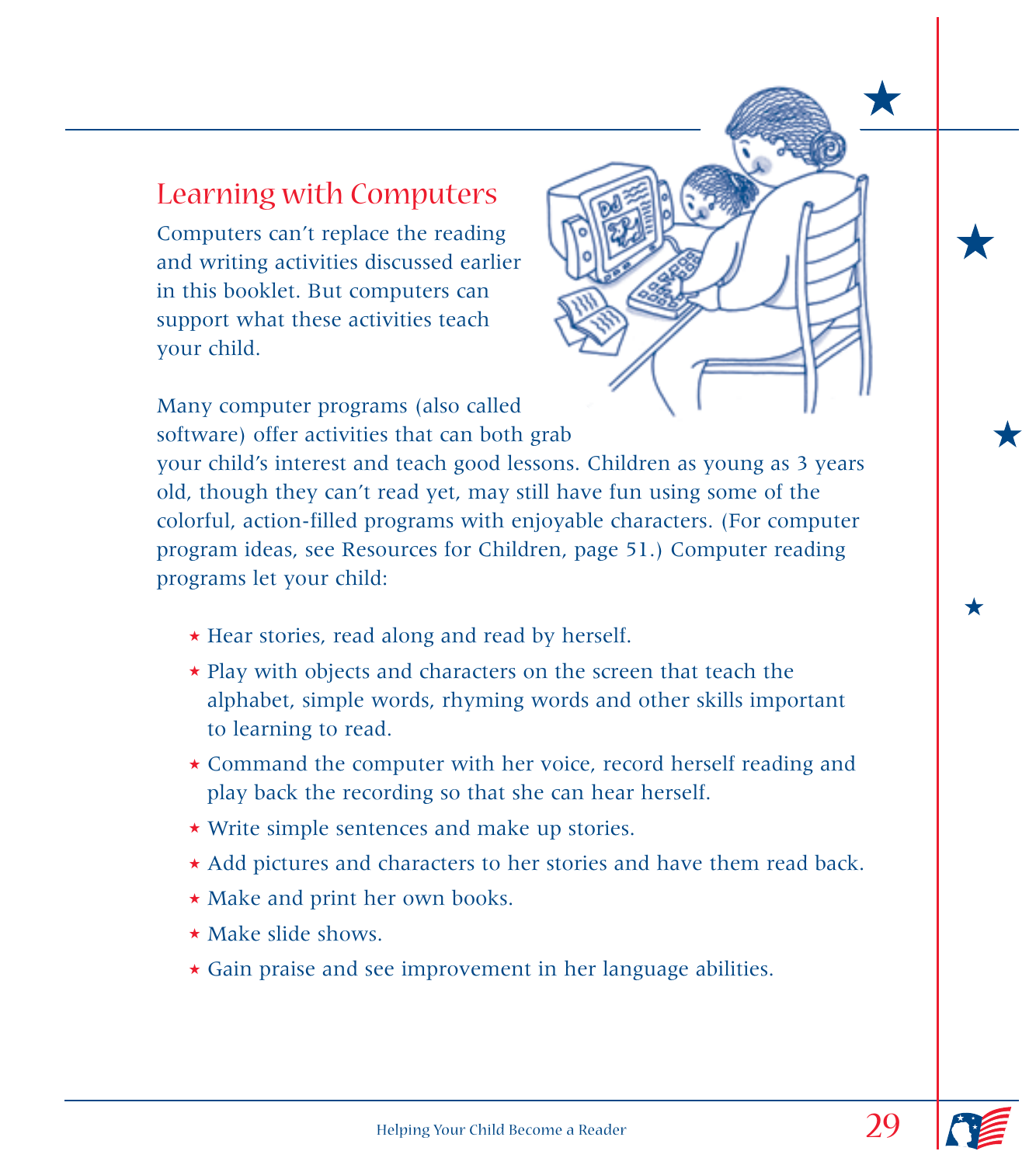## Finding and Using a Computer

If you don't have a computer at home, ask your librarian if you and your child may use one of the library's computers. Your child's school or a nearby community college might also have a computer laboratory that

When sitting at a computer with your child, join in at first. Later, watch as he plays. Always praise and guide him when you need to. you may use. Ask your librarian about good programs for learning to use a computer. Try a few. They can help you learn basic computer steps before working with your child. Your librarian also may be able to tell you where you can get computer training if you want it.

When sitting at a computer with your child, join in at first. Later, watch as he plays. Always praise and guide him when you need to. Make sure that you choose the right programs for your child's age. Often, one program may have activities for many ages. As your child grows, the program gets more challenging. In fact, if you have children of different ages, the same program can allow each to learn and practice different skills.

There are many computer programs available for children, but they vary in quality. If you can, try a program before you buy it. You also can check at your local library for reviews of children's programs. Don't hesitate to ask your librarian or your child's teacher for information and recommendations about good software.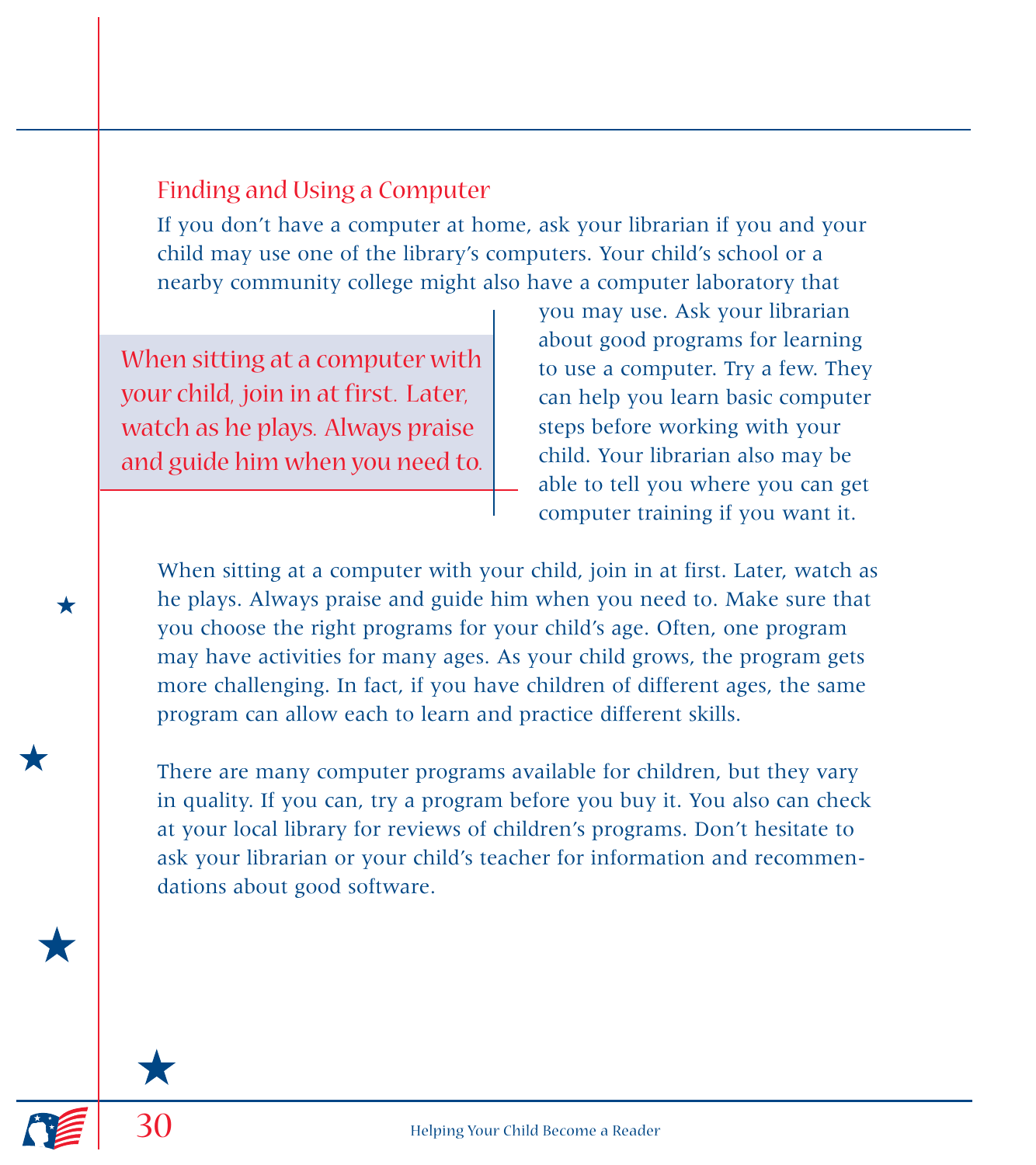Many computer programs are available through "Web sites," which are addresses on the World Wide Web, a part of the Internet. Organizations such as libraries, colleges, and government offices give people information through their Web sites. Businesses and other private groups also give—and sell—information over their Web sites. Good children's programs are available this way, but again, the quality of such material varies and you will need to be careful in your choices. For help on how you can use a computer to hook up to the Internet and find what you need, check with your librarian.

## Some Useful Computer Resources

*Parents Guide to the Internet* published by the U.S. Department of Education, 1997. (call toll-free 1–877–4ED–PUBS to request a free copy, or order online at http://www.ed.gov/pubs/edpubs.html).

*The Connected Family:* Bridging the Digital Generation Gap by Seymour Papert and Nicholas Negroponte. Longstreet Press, 1996.

*The Parents' Pocket Guide to Kids and Computers* published by the Family Computer Workshop, 1998.

*Young Kids and Computers: A Parent's Survival Guide* by Ellen Wolock, Anne Orr, and Warren Buckleitner. Children's Software Revue, 1998.

For more resources, see "Some Other Informative Web Sites for Parents and Caregivers, page" 42; "Computer Programs," page 57; and "Young Children and the Internet: Places to Learn and Play," page 58.

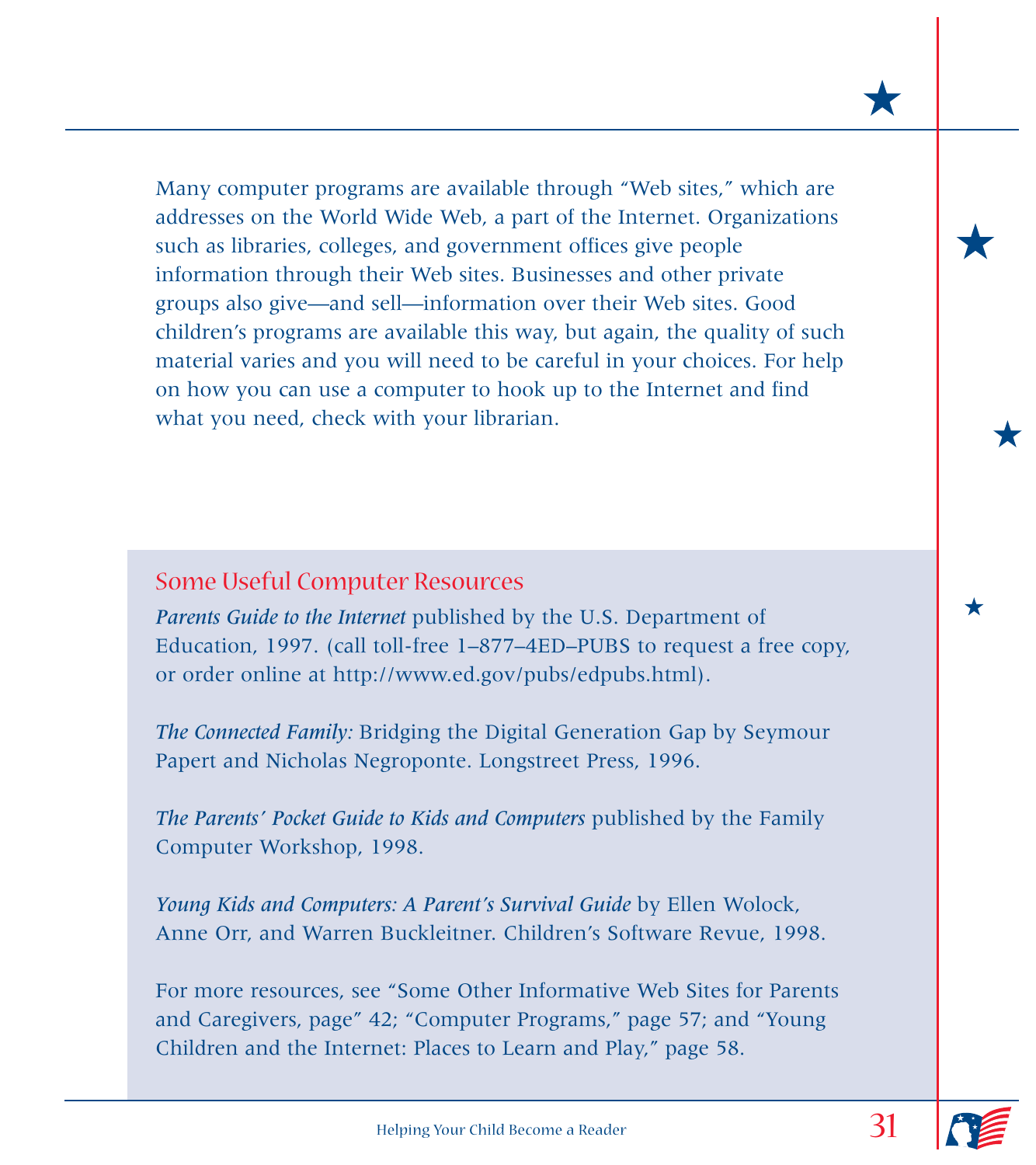

## Taking Charge of TV

Many children enjoy TV, and they can learn from it. Keep in mind, though, that young children often imitate what they see, good or bad. It's up to you to decide how much TV and what kinds of shows your child should watch.

- ★ Think about your child's age and choose the types of things that you want him to see, learn, and imitate.
- ★ Look for TV shows that
	- teach your child something,
	- hold his interest,
	- encourage him to listen and question,
	- help him learn more words,
	- make him feel good about himself, and
	- introduce him to new ideas and things.
- ★ "Sesame Street," "Mister Rogers' Neighborhood," "Blue's Clues," "Between the Lions," "Reading Rainbow," "Barney & Friends," "Zoom," and "Zoboomafoo" are some shows that you may want to consider. Many other good children's programs are available on public television stations and on cable channels such as the Disney Channel and Nickelodeon.
- ★ Limit the time that you let your child watch TV. Too much television cuts into important activities in a child's life, such as reading, playing with friends, and talking with family members.
- ★ Watch TV with your child when you can. Talk with him about what you see. Answer his questions. Try to point out the things in TV programs that are like your child's everyday life.
- ★ When you can't watch TV with your child, spot check to see what he is watching. Ask questions after the show ends. See what excites him and what troubles him. Find out what he has learned and remembered.

★ Go to the library and find books that explore the themes of the TV shows that your child watches. Or help your child to use his drawings or pictures cut from magazines to make a book based on a TV show.



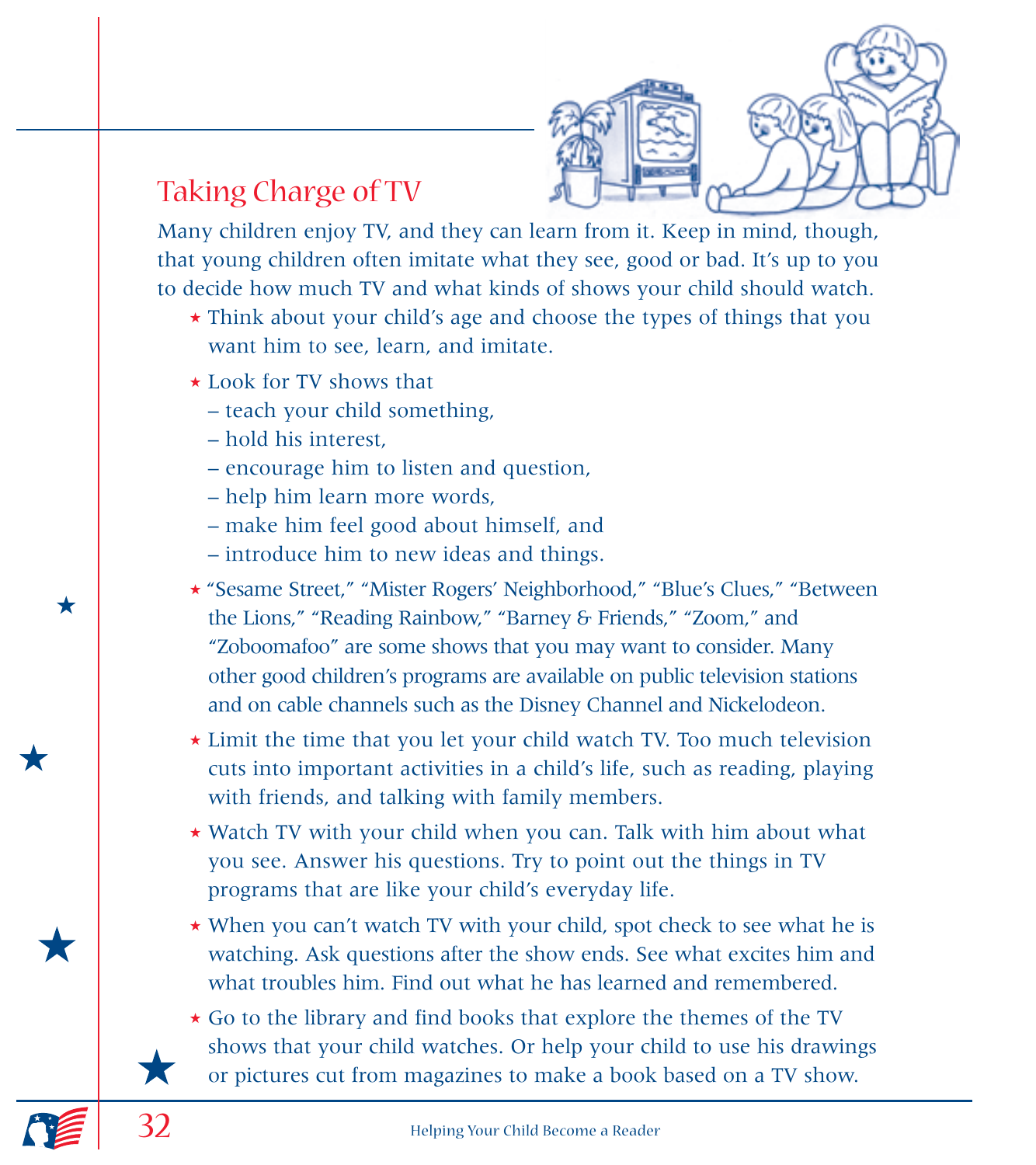## If You Think There's a Problem

Your child may resist being read to or joining with you in the activities in this booklet. If so, keep trying the activities, but keep them playful. Remember that children vary a great deal in the ways that they learn. Don't be concerned if your child doesn't enjoy a certain activity that her friend of the same age loves. It is important, though, to keep an eye on how your child is progressing. (See the box, "Watching Your Child Progress.")



When a child is having a language or reading

problem, the reason might be simple to understand and deal with or it might be complicated and require expert help. Often, children may just need more time to develop their language skills. On the other hand, some children might have trouble seeing, hearing, or speaking. Others may have a learning disability. If you think your child may have some kind of physical or learning problem, it is important to get expert help quickly.

If your child is in school and you think that she should have stronger language skills, ask for a private meeting with her teacher. (You may feel more comfortable taking a friend, relative, or someone else in your community with you.) In most cases, the teacher or perhaps the principal will be able to help you to understand how your child is doing and what you might do to help her.

33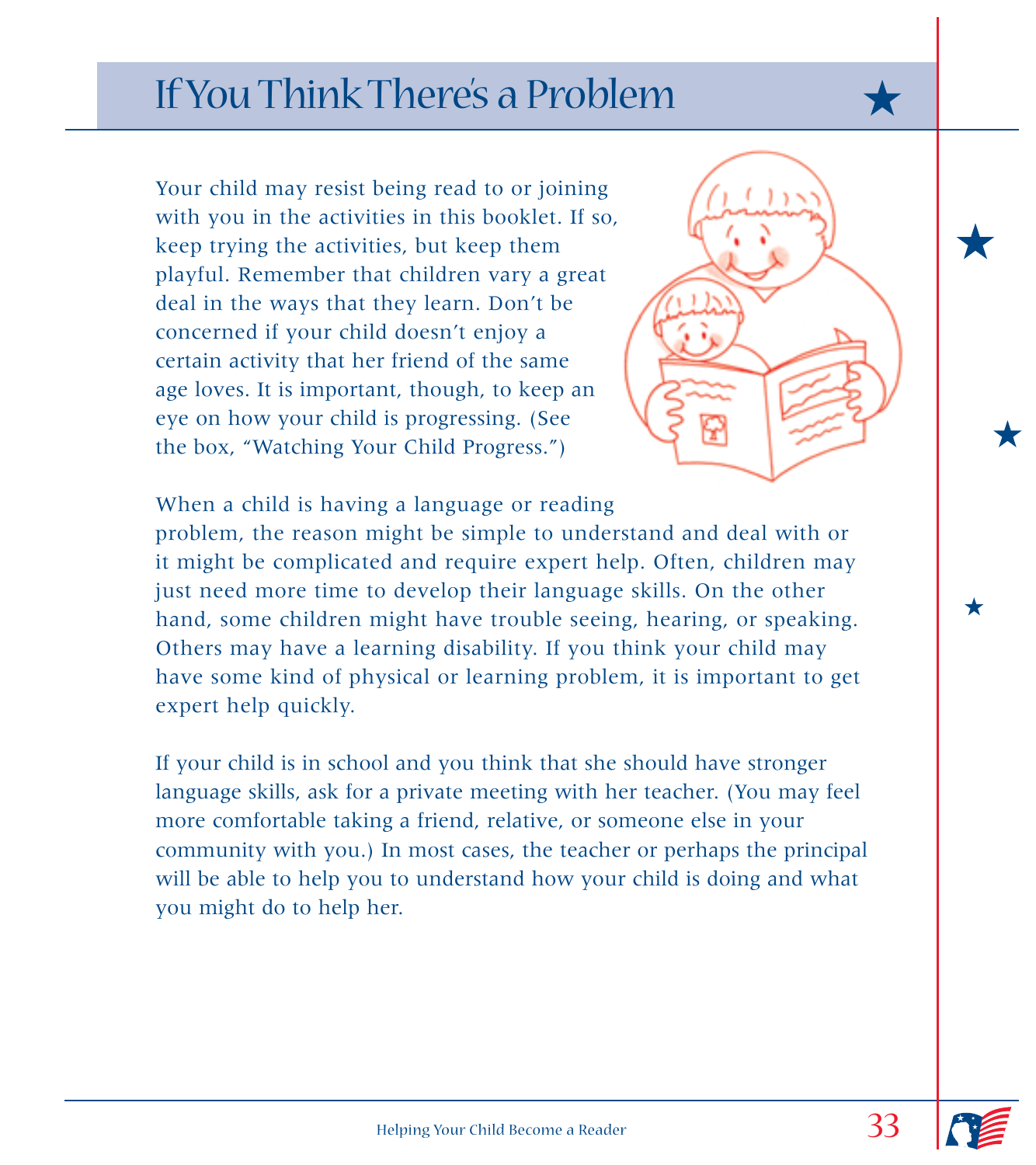There is a law—the Individuals with Disabilities Education Act (IDEA) that may allow you to get certain services for your child from your school district. Your child might qualify to receive help from a speech and language therapist or other specialist, or she might qualify to receive materials designed to match her needs. You can learn about your special education rights and responsibilities by requesting that the school give you— in your first language—a summary of legal rights. To find out about programs for children with disabilities that are available in your state, contact the National Information Center for Children and Youth with Disabilities.(See Resources for Parents and Caregivers, page 42, for the address and phone number and for other resources.)

Parents, teachers, and other professionals can work together to determine if a child has a learning disability or other problem and then provide the right help as soon as possible.

The good news is that no matter how long it takes, most children can learn to read. Parents, teachers, and other professionals can work together to determine if a child has a learning disability or other problem and then provide the right help as soon as possible. When a child gets such help, chances are very good that she will develop the skills she needs to succeed in school and in life. *Nothing is more*

*important than your support for your child as she goes through school. Make sure she gets any extra help she needs as soon as possible, and always encourage her and praise her efforts.*

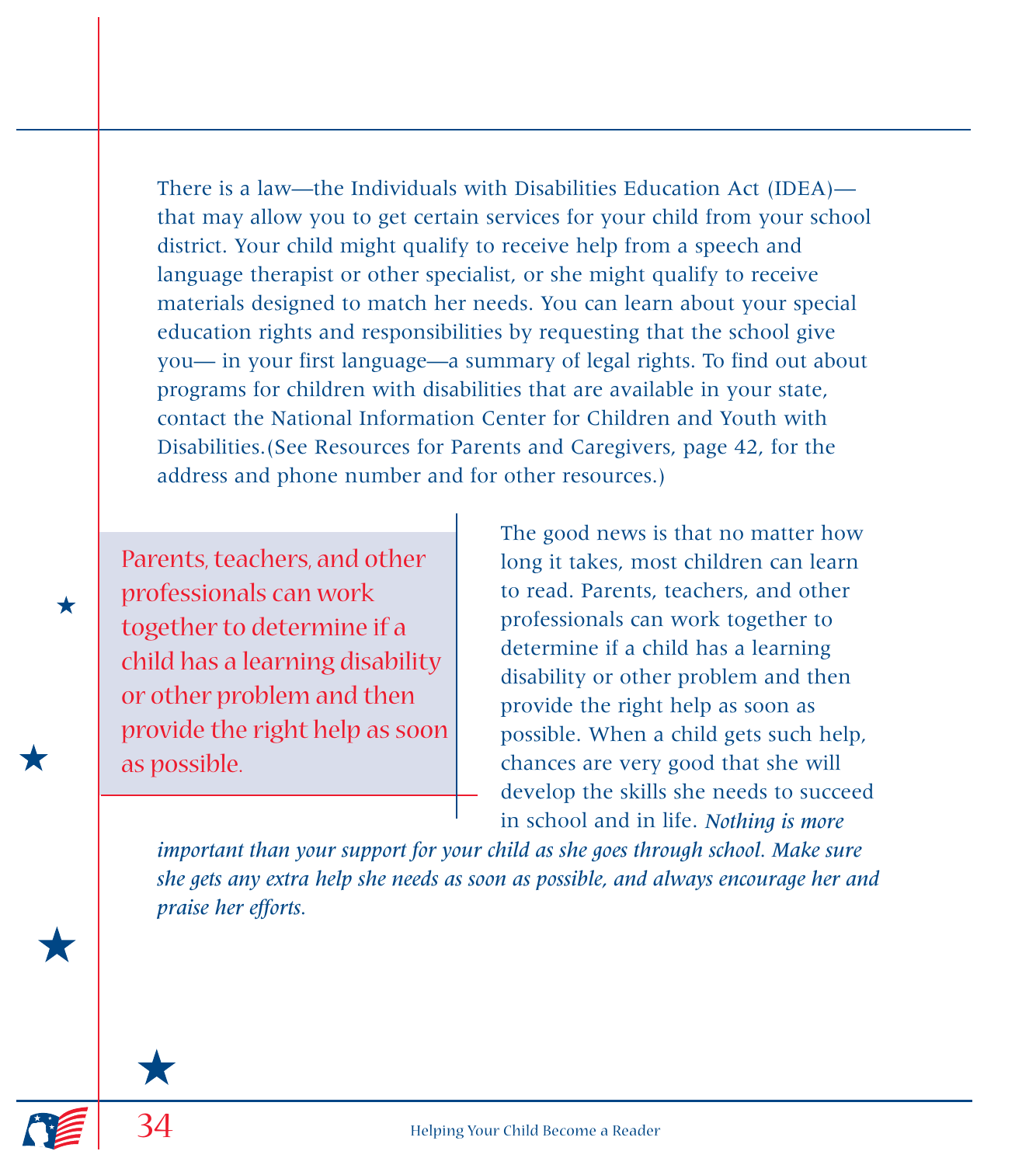## Watching Your Child Progress

As a parent, you can learn a lot about your child's learning and watch for signs of possible problems. Here are some things to look for and to discuss with his teacher:

- ★ Starting at age 3 or 4: Does your child remember nursery rhymes, and can he play rhyming games?
- ★ At about age 4: Can your child get information or directions from conversations or books that are read aloud to him?
- ★ Kindergartners: Is your child beginning to name and write the letters and numbers that he sees in books, on billboards and signs, and in other places?
- ★ At age 5: Can your child play and enjoy simple word games in which two or more words start with the same sound? For example: "Name all the animals you can think of that start with d."
- ★ At ages 5 and 6: Does your child show that he understands that spoken words can be broken down into smaller parts (for example, by noticing the word big in bigger)? Does he seem to understand that you can change a small part of a word and make a different word (for example, by changing the first sound and letter of cat, you can make hat, sat, mat, bat, rat, and so on)?

(Adapted from *Starting Out Right: A Guide to Promoting Children's Reading Success.* National Academy Press, Washington, DC: 1999. For the complete reference, see the Bibliography.)

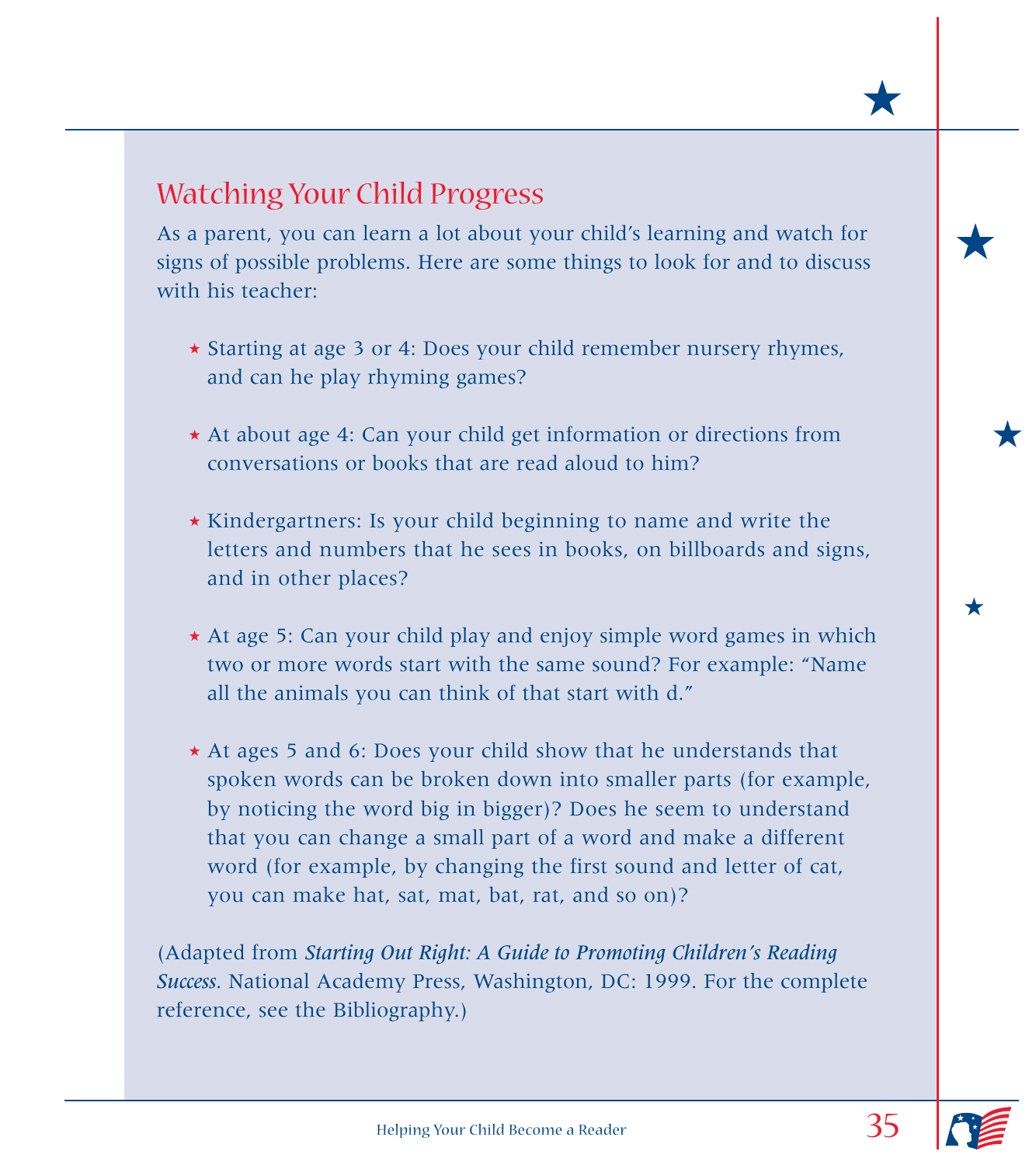## A Reading Checklist



There are many ways that you can encourage your child to become a reader. Here are some questions that you can ask yourself to make sure that you are keeping on track:

## For Babies (6 weeks to 1 year)

- ★ Do I provide a comfortable place for our story time? Is my child happy to be in this place?
- ★ Am I showing my child the pictures in the book? Am I changing the tone of my voice as I read to show emotion and excitement?
- ★ Am I paying attention to how my child responds? What does she especially like? Is she tired and ready to stop?

## For Toddlers (1 to 3 years)

All of the questions above, plus:

- ★ Does my child enjoy the book we are reading?
- ★ Do I encourage my child to "pretend read," joining in where he has memorized a word or phrase?
- ★ When I ask questions, am I giving my child enough time to think and answer?
- ★ Do I tie ideas in the book to things that are familiar to my child? Do I notice if he does this on his own?
- ★ Do I let my child know how much I like his ideas and encourage him to tell me more?
- ★ Do I point out letters, such as the first letter of his name?



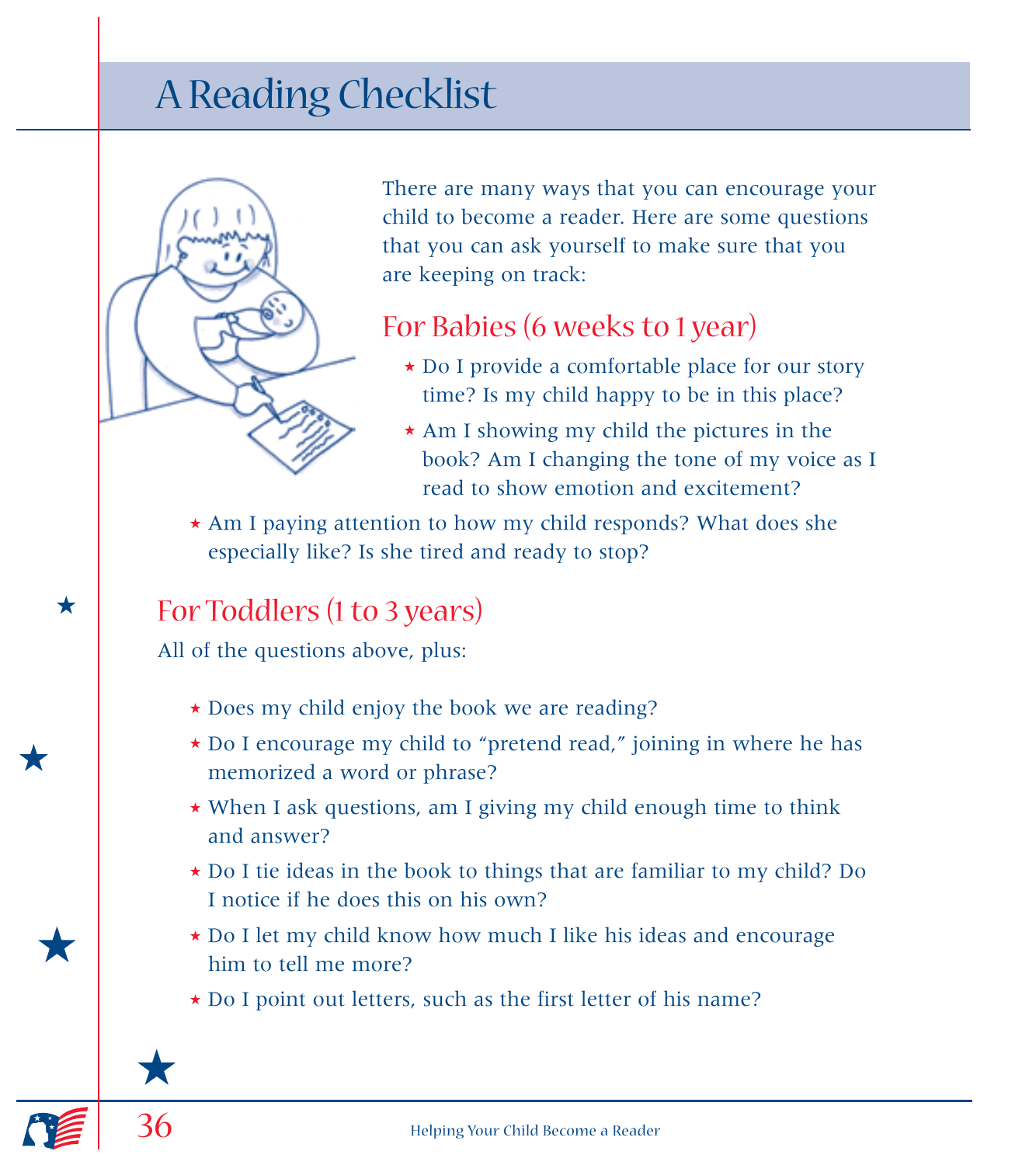## For Preschoolers (3 and 4 years)

All of the questions above, plus:

★ Do I find ways to help my child begin to identify sounds and letters and to make letter-sound matches?

## For Kindergartners (5 years):

All of the questions above, plus:

- ★ Do I find ways to help my child begin to identify some printed words?
- ★ Do I let my child retell favorite stories to show that she knows how the story develops and what's in it?

## For Beginning First-Graders (6 years):

All of the questions above, plus:

★ Do I give my child the chance to read a story to me using the print, picture clues, his memory—or any combination of these ways that help him make sense of the story?

> Remember: Children learn step by step in a process that takes time and patience. They vary a great deal in what holds their interest and in the rate at which they make progress.



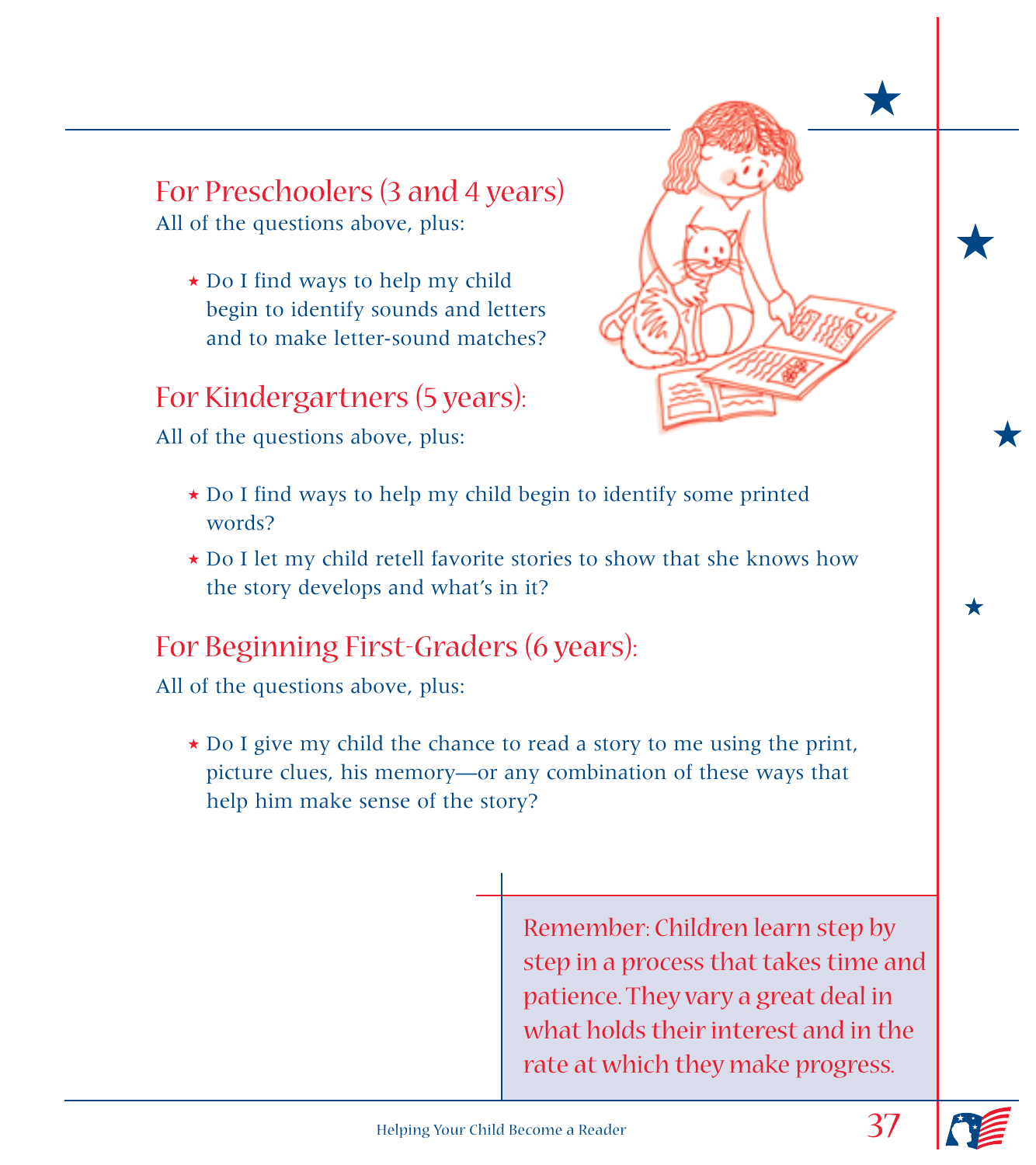## Typical Language Accomplishments for Children, Birth to Age 6

Learning to read is built on a foundation of language skills that children start to learn at birth—a process that is both complicated and amazing. Most children develop certain skills as they move through the early stages of learning language. By age 7, most children are reading.

The following list of accomplishments is based on current scientific research in the fields of reading, early childhood education, and child development.\* Studies continue in their fields, and there is still much still to learn. As you look over the accomplishments, keep in mind that

children vary a great deal in how they develop and learn. If you have questions or concerns about your child's progress, talk with the child's doctor, teacher, or a speech and language therapist. For children with any kind of disability or learning problem, the sooner they can get the special help they need, the easier it will be for them to learn.

**\*** Based on information from *Preventing Reading Difficulties in Young Children,* a report of the National Research Council, by the Committee on the Prevention of Reading Difficulties in Young Children, 1998; and from the *Joint Position Statement of the International Reading Association (IRA)* and the *National Association for the Education of Young Children (NAEYC)*, 1998. For the complete references, see the Bibliography.



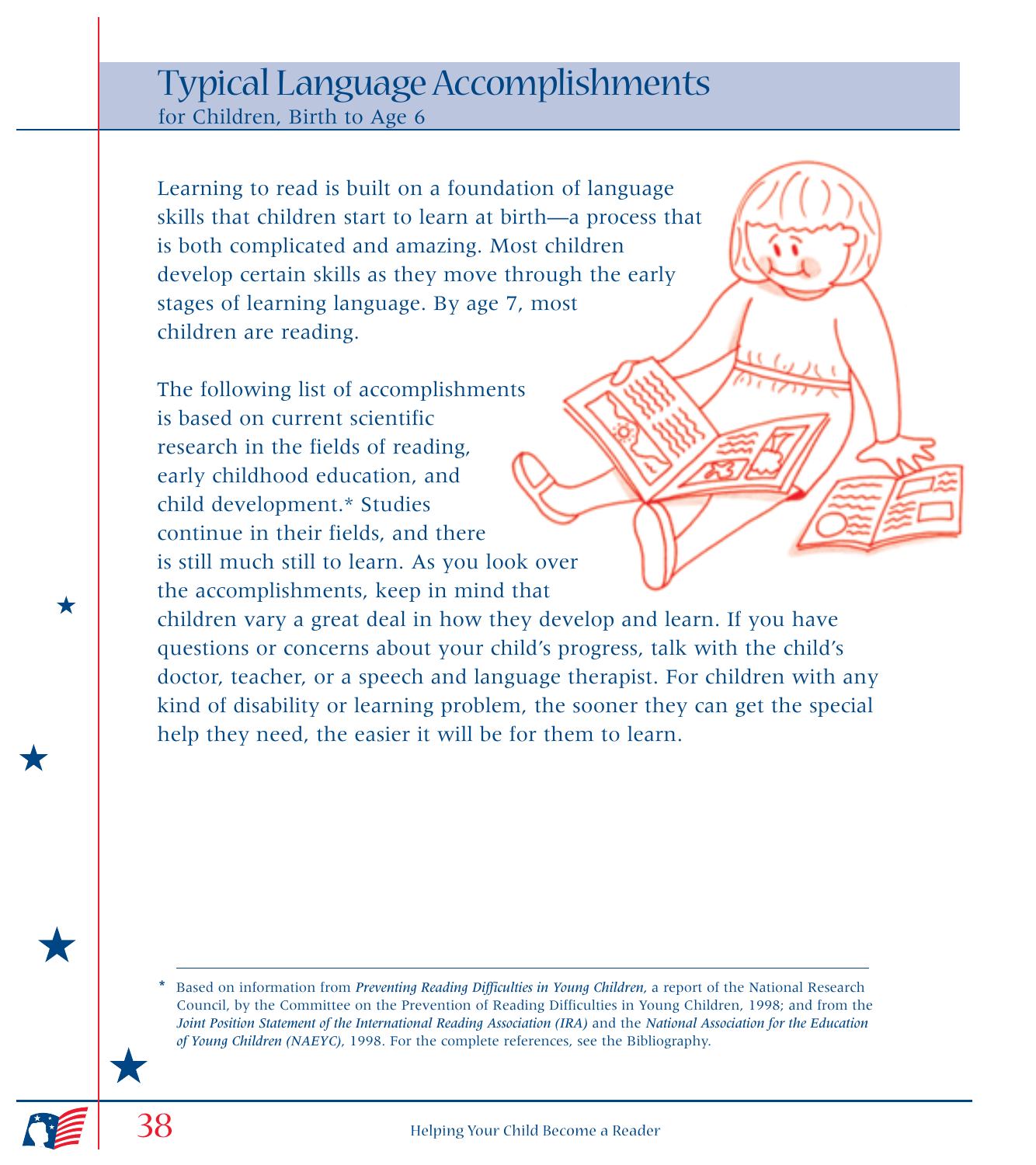From birth to age 3, most babies and toddlers become able to:

- ★ Make sounds that imitate the tones and rhythms that adults use when talking.
- ★ Respond to gestures and facial expressions.
- $\star$  Begin to associate words they hear frequently with what the words mean.
- $\star$  Make cooing, babbling sounds in the crib, which gives way to enjoying rhyming and nonsense word games with a parent or caregiver.
- ★ Play along in games such as "peek-a-boo" and "pat-a-cake."
- $\star$  Handle objects such as board books and alphabet blocks in their play.
- ★ Recognize certain books by their covers.
- ★ Pretend to read books.
- ★ Understand how books should be handled.
- ★ Share books with an adult as a routine part of life.
- ★ Name some objects in a book.
- ★ Talk about characters in books.
- ★ Look at pictures in books and realize they are symbols of real things.
- ★ Listen to stories.
- ★ Ask or demand that adults read or write with them.
- ★ Begin to pay attention to specific print such as the first letters of their names.
- ★ Scribble with a purpose (trying to write or draw something).
- ★ Produce some letter-like forms and scribbles that resemble, in some way, writing.



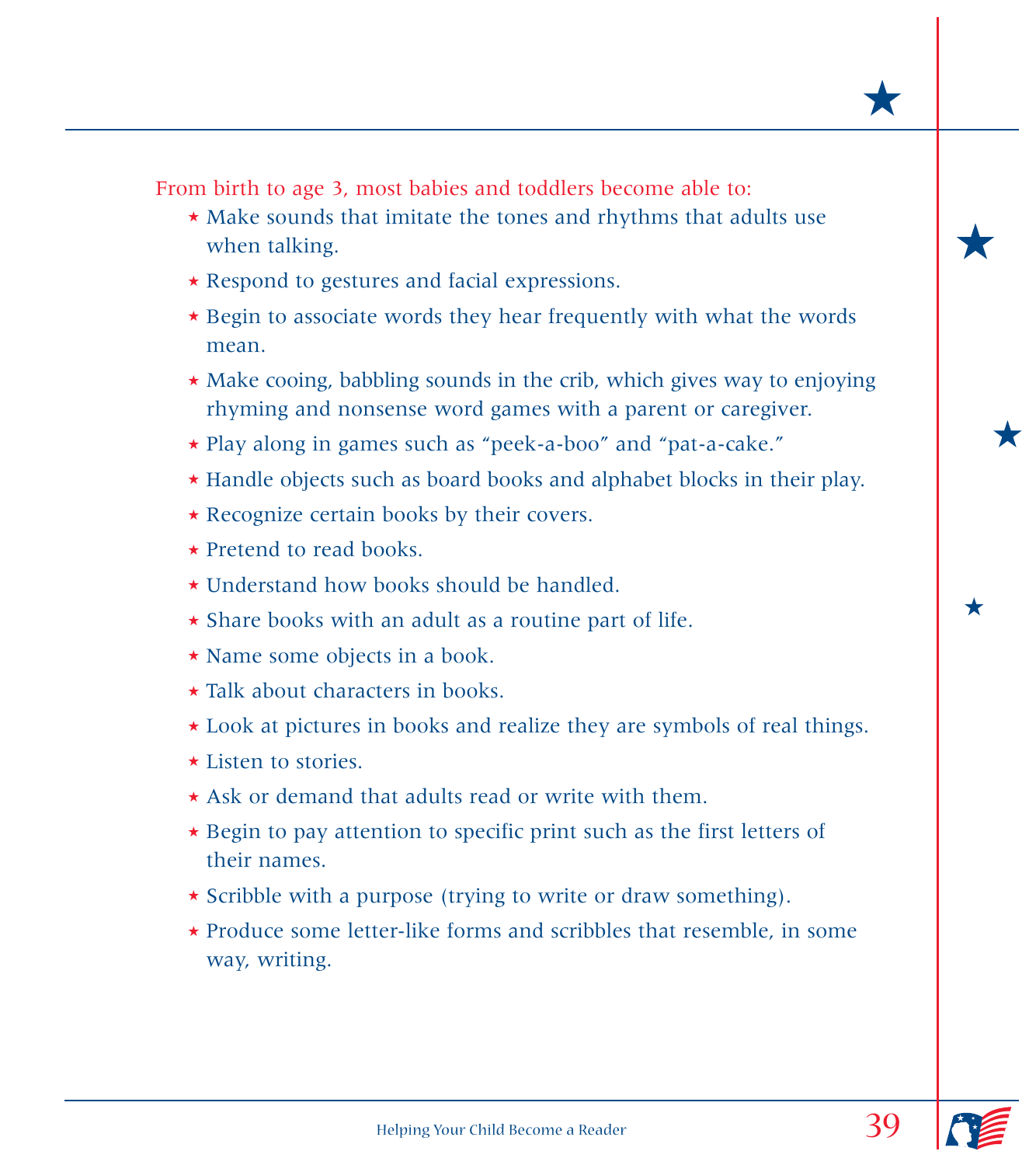From ages 3–4, most preschoolers become able to:

- ★ Enjoy listening to and talking about storybooks.
- ★ Understand that print carries a message.
- ★ Make attempts to read and write.
- ★ Identify familiar signs and labels.
- ★ Participate in rhyming games.
- ★ Identify some letters and make some lettersound matches.
- ★ Use known letters (or their best attempt to write the letters) to represent written language especially for meaningful words like their names or phrases such as "I love you."



### At age 5, most kindergartners become able to:

- ★ Sound as if they are reading when they pretend to read.
- ★ Enjoy being read to.
- ★ Retell simple stories.
- ★ Use descriptive language to explain or to ask questions.
- ★ Recognize letters and letter-sound matches.
- ★ Show familiarity with rhyming and beginning sounds.
- ★ Understand that print is read left-to-right and top-to-bottom.
- ★ Begin to match spoken words with written ones.
- ★ Begin to write letters of the alphabet and some words they use and hear often.
- ★ Begin to write stories with some readable parts.



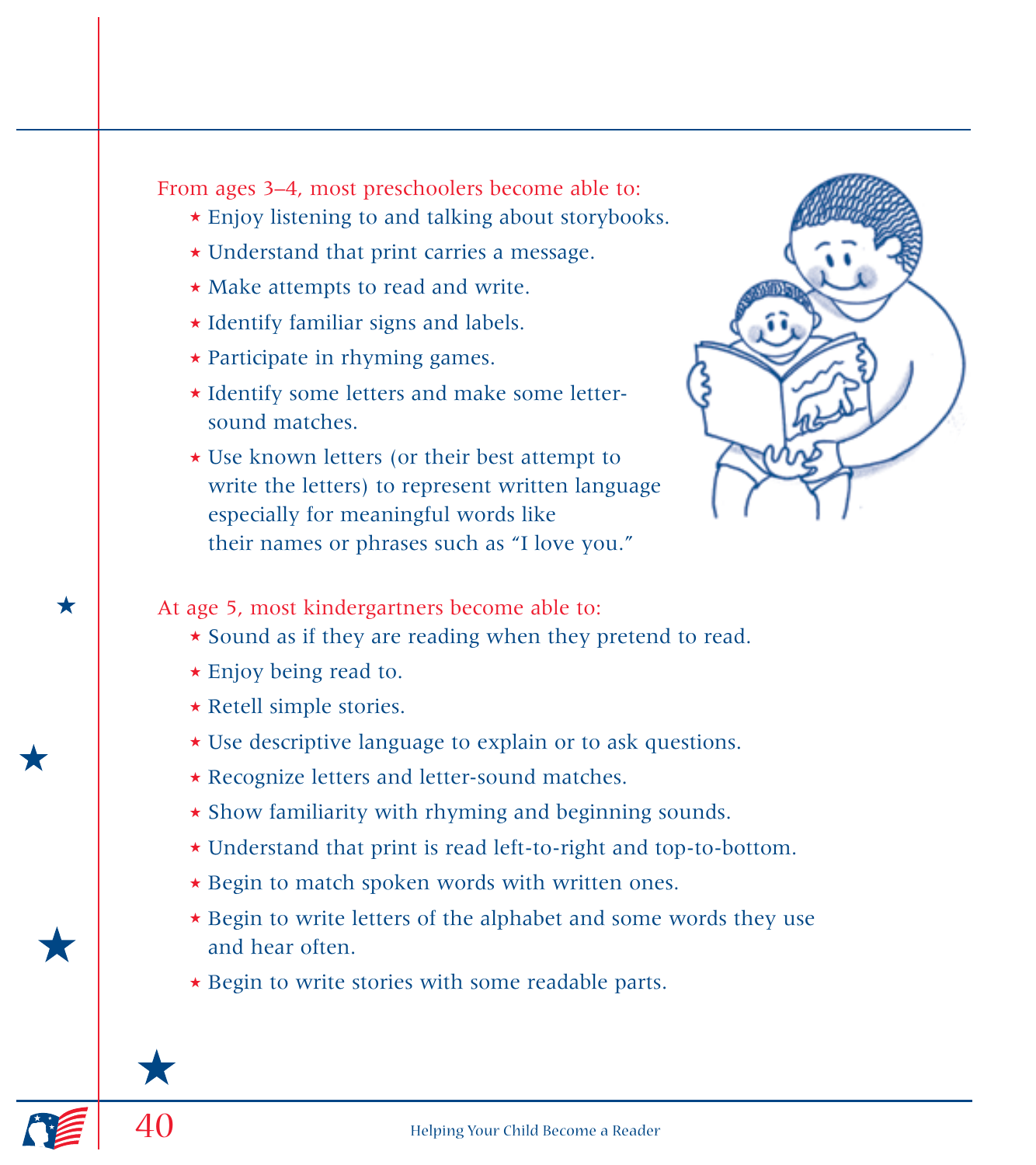### At age 6, most first-graders can:

- ★ Read and retell familiar stories.
- $\star$  Use a variety of ways to help with reading a story such as rereading, predicting what will happen, asking questions, or using visual cues or pictures.
- ★ Decide on their own to use reading and writing for different purposes.
- ★ Read some things aloud with ease.
- ★ Identify new words by using letter-sound matches, parts of words and their understanding of the rest of a story or printed item.
- ★ Identify an increasing number of words by sight.
- ★ Sound out and represent major sounds in a word when trying to spell.
- ★ Write about topics that mean a lot to them.
- ★ Try to use some punctuation marks and capitalization.

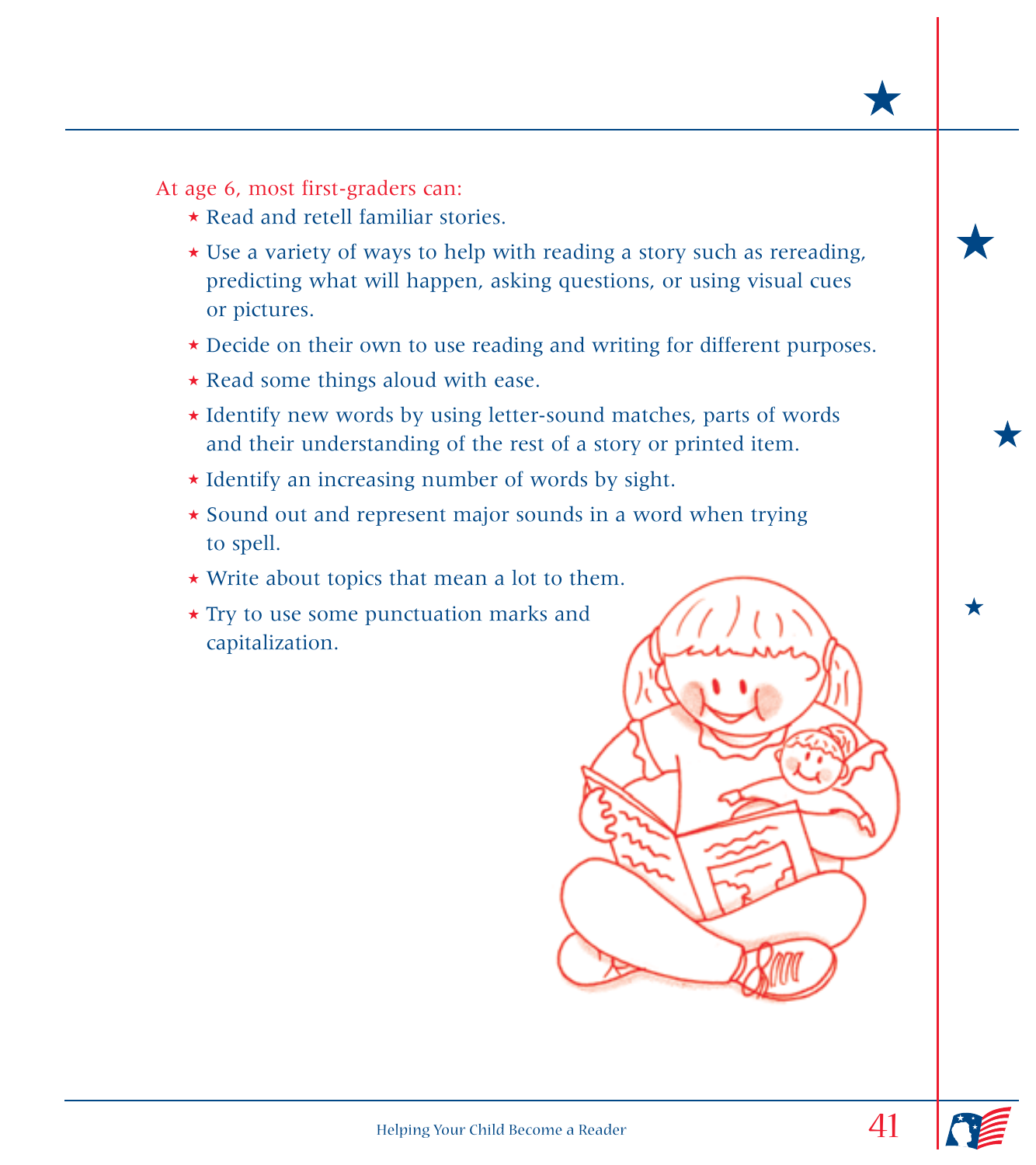## Resources for Families and Caregivers

Federal Offices or Federally Funded Clearinghouses That Provide Information on Literacy and Learning U.S. Department of Education (ED)

#### ACCESS ERIC

Toll Free: 1–800–LET–ERIC

http://www.eric.ed.gov/resources/parent/parent.html *Provides referrals to all ERIC clearinghouses. ERIC—the Educational Resources Information Center—is a national education information system supported by ED. ACCESS ERIC is the source for ERIC Parent Brochures series, including "How Can I Encourage My Young Child To Read?" Two ERIC Clearinghouses that deal specially with early childhood and literacy and language development are:*

- ★ ERIC Clearinghouse on Elementary and Early Childhood Education and the National Parent Information Network (NPIN) at the University of Illinois at Urbana–Champaign (http://npin.org); and
- ★ ERIC Clearinghouse on Reading, English, and Communication at Indiana University at Bloomington (http://www.indiana.edu/~eric\_rec).

Center for the Improvement of Early Reading Achievement (CIERA) University of Michigan School of Education 610 East University Avenue, Room 1600 SEB Ann Arbor, Michigan 48109–1259 Phone: 734–647–6940 http://www.ciera.org *CIERA is the national research and development center on early childhood reading. It is funded by ED. CIERA's mission is to improve the reading achievement of America's children by developing and offering solutions to persistent problems in the learning and teaching of beginning reading.*

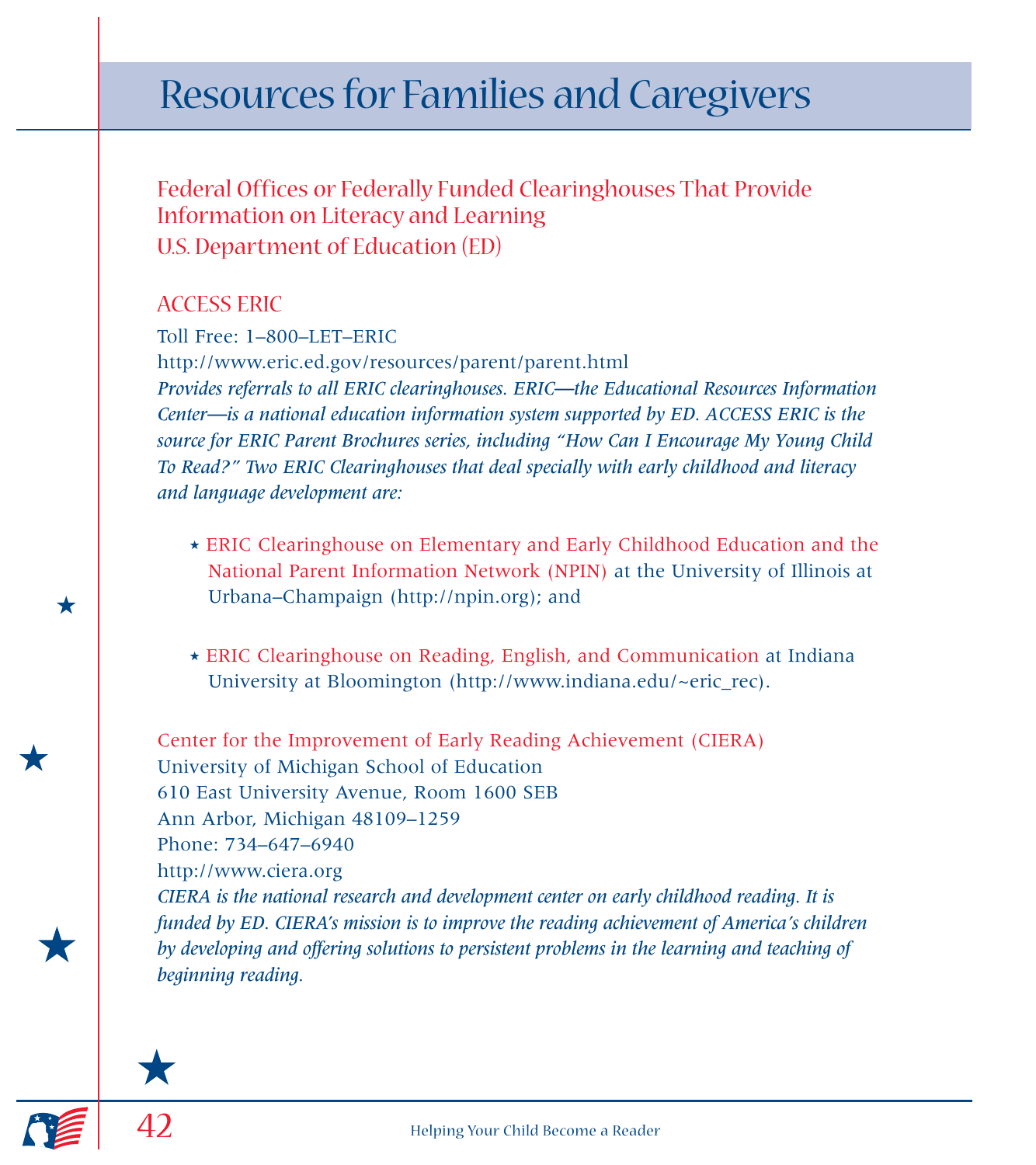Even Start Family Literacy Program U.S. Department of Education Office of Elementary and Secondary Education 400 Independence Avenue SW Washington, DC 20202 Toll Free: 1–800–USA–LEARN http://www.ed.gov/offices/OESE /CEP *Even Start provides support for family-centered education projects to help parents learn the literacy and parenting skills they need to help their young children reach their full potential as learners. It makes grants to local education agencies, community-based organizations, and other nonprofit organizations. To find out about programs in your state, contact your state department of education or your local school district office.*

National Institute for Literacy (NIFL) 800 Connecticut Avenue NW, Suite 200

Washington, DC 20006 Toll Free: 1–800–228–8813 http://www.nifl.gov *Jointly administered by the Secretaries of Education, Labor, and Health and Human Services, NIFL is an independent federal institute. The NIFL Hotline is available 24 hours a day to provide free referrals for potential students and volunteers to outstanding programs in their area. Also provides free copies of current publications on literacy.*

National Institute on Early Childhood Development and Education U.S. Department of Education Office of Educational Research and Improvement 555 New Jersey Avenue NW Washington, DC 20208 Phone: 202–219–1935 http://www.ed.gov/offices/OERI/ECI/ *Sponsors research that focuses on early childhood development and education, especially school readiness, child/adult relationships, and children's resilience.*

43

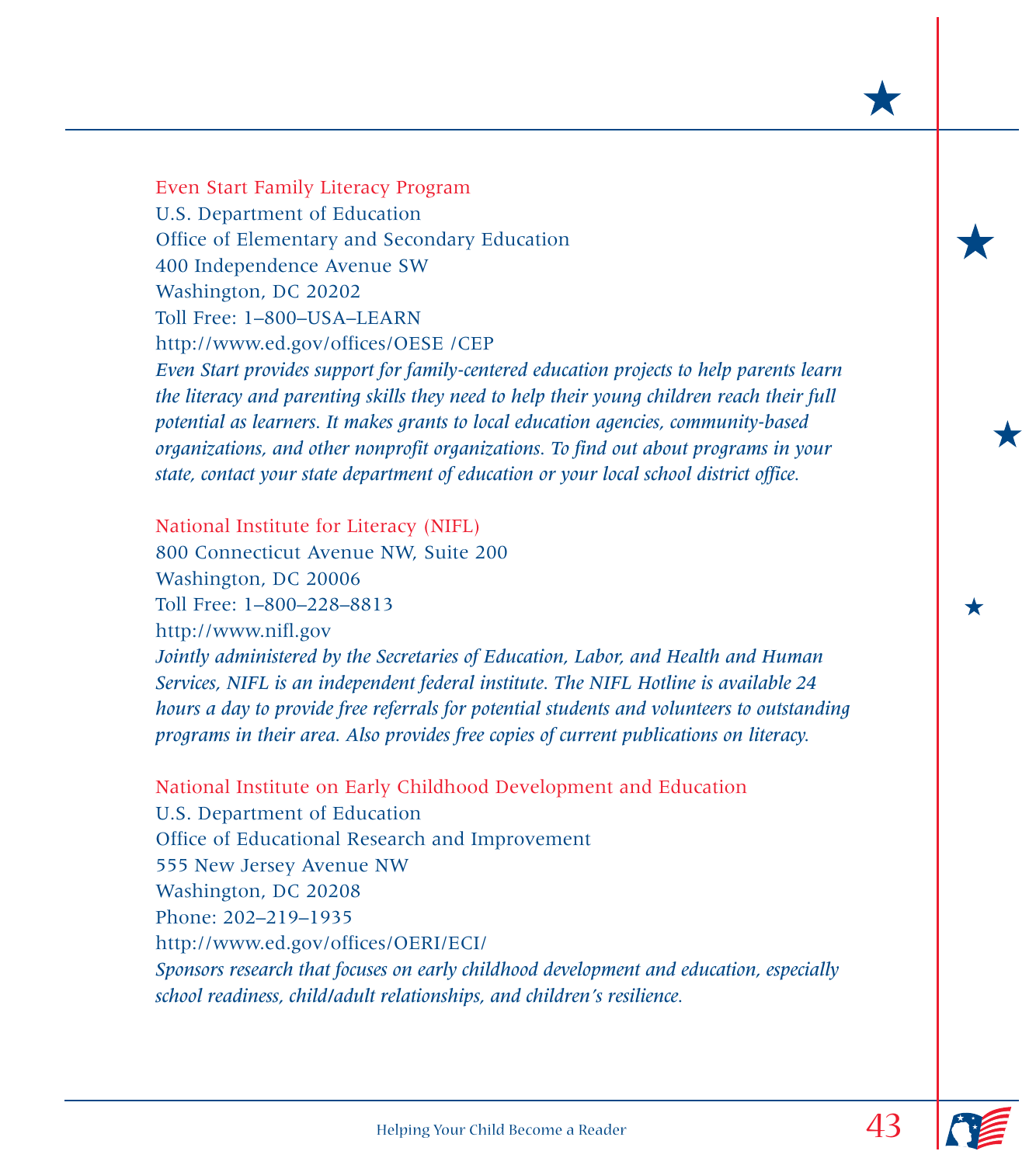No Child Left Behind Parents Tool Box U.S. Department of Education 400 Maryland Avenue SW Washington, DC 20202 Toll Free: 1–888–814–NCLB http://www.nochildleftbehind.gov/parents/index.html *Provides information of particular interest to parents about the No Child Left Behind legislation.*

Partnership for Family Involvement in Education U.S. Department of Education 400 Maryland Avenue SW Washington, DC 20202 Toll Free: 1–800–USA–LEARN http://www.pfie.ed.gov/ *Provides materials for families, schools, employers, community groups and others working to support family involvement in education.*

### U.S. Department of Health and Human Services (HHS)

Early Head Start/Head Start Program U.S. Department of Health and Human Services Administration for Children, Youth, and Families Washington, DC 20202–0001 Phone: 202–205–8572 (or check directory for your regional HHS office) http://www.acf.dhhs.gov/programs/hsb/ *Head Start programs nationwide provide comprehensive services for 3- to 5-year-old children of low-income families. Grants are made to public school systems and nonprofit organizations to fund services covering education, health care, family involvement, and social services. Early Head Start programs—modeled after Head Start—provide services to lowincome pregnant women and families with infants and toddlers. To find out about programs in your state, contact your state department of education or your local school district.*



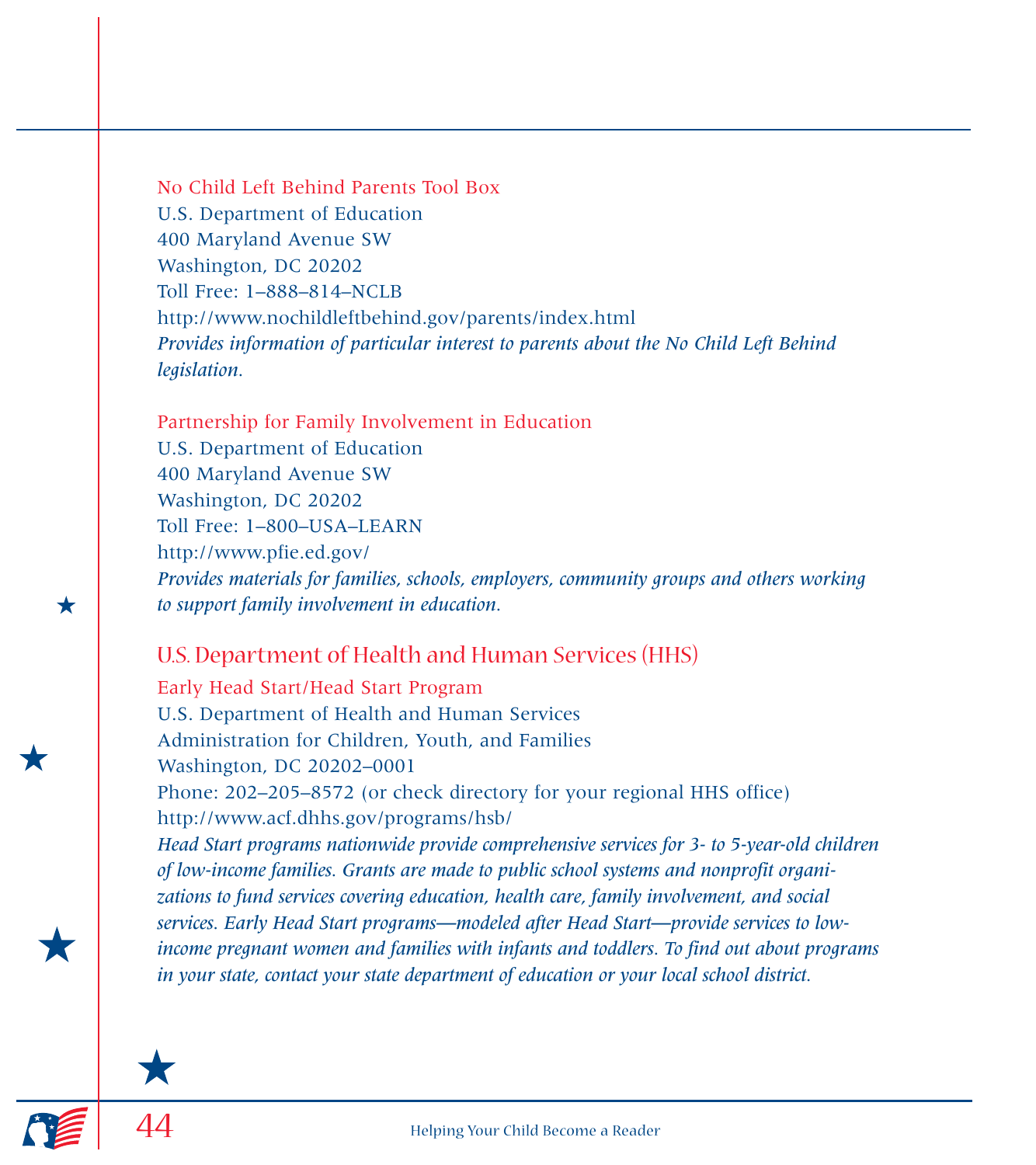National Institute of Child Health and Human Development Clearinghouse

U.S. Department of Health and Human Services P.O. Box 3006 Rockville, MD 20847 Toll Free: 1–800–370–2943 http://www.nichd.nih.gov/publications/publications.htm *Provides information about government-sponsored research on human development over the entire life span. Includes topics such as prenatal care, learning disabilities, AIDS, and mental retardation.*

## Private Organizations That Deal with Literacy and Reading

For information about adult and family literacy programs in your community, be sure to check at your local library. Other resources on literacy and reading include:

American Library Association (ALA) Association for Library Service to Children (ALSC) 50 East Huron Street Chicago, IL 60611 Toll Free: 1–800–545–2433, ext. 2163 http://www.ala.org/alsc/ *ALA/ALSC sponsors "Born To Read," a program that builds partnerships between librarians and health care professionals to reach out to new and expectant "at-risk" parents to help them raise children who are "born to read." Publications and online resources include materials for parents, caregivers, and children.*

International Reading Association (IRA) 800 Barksdale Road P.O. Box 8139 Newark, DE 19714–8139 Phone: 302–731–1600 http://www.reading.org/ *IRA is an organization of teachers, librarians, researchers, parents, and others dedicated to promoting high levels of literacy for all. Its Online Bookstore offers books, videos, and software for parents and caregivers.*

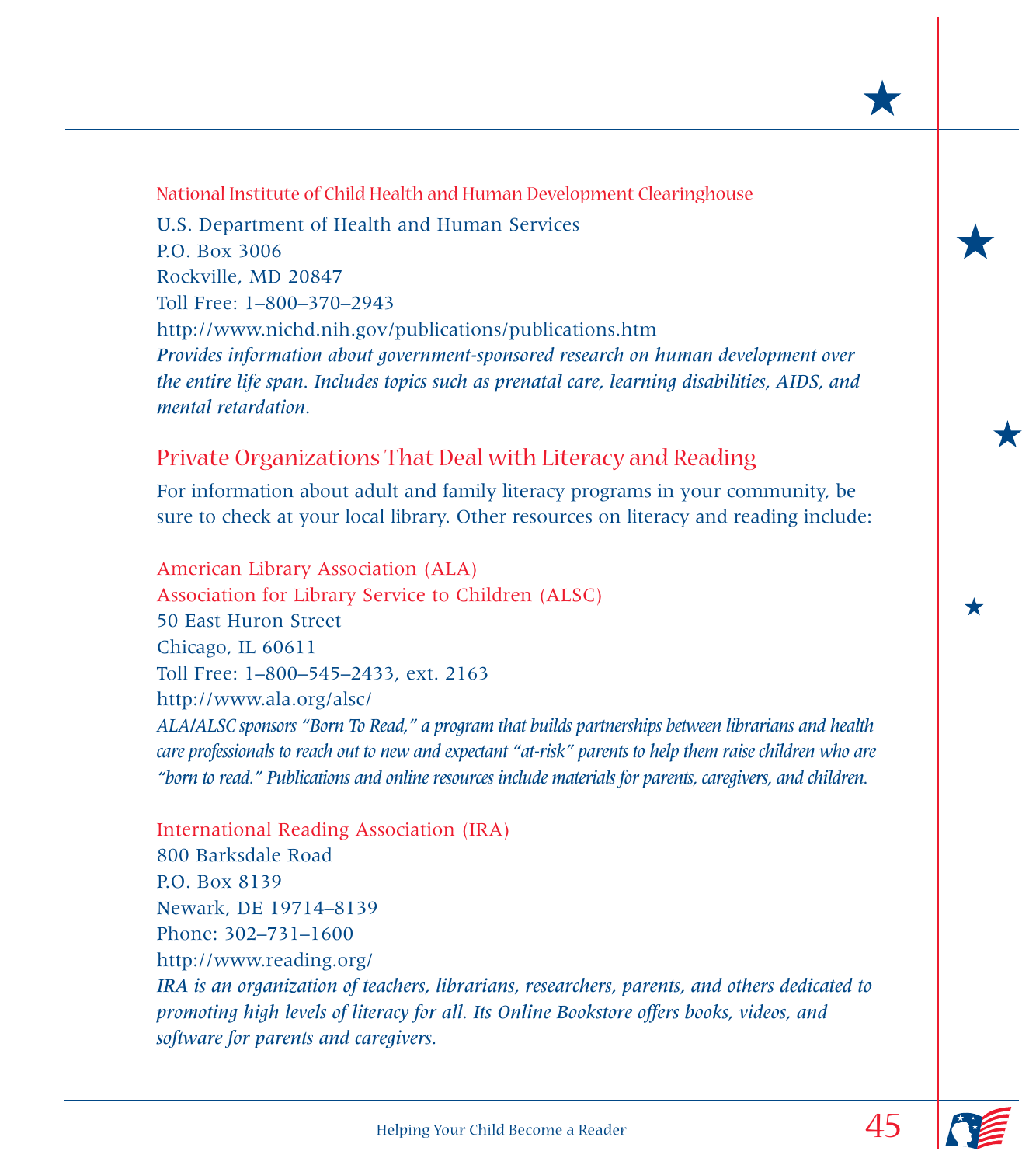Literacy Volunteers of America (LVA) 635 James Street Syracuse, NY 13202–2214 Phone: 315–472–0001 http://literacyvolunteers.org *LVA sponsors more than 350 community programs nationwide that offer free literacy help to adults and their families.*

National Center for Family Literacy Waterfront Plaza, Suite 200 325 West Main Street Louisville, KY 40202–4251 Toll Free (Parade Family Literacy InfoLine): 1–877–326–5481 http://www.famlit.org *Parade Family Literacy InfoLine provides referrals for family literacy programs at the local level. Accessible 24 hours a day; operators are available 9 a.m.–4 p.m. Eastern Time, Monday–Friday.*

Reading Is Fundamental, Inc. (RIF) P.O. Box 23444 Washington, DC 20026 Toll Free: 1–877–RIF–READ http://www.rif.org/ *Develops and delivers children and family literacy programs that help prepare young children for reading and motivate school-age children to read. Trains literacy providers, parents, and others to prepare all children to become lifelong readers.*



 $\bigstar$ 

 $46 \,$  Helping Your Child Become a Reader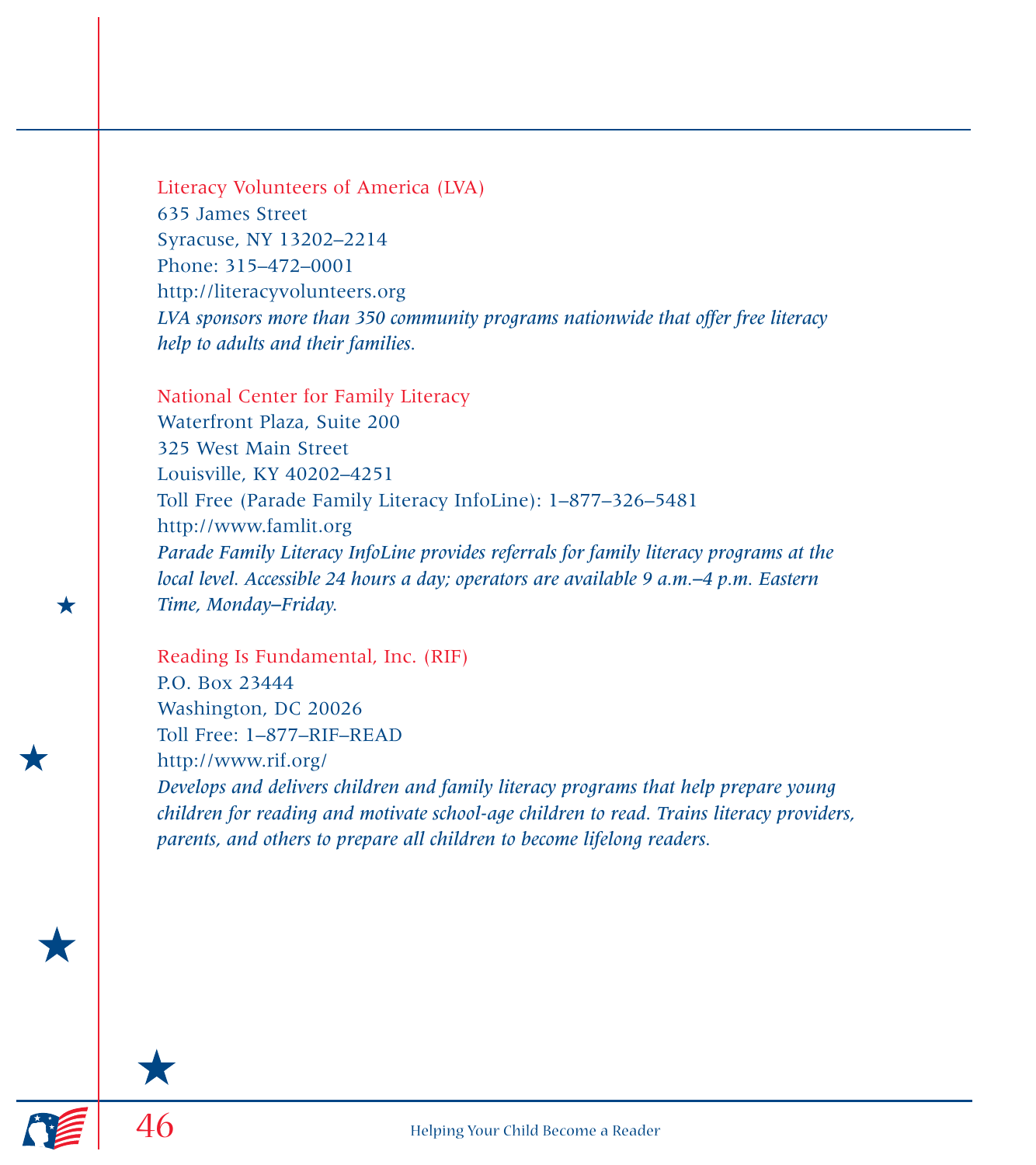## Resources If Your Child Has a Reading Problem or Learning Disability

Federal or Federally Funded Clearinghouses

ERIC Clearinghouse on Disabilities and Gifted Education 1920 Association Drive Reston, VA 22091 Toll Free: 1–800–328–0272 http://www.ericec.org/ *This clearinghouse provides research-based information on a variety of topics, including learning disabilities, attention deficit disorder (ADD), and behavior disorders.*

National Institute of Child Health and Human Development Clearinghouse Toll Free: 1–800–370–2943 http://www.nichd.nih.gov/publications/publications.htm *See a complete description under "Federal Offices or Federally Funded Clearinghouses That Provide Information on Literacy and Learning."*

National Information Center for Children and Youth with Disabilities P.O. Box 1492 Washington, DC 20013–1492 Toll Free: 1–800–695–0285 (voice & TTY) http://www.nichcy.org *This clearinghouse provides referrals and information on disabilities and related issues for families, educators, and others, with a focus on children and youth (birth to age 22). Funded by the Office of Special Education Programs, Office of Special Education and Rehabilitative Services, U.S. Department of Education—the federal office that administers the Individuals with Disabilities Education Act (IDEA).*



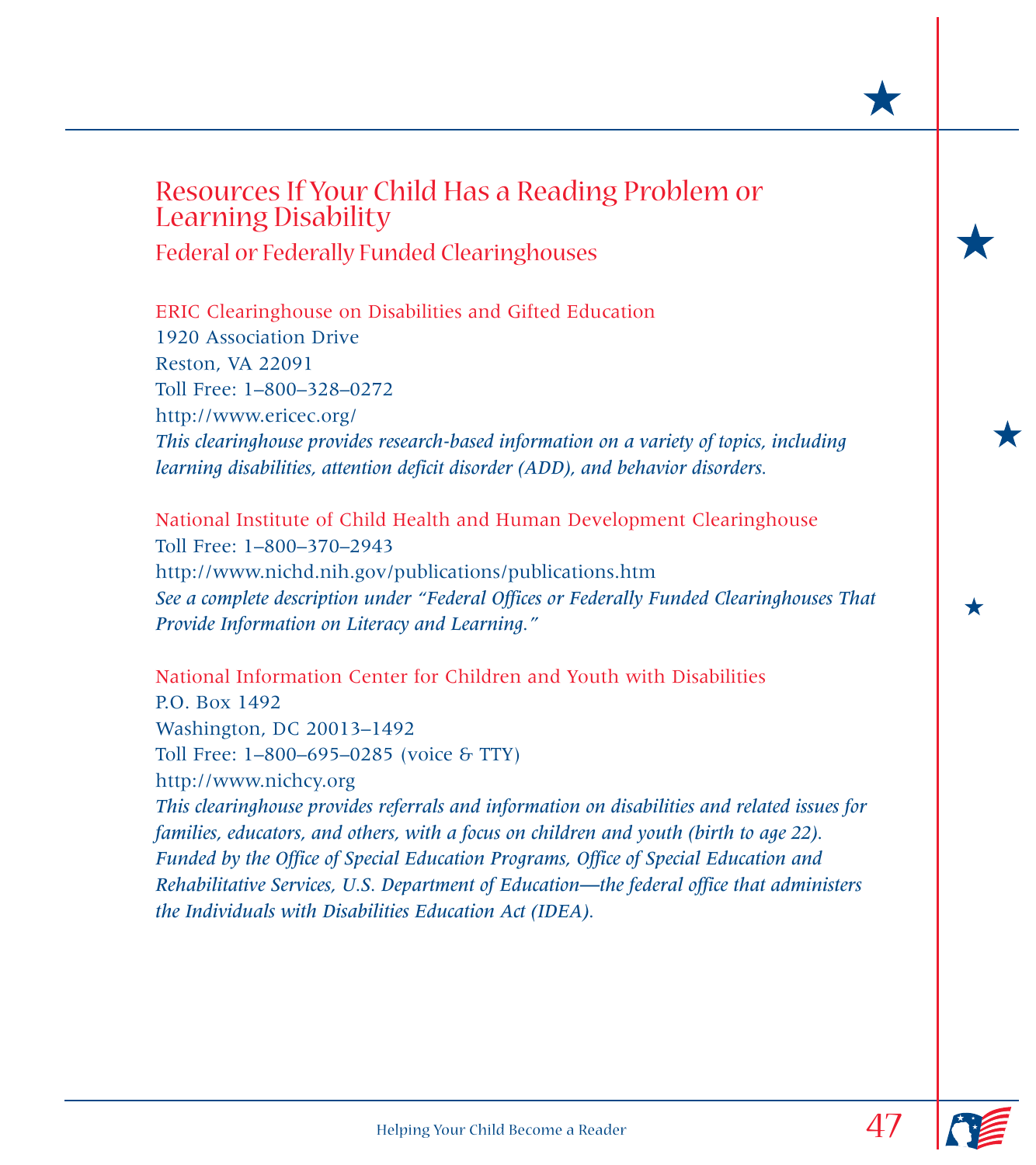### Other Awareness and Advocacy Organizations

Learning Disabilities Association of America 4156 Library Road Pittsburgh, PA 15234 Toll Free: 1–888–300–6710 http://www.ldanatl.org *This is a nonprofit volunteer organization advocating for individuals with learning disabilities. The association has more than 60,000 members and 600 state and local affiliates nationwide.*

National Center for Learning Disabilities 381 Park Avenue South, Suite 1401 New York, NY 10016 Toll Free: 1–888–575–7373 http://www.ld.org *This is a national nonprofit organization that is committed to improving the lives of those affected by learning disabilities. Provides materials designed to increase public awareness and understanding.*

Coordinated Campaign for Learning Disabilities c/o Communications Consortium Media Center 1200 New York Avenue, NW, Suite 300 Washington, DC 20005–1754 Phone: 202–326–8700 http://www.ldonline.org/ccldinfo/ *This is a collaboration of leading national learning disability organizations dedicated to improving awareness and understanding about the nature of learning disabilities.*

Federal Source of Materials for the Blind and Physically Handicapped National Library Service for the Blind and Physically Handicapped Library of Congress Washington, DC 20542 Phone: 202–707–5100 http://www.loc.gov/nls/ *This is a free national library program of Braille and recorded materials for blind and physically handicapped children and adults.*



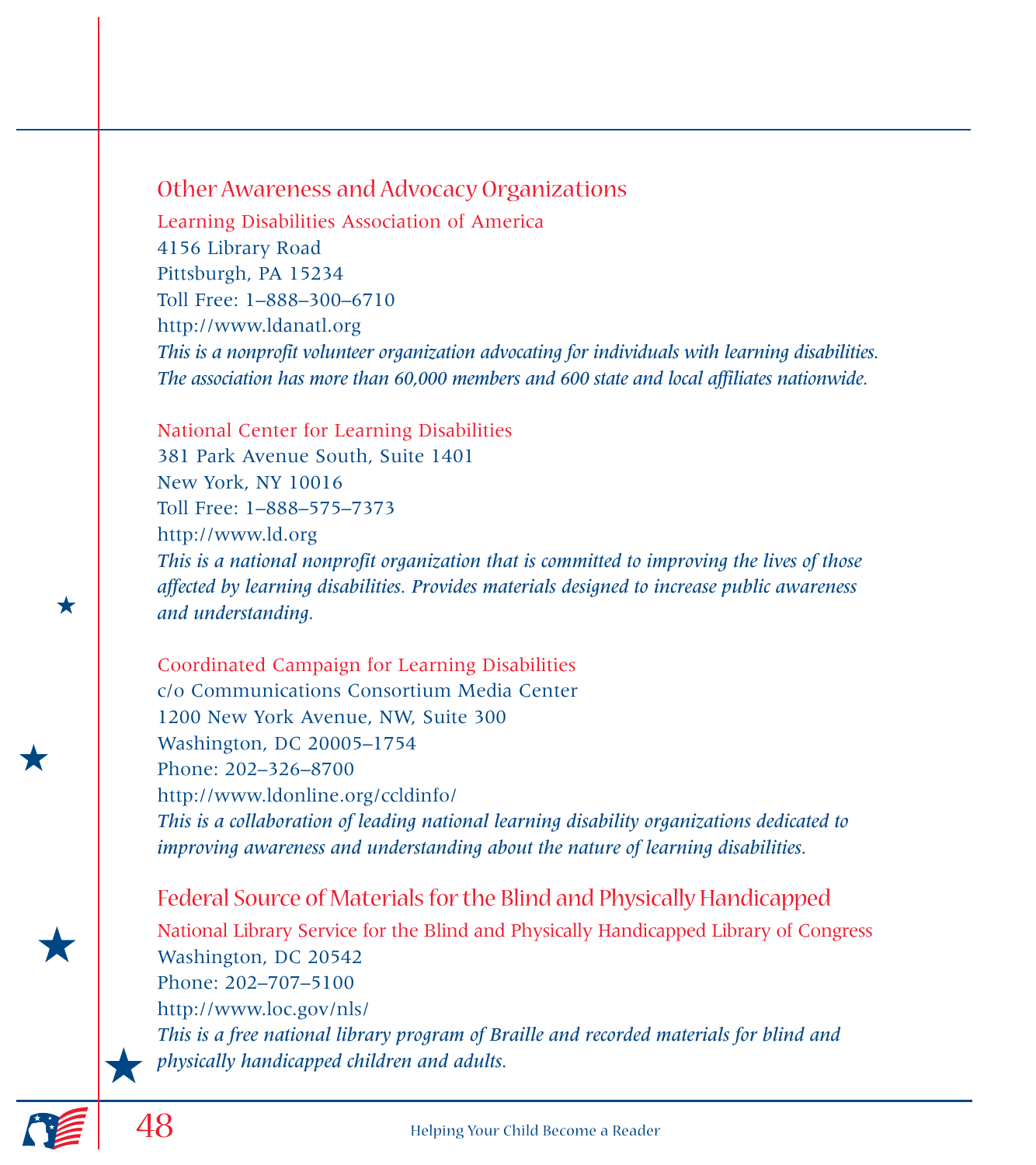## Books for Parents

The following books are just a few of the many excellent books on reading with children. Check with your librarian for titles of more books and for children's book lists.

Beaty, Janice J. *Building Bridges with Multicultural Picture Books: For Children 3–5.* Prentice–Hall, 1996. Contains a listing of selected multicultural picture books for young children. Includes activities to do with children that are based on the books listed.

Butler, Dorothy. *Babies Need Books: Sharing the Joy of Books with Children from Birth to Six.* Heinemann, 1998. Discusses the importance of reading to young children and gives summaries of books by age level.

Hall, Susan L., and Moats, Louisa C. *Straight Talk about Reading: How Parents Can Make a Difference During the Early Years.* NTC Publishing Group. 1998. Provides practical advice, games and activities, and lists of children's books and resources that parents can use to help their children read.

Muse, Daphne (Ed.). *The New Press Guide to Multicultural Resources for Young Readers.* The New Press, 1997. Includes reviews of hundreds of children's books from a wide variety of backgrounds.

Trelease, Jim. *The Read-Aloud Handbook.* Penguin, 2001. Discusses the importance of reading aloud to children. Includes a "Treasury of Read-Alouds"—hundreds of recommended books annotated by age and grade level.

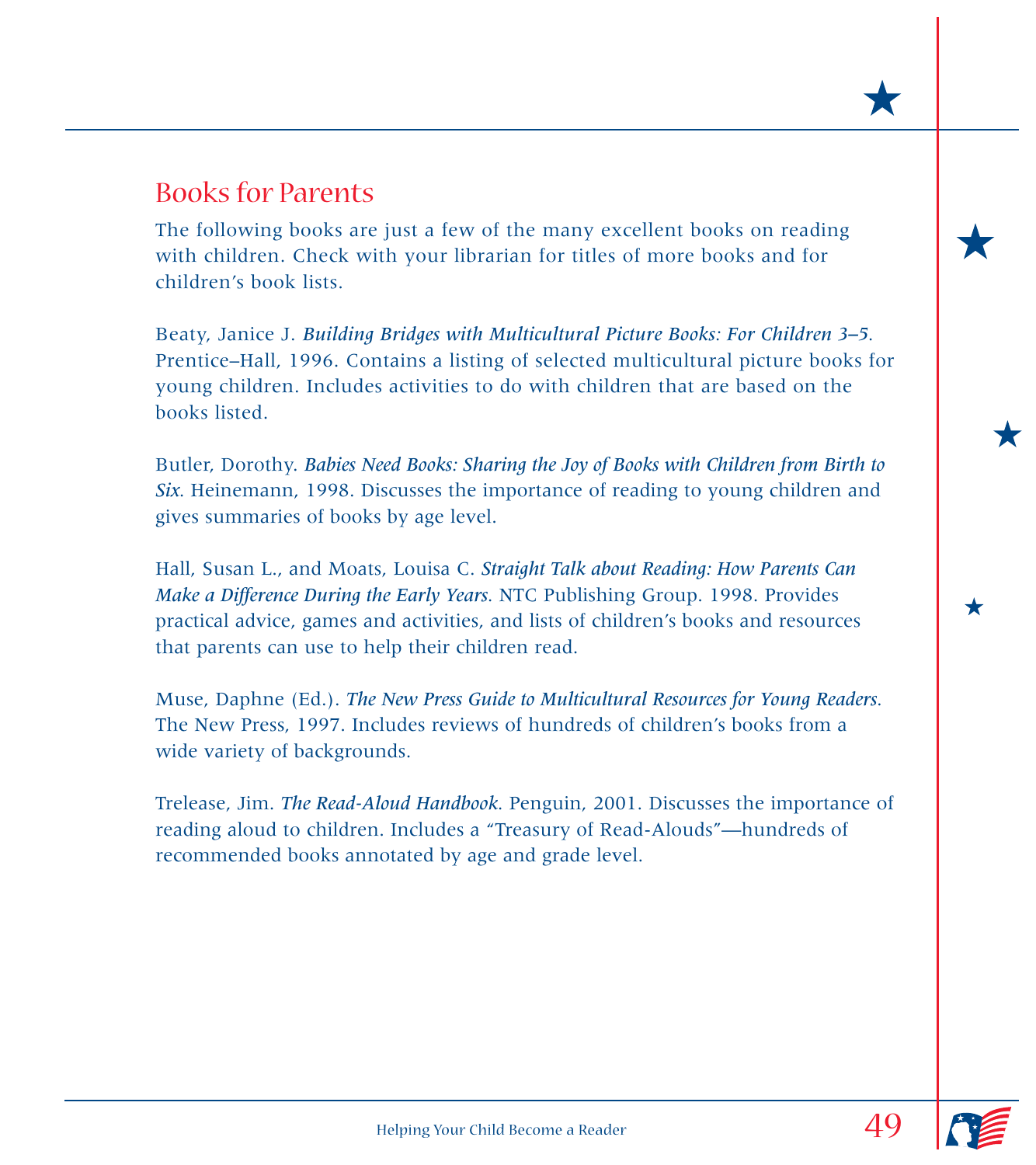## Some Other Informative Web Sites for Parents and Caregivers

Children's Software Revue: http://www.childrenssoftware.com/

Family Education Network: http://www.familyeducation.com

Kidsource: http://www.kidsource.com

Parent Soup: http://www.parentsoup.com

 $\bigstar$ 

Ж

50 Helping Your Child Become a Reader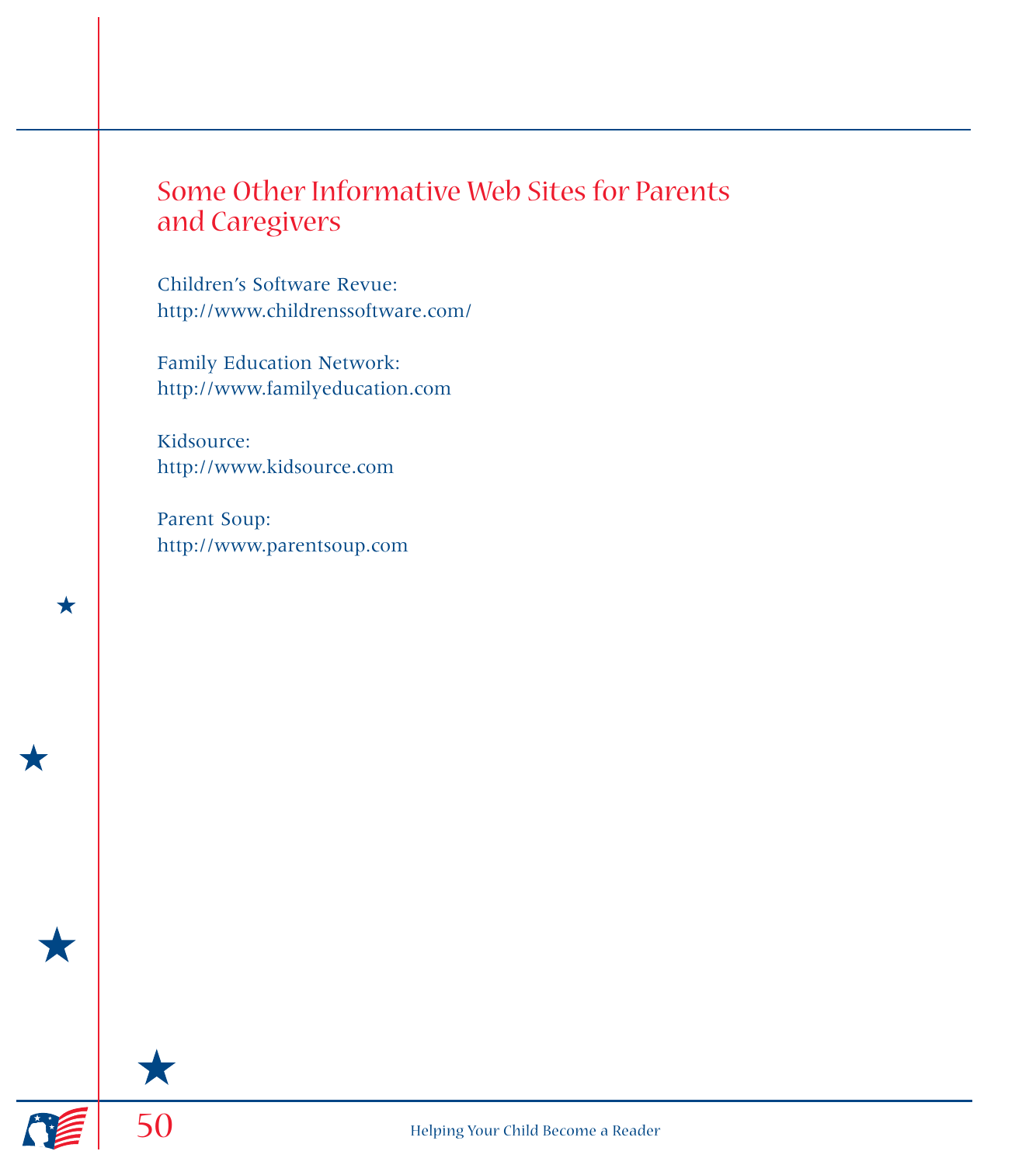## Resources for Children

Here's a sampling of books, computer programs, and Web sites that you and your child can enjoy together. Check with your local librarian for more suggestions.

#### **Babies**

Brown, Margaret Wise. *Goodnight Moon.* Harper Collins, 1997. A little rabbit says goodnight to all the things in his room and, finally, to the moon.

Johnson, Angela. *Mama Bird, Baby Birds.* Orchard, 1994. Joshua and his sister, two young African–American children, watch a mother bird feeding its babies.

Wells, Rosemary. *Max's Bedtime.* Dial, 1998. Even though Max's sister offers him her stuffed animals, he cannot sleep without his red rubber elephant.

### Play Books for Toddlers and Preschoolers

Carle, Eric. *The Very Busy Spider.* Philomel, 1984. Farm animals try to keep a spider from spinning her web, but she doesn't give up and she makes a beautiful and useful creation. Pictures may be felt as well as seen, making this a great book for visually impaired children.

Hill, Eric. *Where's Spot?* Putnam, 1980. In an interactive lift-the-flap book, children help Spot's mother, Sally, search the house to find him. This book has been translated into a number of languages, including a sign language version.

Kunhardt, Dorothy. *Pat the Bunny*. Golden Books, 1990. In this touch-and-feel book, Paul and Judy smell the flowers, feel Daddy's scratchy face, look in the mirror, play peek-a-boo, and, of course, pat the bunny.

Lacome, Julie. Seashore. *Candlewick,* 1995. Small fingers can poke through the holes in the pages of this board book about the beach, and seem to change into fins, wings, or crawling legs.

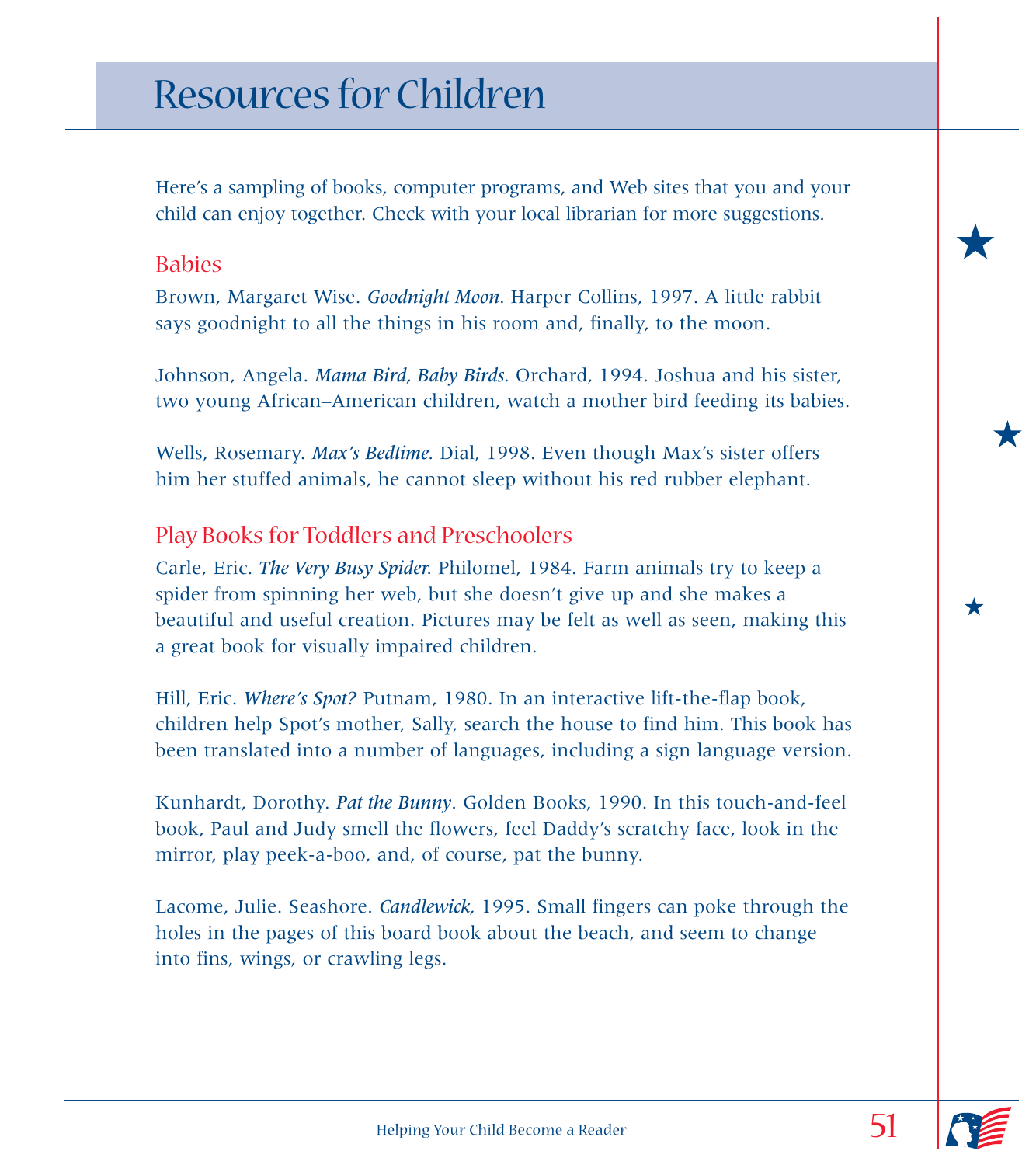## Alphabet Books for Preschoolers–First-Graders

Kitamura, Satoshi. *From Acorn to Zoo and Everything in Between in Alphabetical Order.* Sunburst, 1995. Each page shows an assortment of things that begin with the same letter—all clearly labeled. For each page there is a question (and a clue) that can be answered only by looking carefully at the picture.

MacDonald, Suse. *Alphabatics.* Bradbury Press, 1986. The letters of the alphabet are transformed and placed in 26 illustrations so that the hole in b becomes a balloon and y turns into the head of a yak (an ox with long hair).

Rankin, Laura. *The Handmade Alphabet.* Puffin, 1996. This book presents the handshape for each letter of the manual alphabet (American Sign Language) accompanied by an object whose name begins with that letter.

Shannon, George. *Tomorrow's Alphabet.* Mulberry Books, 1999. A is for seed what's going on here? The seed is tomorrow's Apple! An imaginative alphabet puzzle that encourages children to think and make predictions.

Shelby, Anne. *Potluck.* Orchard, 1991. A multicultural collection of friends having names starting with A–Z bring a variety of dishes to a potluck.

### Wordless Picture Books for Preschoolers–First-Graders

Carle, Eric. *Do You Want to Be My Friend?* HarperCollins, 1995. A little mouse asks all kinds of animals, "Do you want to be my friend?"

dePaola, Tomie. *Pancakes for Breakfast.* Voyager Books, 1990. A little old lady's attempts to have pancakes for breakfast are hindered by a lack of ingredients and the help of her pets.

Mayer, Mercer. *A Boy, a Dog, and a Frog*. Econo-Clad Books, 1999. A boy and a dog try unsuccessfully to catch a frog.

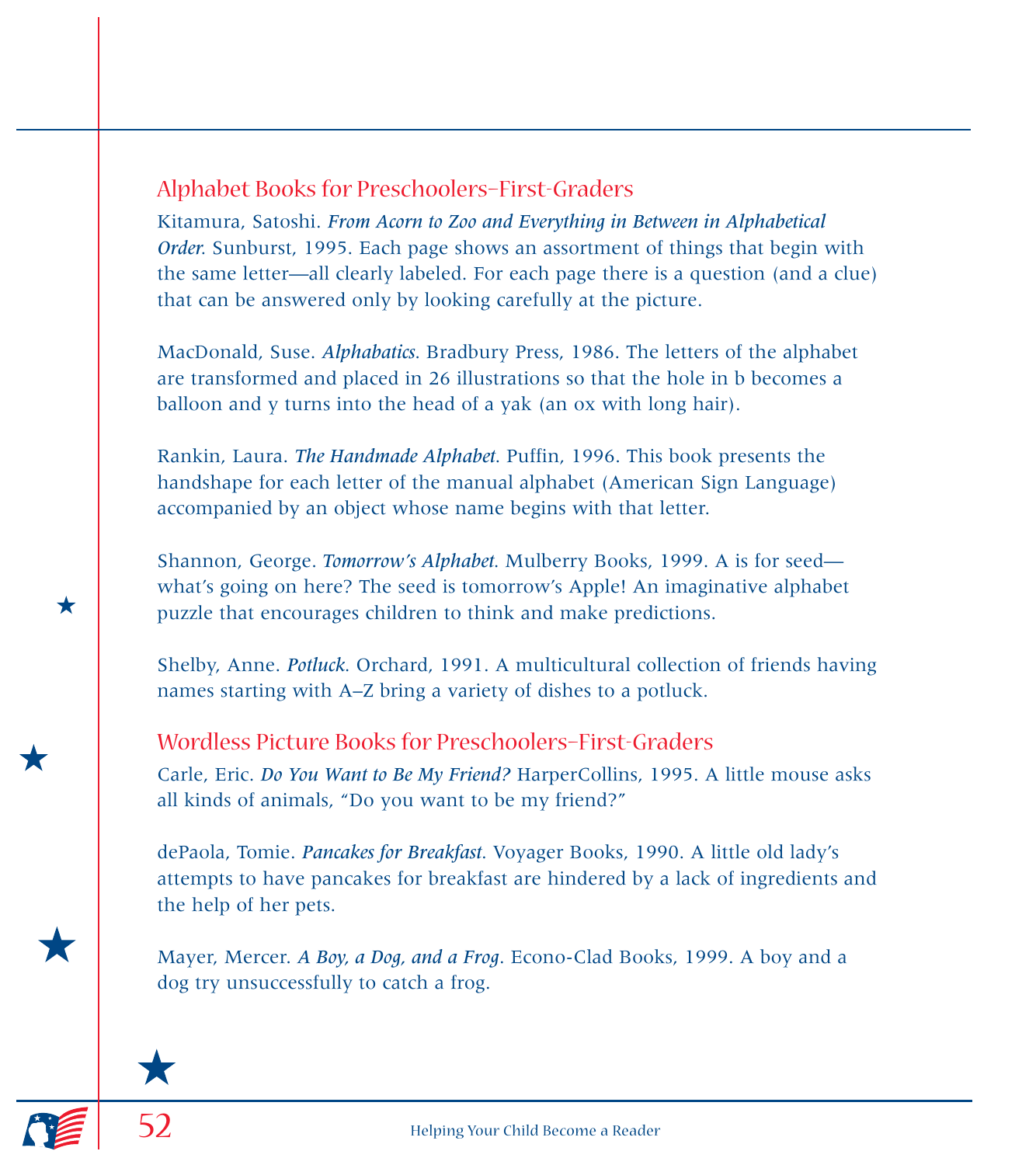McCully, Emily. *School.* HarperTrophy, 1990. The eight oldest mice in a family prepare for the first day of school. After everyone leaves, and the house is too quiet, the youngest mouse decides to go discover what school is all about.

Wiesner, David. *Tuesday*. Clarion, 1991. One night a town is invaded by extraterrestrial frogs flying in on their lily pads.

## Rhyming Books for Toddlers–Kindergartners

Christelow, Eileen. *Five Little Monkeys Jumping on the Bed.* Clarion, 1989. This counting rhyme shows five little monkeys getting ready for bed and getting sidetracked by some serious bed-jumping.

Cole, Joanna, and Calmenson, Stephanie. *Eentsy, Weensty Spider: Fingerplays and Action Rhymes.* Morrow, 1991. This book, illustrated using children of diverse cultural backgrounds, includes fingerplays and action rhymes that have been chanted, sung, and loved by generations.

Dyer, Jane. Animal Crackers: *A Delectable Collection of Pictures, Poems and Lullabies for the Very Young.* Little, Brown, 1996. This picture book contains a collection of Mother Goose classics, modern poems, lullabies, and simple stories, many of which celebrate special times in a child's first years.

Martin, Bill, Jr., and Archambault, John. *Chicka Chicka Boom Boom.* Simon & Schuster, 1989. The rhythmical story of letters of the alphabet climbing and falling from a coconut tree.

### "Predictable" Books for Toddlers–First-Graders

Aardema, Verna. *Bringing the Rain to Kapiti Plain.* Dutton, 1993. Told in verse, this is the story of how Ki-pat, a herder, makes it rain on the dry Kapiti Plain.

Hutchins, Pat. *Rosie's Walk.* Macmillan, 1968. Rosie the hen goes for a walk and manages to avoid many attempts on her life by a predatory fox. Also available in Spanish.

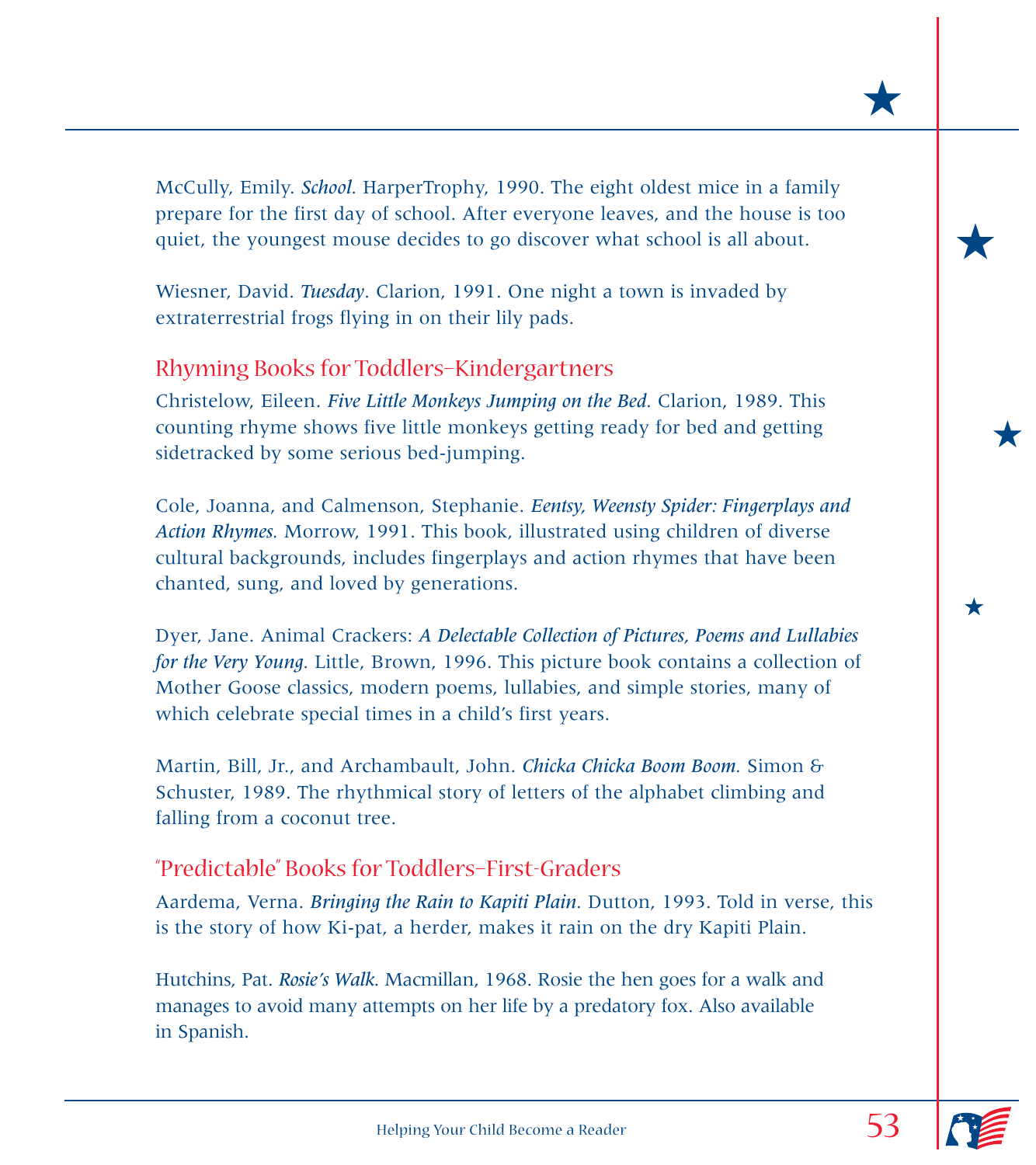Lowell, Susan. *The Three Little Javelinas.* Northland Pub., 1993. This southwestern tale, based on "The Three Little Pigs" and illustrated with Native American and Latino characters, is about three little javelinas as they try to outsmart the coyote who had hoped to eat them with red chili sauce.

Martin, Bill, Jr. *Brown Bear, Brown Bear What Do You See?* Holt, 1996. What children see is a surprising cast of animals!

McNaughton, Colin. *Suddenly!* Harcourt Brace, 1995. Time after time, Preston the Pig outwits a hungry wolf that is trying to catch and eat him.

#### Multiple-Language Books for Preschoolers–First-Graders

Brown, Ruth. *Alphabet Times Four: An International ABC.* Dutton, 1991. Beginning with the letter A and ending with Z, this book offers a word that happens to begin with the same letter in four languages, English, Spanish, French, and German, accompanied by creatively bordered pictures.

Garza, Carmen Lomas. *Family Pictures.* Children's Book Press, 1990. In this bilingual text (Spanish and English), a young girl remembers her day-to-day family life while growing up in Texas in a Mexican–American culture.

Hirschi, Ron. *Seya's Song.* Sasquatch Books, 1992. A young S'Klallam girl follows the seasons of the salmon, interweaving aspects of the life and culture of her Pacific Coast tribe and using words from her native language.

Lee, Huy Voun. *In the Park.* Henry Holt & Co, Inc., 1998. Xiao Ming and his mother go to the park, where they see a variety of people of different cultures, ages, and disabilities. At the park, his mother teaches him how to draw and pronounce some Chinese characters.



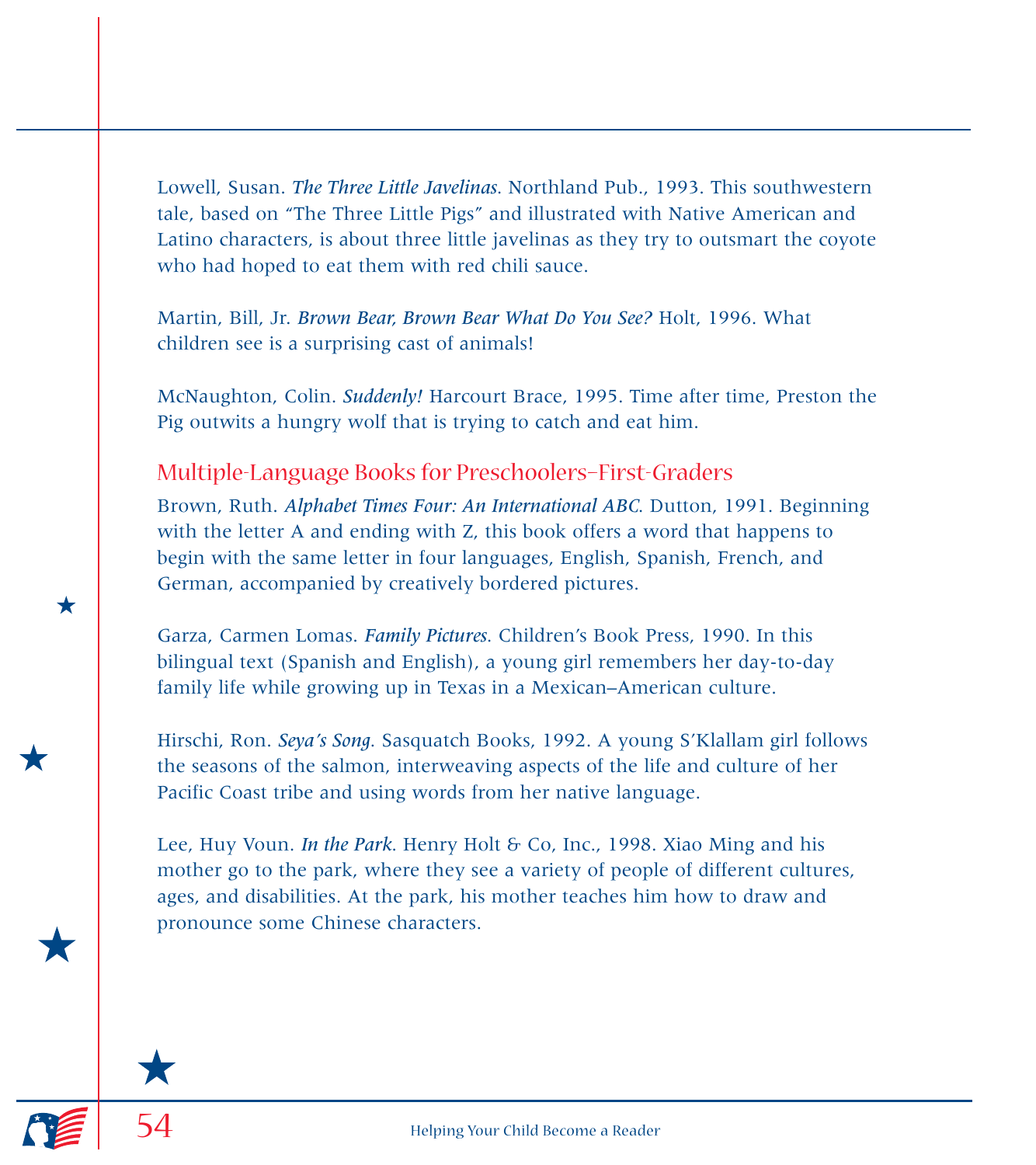Rattigan, Jama Kim. *Dumpling Soup.* Little, Brown, 1993. Marisa, a 7-yearold girl who lives in Hawaii, explains the traditions her family celebrates at the New Year. Hawaiian, Japanese, and Korean words and phrases add to the English text.

Stock, Catherine. *Where Are You Going Manyoni?* Morrow, 1993. Manyoni lives in Zimbabwe and on her way to school she passes many beautiful areas, wild animals, and birds. The book includes a picture glossary of wildlife and a key to pronouncing African words.

### Beginning Readers

Eastman, P. D. *Go, Dog. Go!* Random House, 1989. Big dogs, little dogs black, white, yellow, and blue dogs—they are all very busy going places and doing things.

Krauss, Ruth. *The Carrot Seed*. Harper Collins, 1973. A little boy knows a carrot will grow from the seed that he planted no matter what anyone else may say or think.

## Early Read-Aloud Chapter Books for Preschoolers–First-Graders

Cameron, Ann. *The Stories Julian Tells.* Knopf, 1981. Julian tells great stories. He can make people, especially his younger brother Huey, believe almost anything, which sometimes leads to lots of trouble.

Milne, A. A. *The House at Pooh Corner.* Dutton, 1991. The book is about the timeless adventures of Pooh, Piglet, Christopher Robin, Owl, Tigger, and Eeyore in the Hundred-Acre Woods.

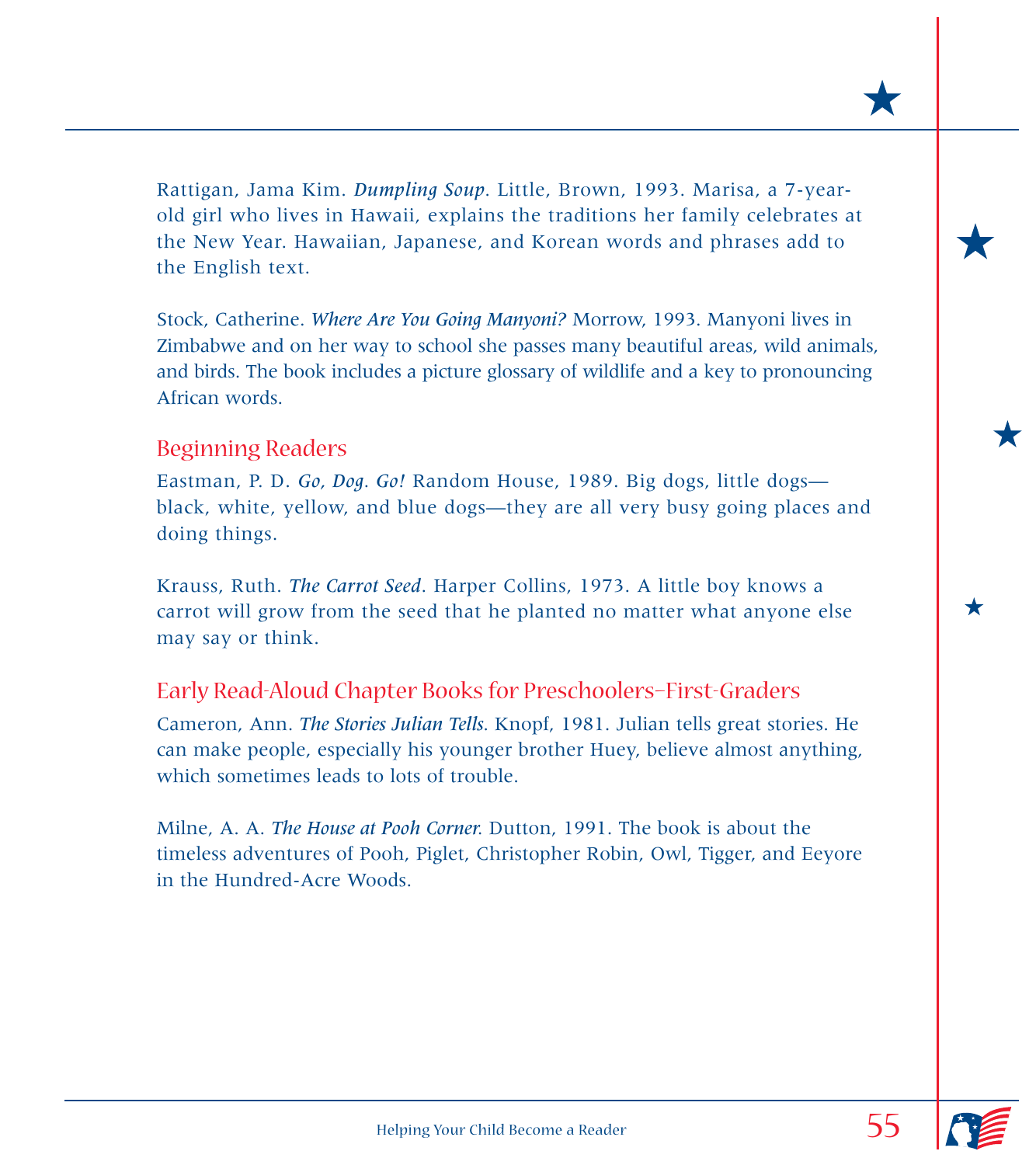#### Children's Magazines

*Babybug* P.O. Box 9304 LaSalle, IL 61301–9897 (http://www.babybugmag.com) Board-book magazine with illustrated rhymes and stories for parents to read with children. (Ages 6 months–2 years)

#### *Click!*

P.O. Box 9304 LaSalle, IL 61301–9897 (http://www.clickmag.com) Contains science and social studies stories, both informational and fiction. (Ages 5–6)

*Sesame Street Magazine* Children's Television Workshop One Lincoln Plaza New York, NY 10023 (http://www.ctw.org/sesame/ or http://www2.cdsfulfillment.com/SST/subscriptions.cgi) Sesame Street characters are featured in stories, poems, puzzles, posters and more. (Ages 2–6 years)

*Your Big Back Yard* National Wildlife Federation 8925 Leesburg Pike Vienna, VA 22184 (http://www.nwf.org/ybby/) Includes stories, poems, riddles, and games, with color pictures of animals. Simple text designed to encourage early reading. (Ages 3–6 years)

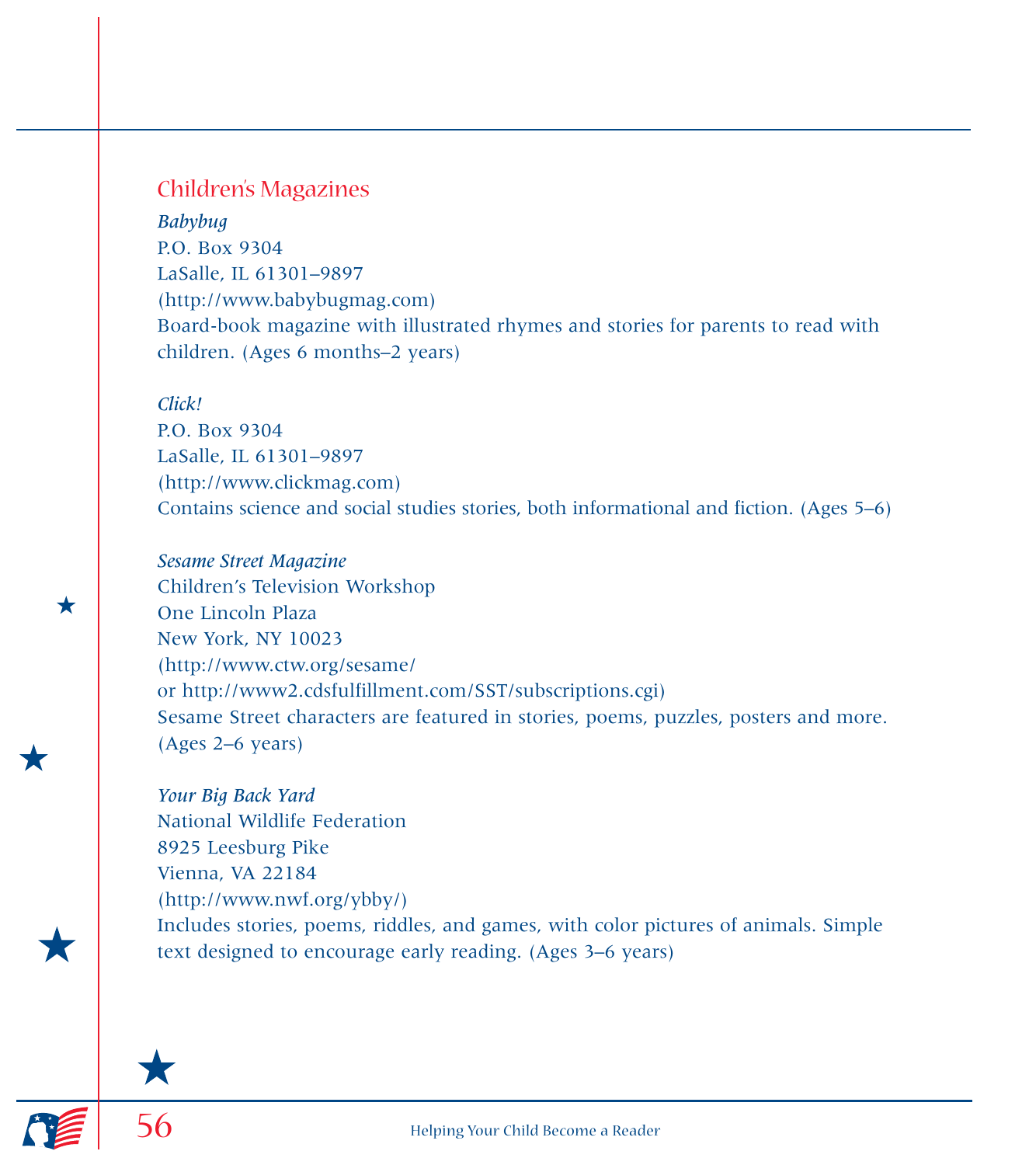### Computer Programs

*Living Books: Interactive Animated Stories* (Ages 3–7)

These programs provide a place for children to hear a story, read along with the narrator, or read by themselves. They also can interact with characters and objects and play games that teach the alphabet, simple words, rhyming, and other reading skills. Each program also comes with the matching book. Some examples of titles:

*Just Grandma and Me The Cat and the Hat Arthur's Birthday Dr. Seuss's ABC* 

Many include versions in Spanish, French, and German along with the English text.

For more information, contact:

Broderbund Software, Inc. Toll Free: 1–800–567–2610 http://www.broderbund.com/

#### *Bailey's Book House*

(Ages 2–5)

This software features Bailey and his friends as they encourage young children to build literacy skills and develop a love for reading. It includes activities to help youngsters explore letters, words, sentences, rhyming, and stories. No reading skills are required; all directions are spoken.

### *Let's Go Read! An Island Adventure*

(Ages 4–7)

Children join Robby Raccoon and his friends in their adventures on an island inhabited by the alphabet. Included are activities to help children learn reading basics such as letter sounds and how to sound out and build simple words. Children can command the computer with their voices and record and listen to themselves reading.

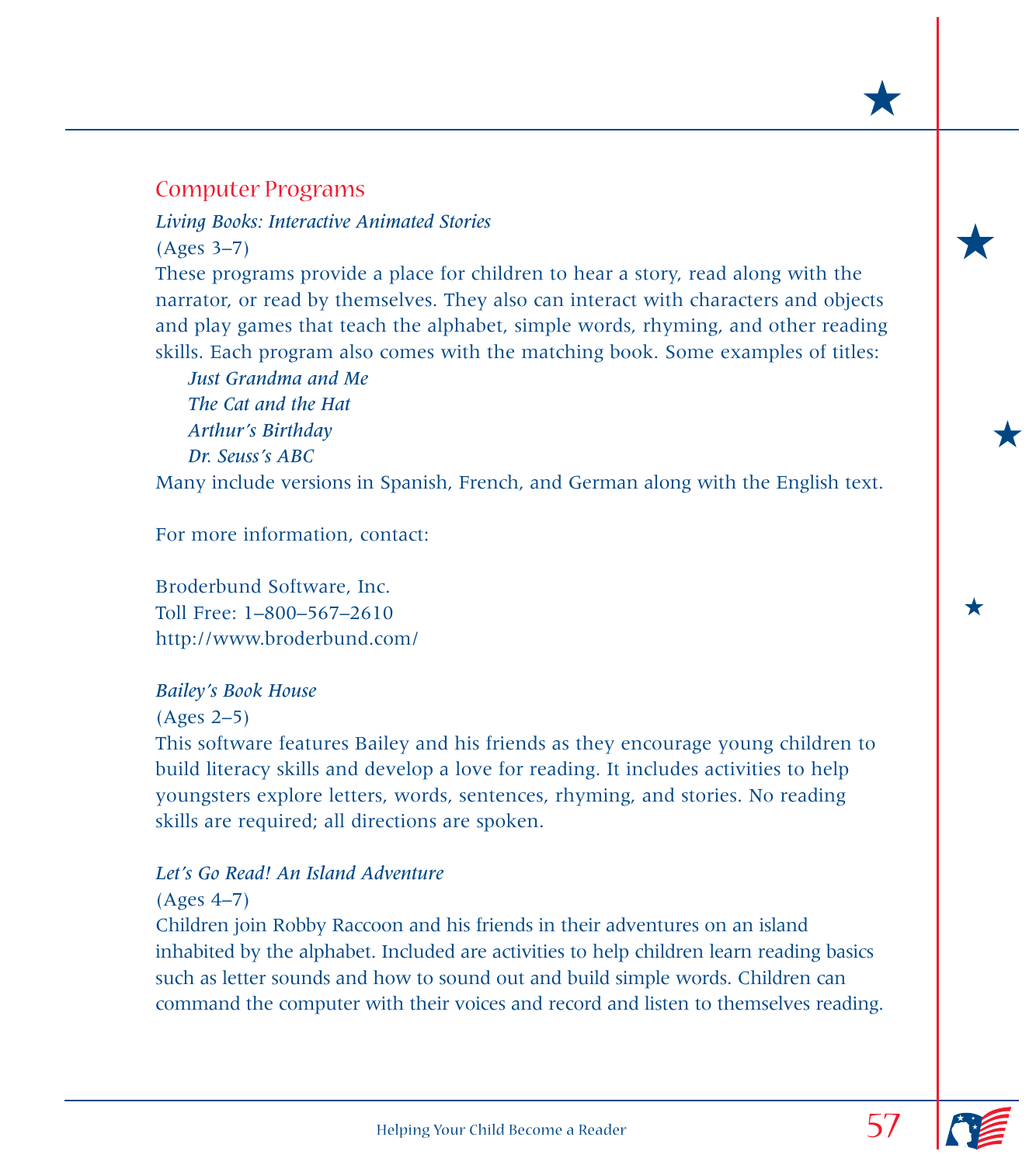For more information, including Spanish titles and a catalog for children with special needs, contact:

*Riverdeep* Toll Free: 1–800–362–2890 http://www.riverdeep.net/edmark/

## Young Children and the Internet: Places to Learn and Play

Arthur: http://www.pbs.org/wgbh/pages/arthur/

Barney: http://www.barneyonline.com

Disney: http://disney.go.com/park/bases/familybase/today/

Dr. Seuss's Seussville: http://www.randomhouse.com/seussville/university/

PBS Homepage: http://www.pbs.org/kids/

Children's Television Workshop: http://www.ctw.org

Smithsonian Institution–National Zoo: http://www.si.edu/natzoo/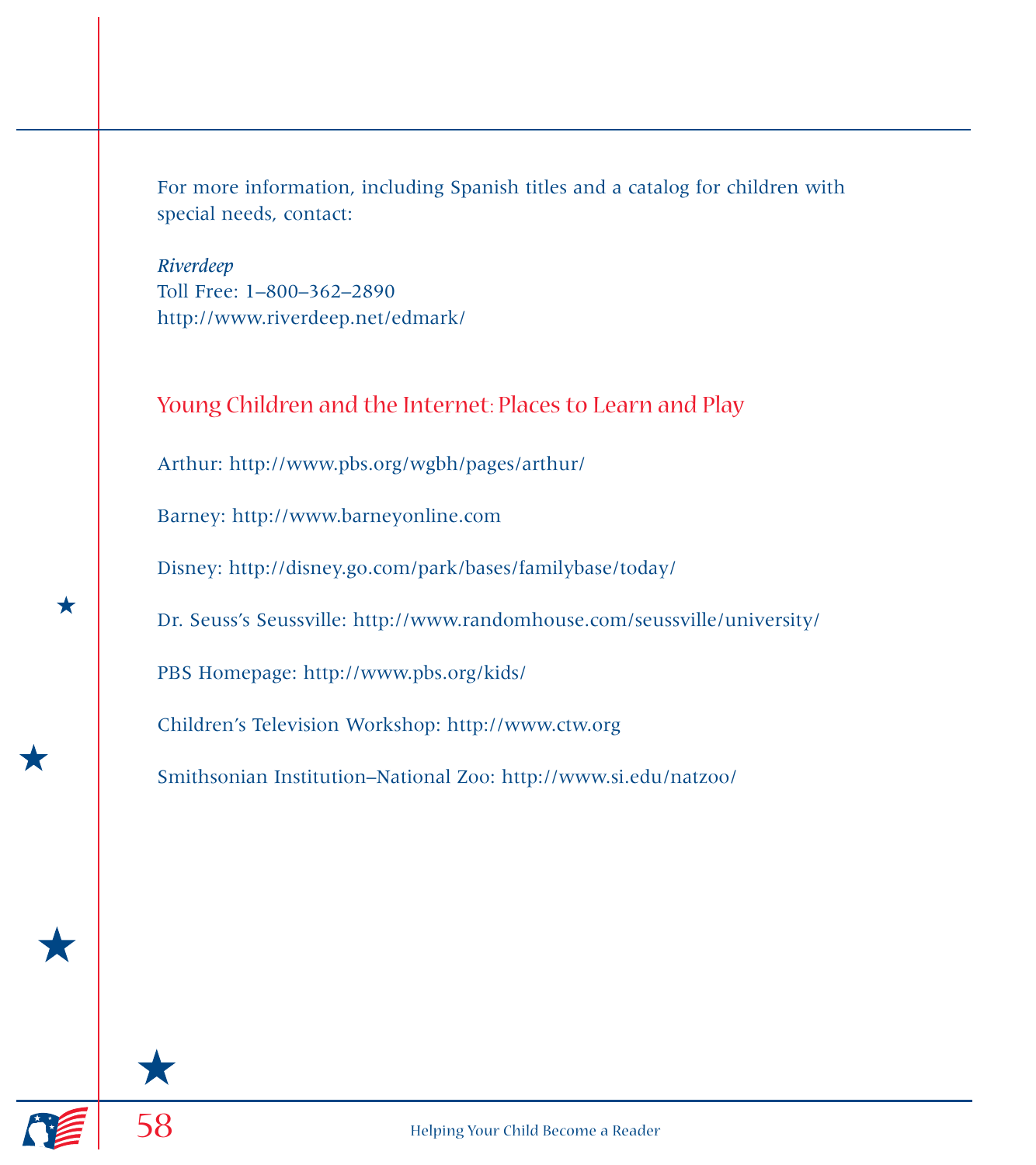# Bibliography

Adams, Marilyn J., Foorman, Barbara R., Lundberg, Ingvar, & Beeler, Terri. (1997). *Phonemic Awareness in Young Children: A Classroom Curriculum.* Baltimore, MD: Paul H. Brookes Publishing Co.

Armbruster, Bonnie B., Lehr, Fran, and Osborn, Jean. (2001). *Put Reading First: The Research Building Blocks for Teaching Children to Read. Kindergarten Through Grade 3.* Washington, DC: National Institute for Literacy (available online at www.nifl.gov).

Burns, M. Susan, Griffin, Peg, and Snow, Catherine E. (Eds.) (1999). *Starting Out Right: A Guide to Promoting Children's Reading Success.* Washington, DC: National Academy Press.

Clay, Marie M. (1979). *The Early Detection of Reading Difficulties* (3rd Ed.). Auckland, New Zealand: Heinemann.

Dickinson, David K., and Tabors, Patton O. (2001). *Beginning Literacy with Language: Young Children Learning at Home and School.* Baltimore, MD: Paul H. Brookes Publishing Co.

Hart, Betty, and Risley, Todd R. (1995). *Meaningful Differences in the Everyday Experience of Young American Children*. Baltimore, MD: Paul H. Brookes Publishing Co.

Hannon, Peter. (1995). *Literacy, Home, and School: Research and Practice in Teaching Literacy with Parents*. London, England: Falmer Press.

Hiebert, Elfrieda H., and Raphael, Taffy E. (1998). *Early Literacy Instruction.* Fort Worth, TX: Harcourt Brace College Publishers.

International Reading Association (IRA) and National Association for the Education of Young Children (NAEYC). (1998). *Learning to Read and Write: Developmentally Appropriate Practices for Young Children—A Joint Position Statement of the IRA and NAEYC.* Washington, DC.

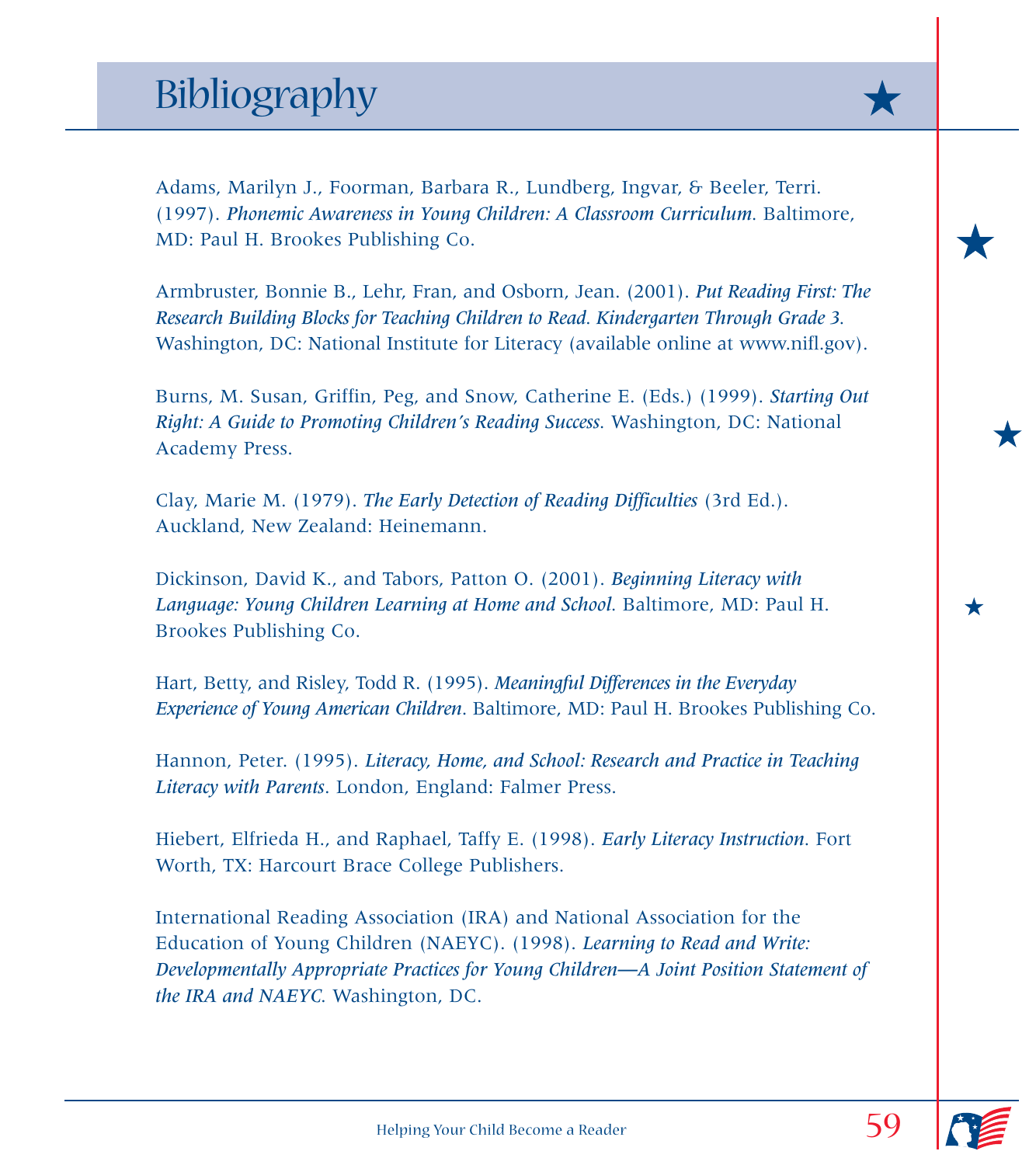National Association for the Education of Young Children (NAEYC). (1996). *Technology and Young Children Ages 3 Through 8*—An NAEYC Position Statement. Washington, DC.

National Reading Panel. (2000). *Teaching Children to Read: An Evidence-Based Assessment of the Scientific Research Literature on Reading and Its Implications for Reading Instruction.* Washington, DC: National Institute of Child Health and Human Development.

Neuman, Susan B., Copple, Carol, and Bredekamp, Sue. (2000). *Learning to Read and Write: Developmentally Appropriate Practices for Young Children.* Washington, DC: National Association for the Education of Young Children.

Snow, Catherine E., Burns, M. Susan, and Griffin, Peg (Eds.). (1998). *Preventing Reading Difficulties in Young Children.* Washington, DC: National Academy Press.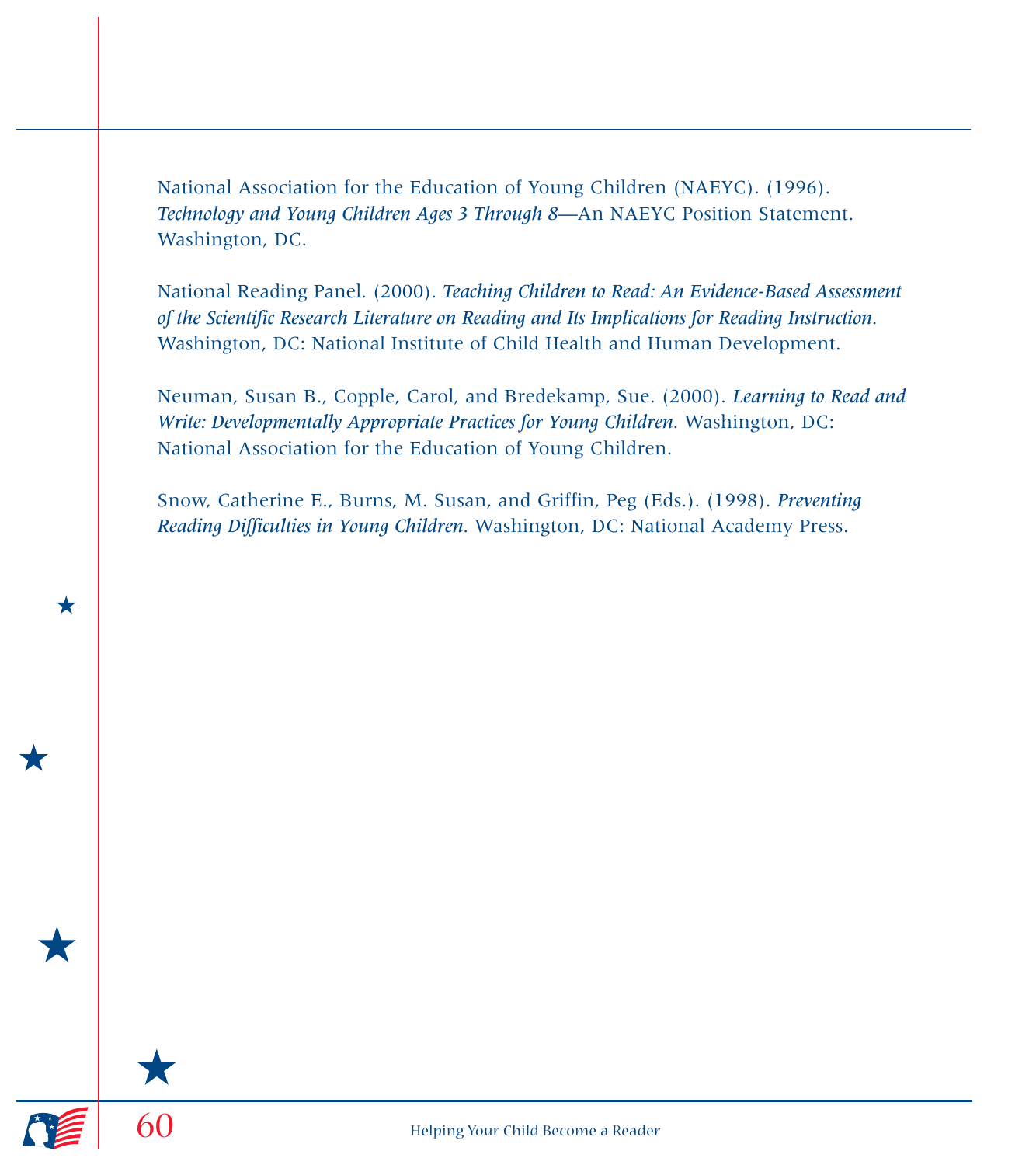This publication was originally written by Andrea DeBruin-Parecki, Kathryn Perkinson, and Lance Ferderer, with updates for the current edition completed by Fran Lehr and Jean Osborn. Illustrations were done by Adjoa Burrowes and Joseph Matos.

This booklet has been made possible with the help of many people and organizations who reviewed drafts, provided materials and suggestions, and generously contributed from their own experience. In addition, a special thanks to Todd May and Menahem Herman in the Office of Intergovernmental and Interagency Affairs and ZGS Communications in Arlington, Virginia for their help in managing the design, development, and production of this booklet.





61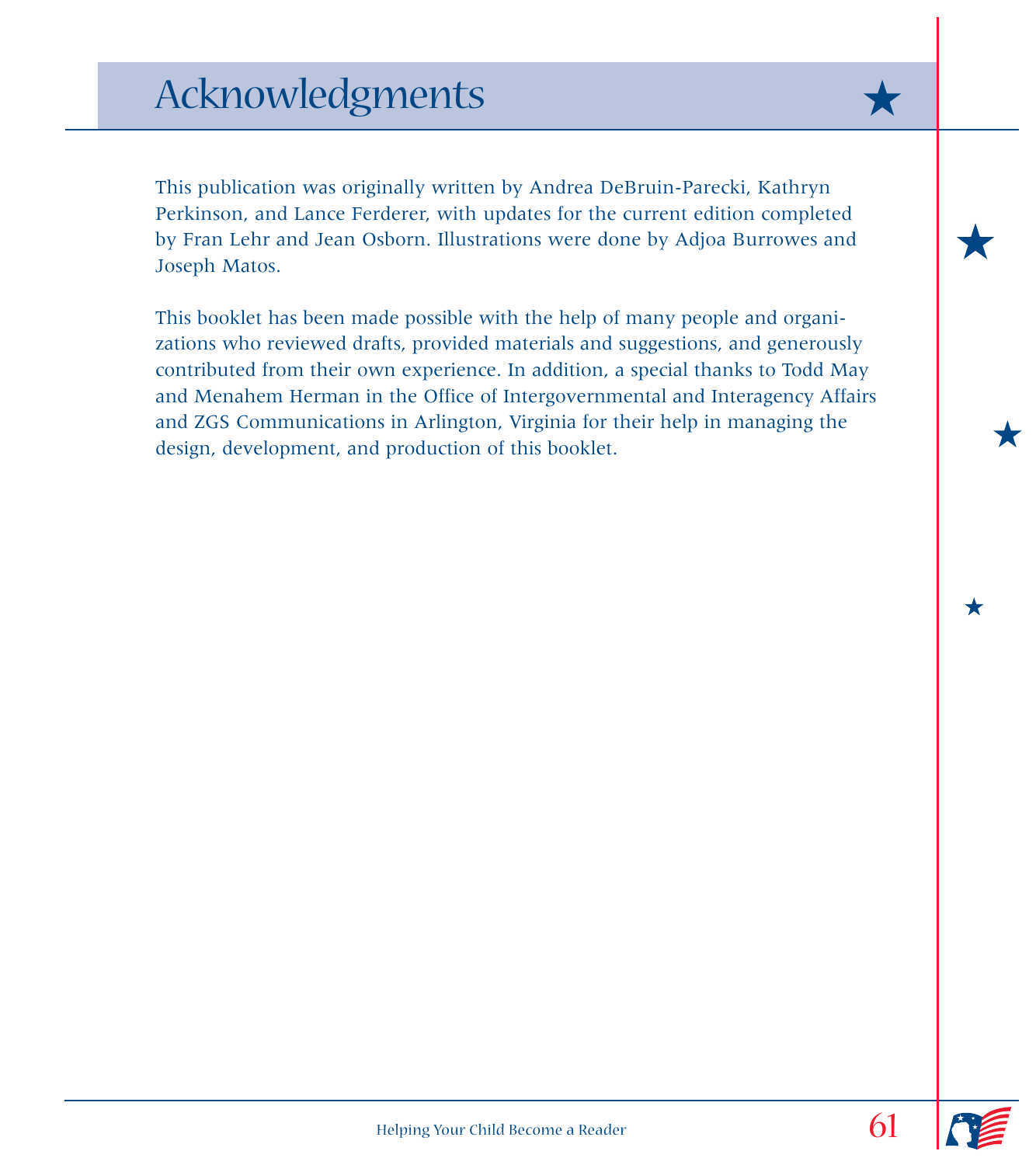## Simple Strategies for Creating Strong Readers

Without doubt, reading with children spells success for early literacy. Putting a few simple strategies into action will make a significant difference in helping children develop into good readers and writers.

Through reading aloud, providing print materials, and promoting positive attitudes about reading and writing, you can have a powerful impact on your child's literacy and learning.

- ★ Invite your child to read with you every day.
- ★ When reading a book where the print is large, point word by word as you read. This will help your child learn that reading goes from left to right and understand that the word said is the word seen.
- ★ Read your child's favorite book over and over.
- ★ Read many stories with rhyming words and repeated lines. Invite your child to join in on these parts. Point, word by word, as your child reads along with you.

Reading well is at the heart of all learning. Children who can't read well, can't learn. Help make a difference for your child.

- ★ Discuss new words. For example, "This big house is called a palace. Who do you think lives in a palace?"
- ★ Stop and ask about the pictures and about what is happening in the story.
- ★ Read from a variety of children's books, including fairy tales, song books, poems, and information books.
- ★ From Reading Tips for Parents, U.S. Department of Education. Available online at http://www.ed.gov/offices/OIIA/pfie/reading or call 1–800–USA–LEARN.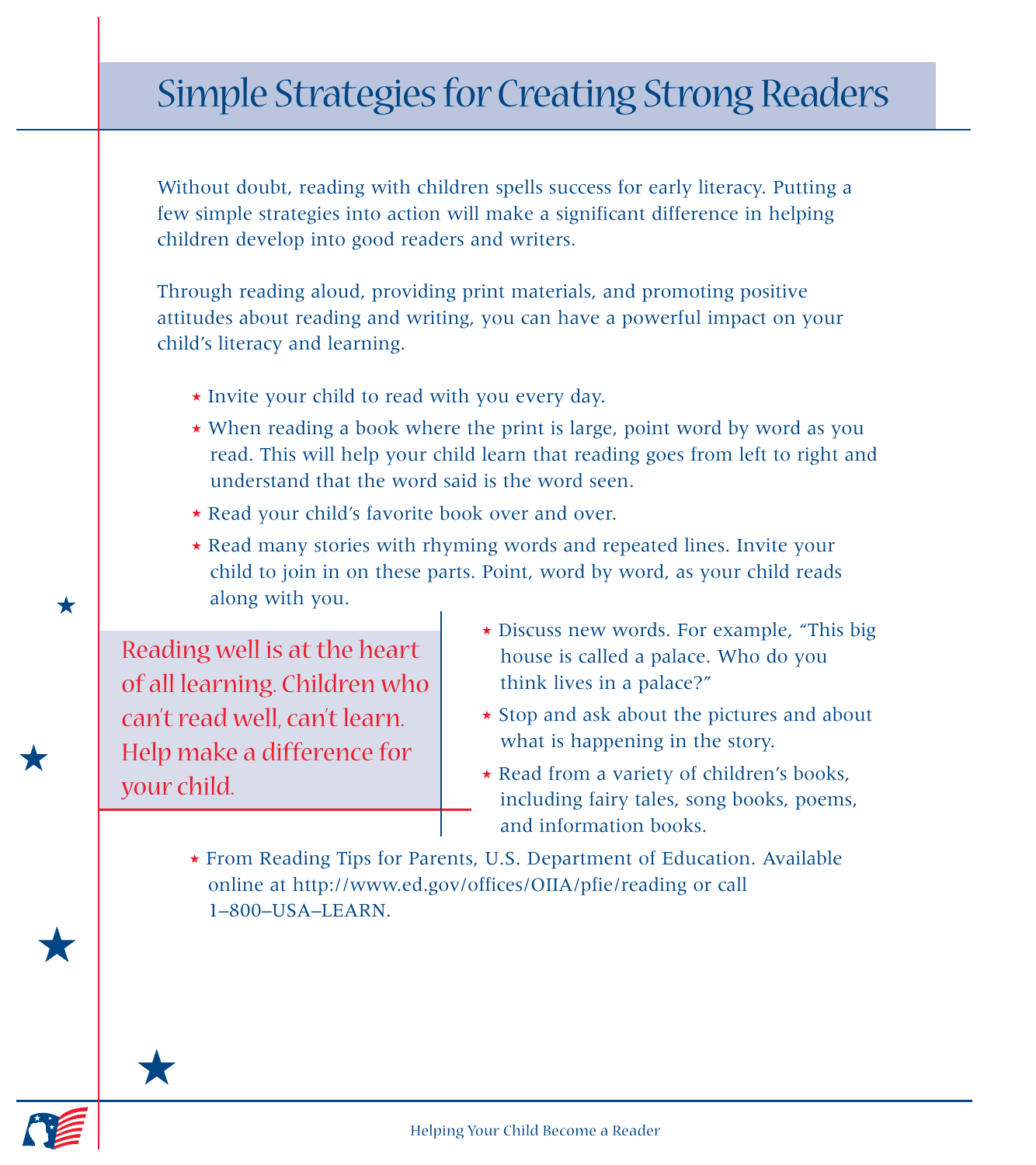## No Child Left Behind

On January 8, 2002, President George W. Bush signed into law the No Child Left Behind Act of 2001 (NCLB). This new law represents his education reform plan and contains the most sweeping changes to the Elementary and Secondary Education Act since it was enacted in 1965. It changes the federal role in education by asking America's schools to describe their success in terms of what each student accomplishes. The act contains the president's four basic education reform principles:

- ★ Stronger accountability for results.
- ★ Local control and flexibility.
- ★ Expanded options for parents.
- ★ An emphasis on effective and proven teaching methods.

In sum, this law—in partnership with parents, communities, school leadership and classroom teachers—seeks to ensure that every child in America receives a great education and that no child is left behind.

For more information on No Child Left Behind, visit the website at http://www.nochildleftbehind.gov or call 1-800-USA-LEARN.